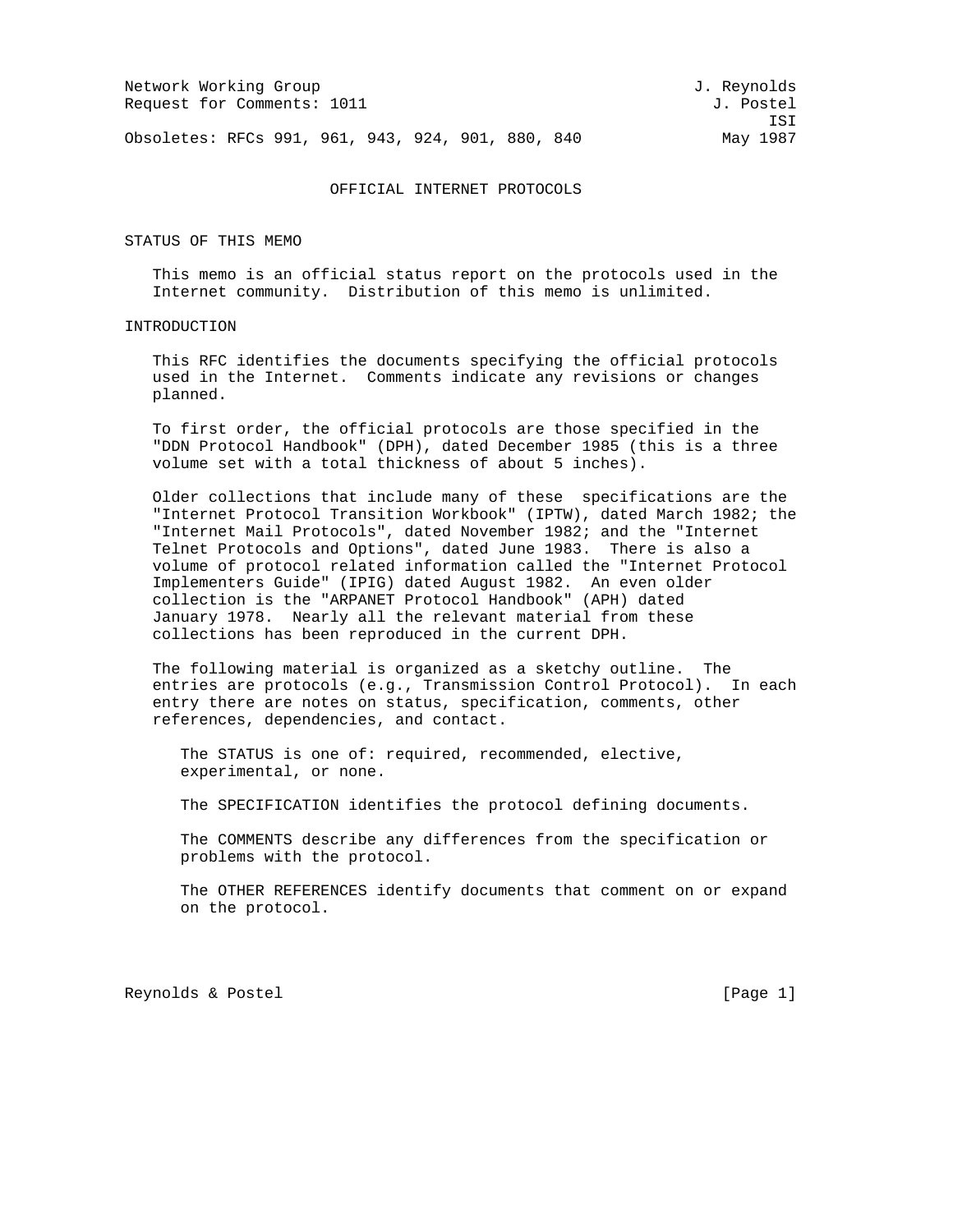The DEPENDENCIES indicate what other protocols are called upon by this protocol.

 The CONTACT indicates a person who can answer questions about the protocol.

In particular, the status may be:

required

- all hosts must implement the required protocol,

recommended

 - all hosts are encouraged to implement the recommended protocol,

elective

- hosts may implement or not the elective protocol,

experimental

 - hosts should not implement the experimental protocol unless they are participating in the experiment and have coordinated their use of this protocol with the contact person, and

none

- this is not a protocol.

 For further information about protocols in general, please contact:

 Joyce K. Reynolds USC - Information Sciences Institute 4676 Admiralty Way Marina del Rey, California 90292-6695 Phone: (213) 822-1511 Electronic mail: JKREYNOLDS@ISI.EDU

Reynolds & Postel [Page 2]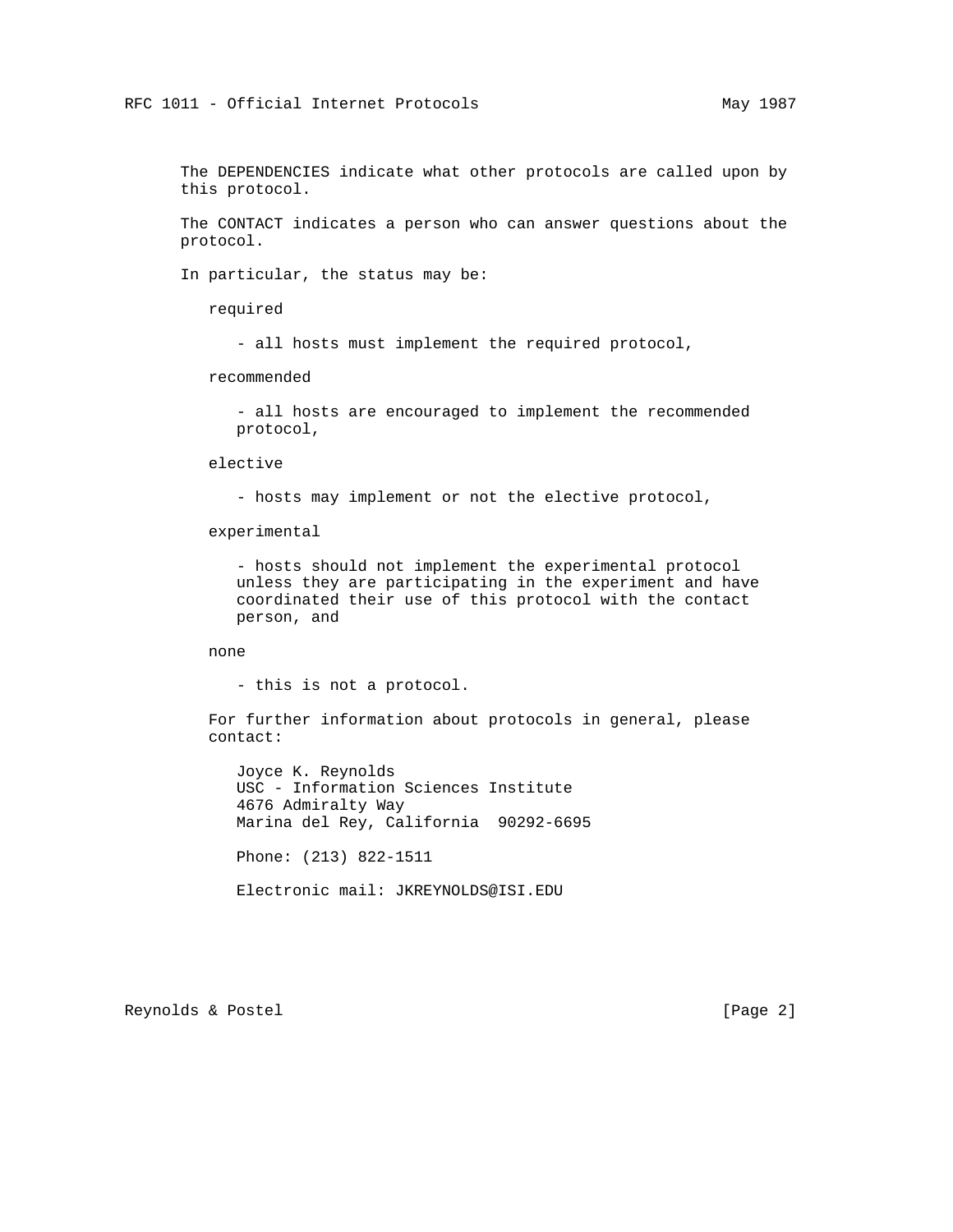## OVERVIEW

Catenet Model ------------------------------------------------------

STATUS: None

SPECIFICATION: IEN 48 (in DPH)

COMMENTS:

 Gives an overview of the organization and principles of the Internet.

Could be revised and expanded.

OTHER REFERENCES:

 Leiner, B., Cole R., Postel, J., and D. Mills, "The DARPA Protocol Suite", IEEE INFOCOM 85, Washington, D.C., March 1985. Also in IEEE Communications Magazine, and as ISI/RS-85-153, March 1985.

 Postel, J., "Internetwork Applications Using the DARPA Protocol Suite", IEEE INFOCOM 85, Washington, D.C., March 1985. Also in IEEE Communications Magazine, and as ISI/RS-85-151, April 1985.

 Padlipsky, M.A., "The Elements of Networking Style and other Essays and Animadversions on the Art of Intercomputer Networking", Prentice-Hall, New Jersey, 1985.

RFC 871 - A Perspective on the ARPANET Reference Model

DEPENDENCIES:

CONTACT: Postel@ISI.EDU

Reynolds & Postel [Page 3]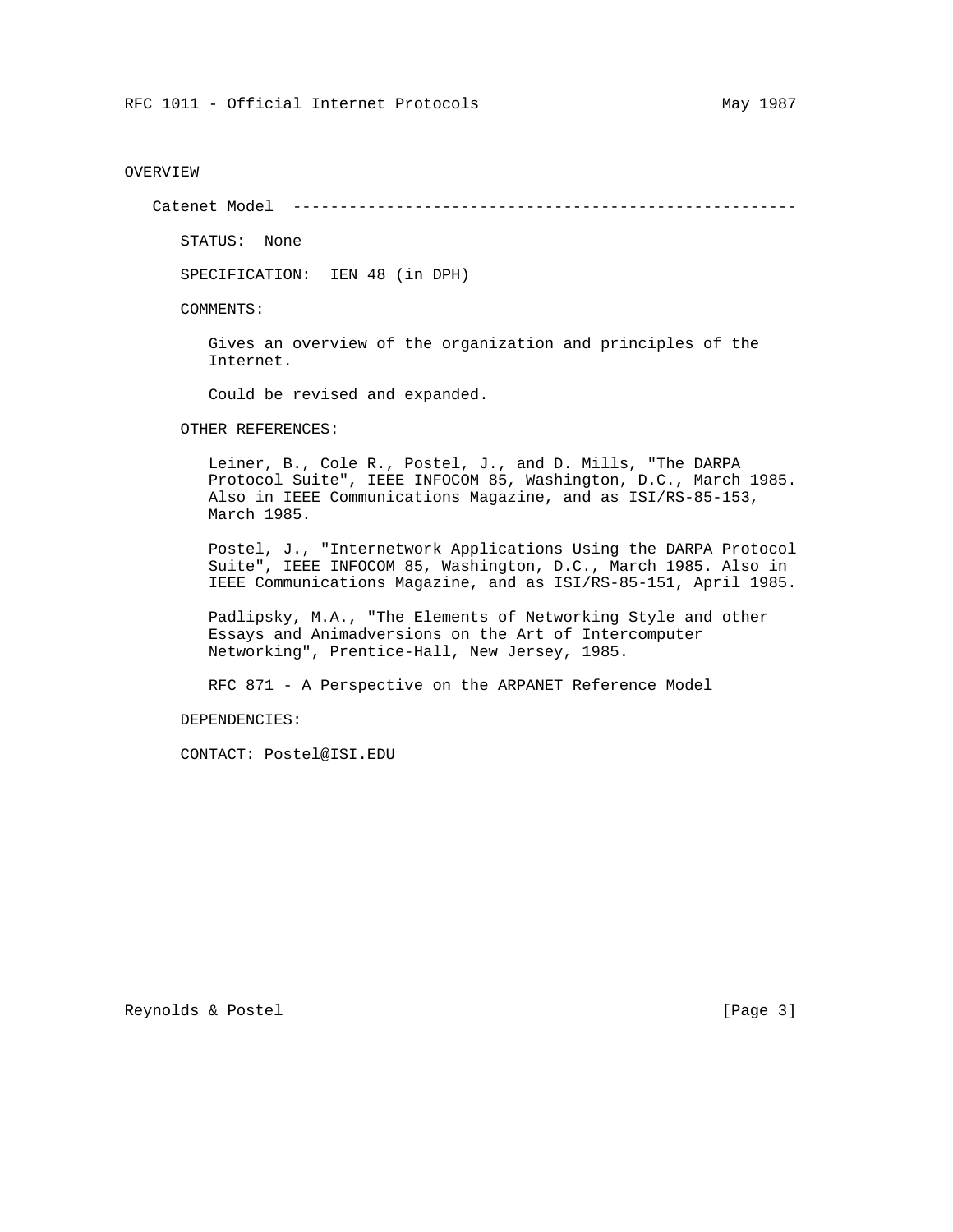NETWORK LEVEL

Internet Protocol --------------------------------------------- (IP)

STATUS: Required

SPECIFICATION: RFC 791 (in DPH)

COMMENTS:

 This is the universal protocol of the Internet. This datagram protocol provides the universal addressing of hosts in the Internet.

A few minor problems have been noted in this document.

 The most serious is a bit of confusion in the route options. The route options have a pointer that indicates which octet of the route is the next to be used. The confusion is between the phrases "the pointer is relative to this option" and "the smallest legal value for the pointer is 4". If you are confused, forget about the relative part, the pointer begins at 4. The MIL-STD description of source routing is wrong in some of the details.

 Another important point is the alternate reassembly procedure suggested in RFC 815.

Some changes are in the works for the security option.

 Note that ICMP is defined to be an integral part of IP. You have not completed an implementation of IP if it does not include ICMP.

 The subnet procedures defined in RFC 950 are now considered an essential part of the IP architecture and must be implemented by all hosts and gateways.

OTHER REFERENCES:

 RFC 815 (in DPH) - IP Datagram Reassembly Algorithms RFC 814 (in DPH) - Names, Addresses, Ports, and Routes RFC 816 (in DPH) - Fault Isolation and Recovery

Reynolds & Postel [Page 4]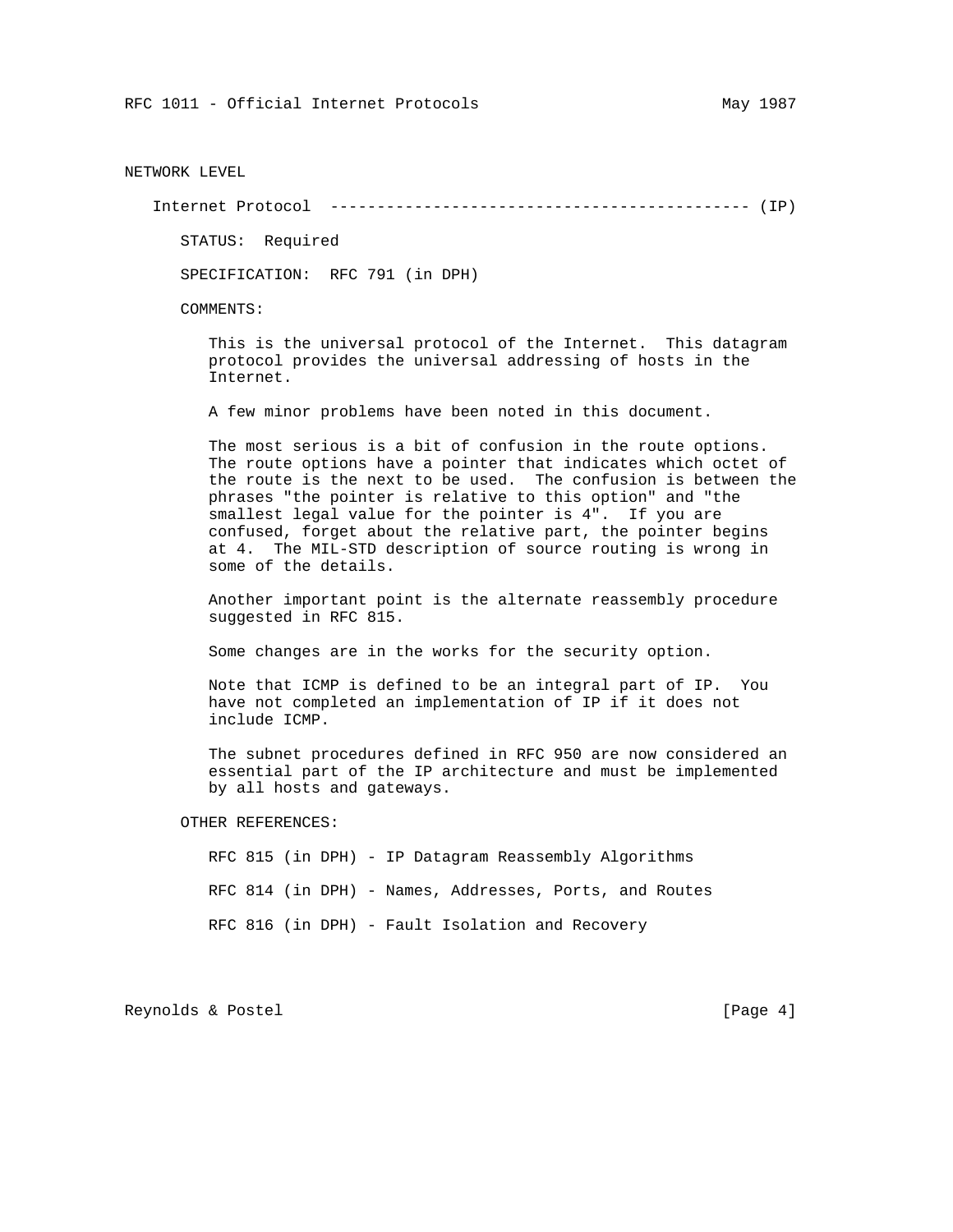RFC 817 (in DPH) - Modularity and Efficiency in Protocol Implementation

MIL-STD-1777 (in DPH) - Military Standard Internet Protocol

 RFC 963 - Some Problems with the Specification of the Military Standard Internet Protocol

DEPENDENCIES:

CONTACT: Postel@ISI.EDU

Internet Control Message Protocol --------------------------- (ICMP)

STATUS: Required

SPECIFICATION: RFC 792 (in DPH)

COMMENTS:

 The control messages and error reports that go with the Internet Protocol.

 A few minor errors in the document have been noted. Suggestions have been made for additional types of redirect message and additional destination unreachable messages.

 Two additional ICMP message types are defined in RFC 950 "Internet Subnets", Address Mask Request (A1=17), and Address Mask Reply (A2=18).

 Note that ICMP is defined to be an integral part of IP. You have not completed an implementation of IP if it does not include ICMP.

OTHER REFERENCES: RFC 950

DEPENDENCIES: Internet Protocol

CONTACT: Postel@ISI.EDU

Reynolds & Postel [Page 5]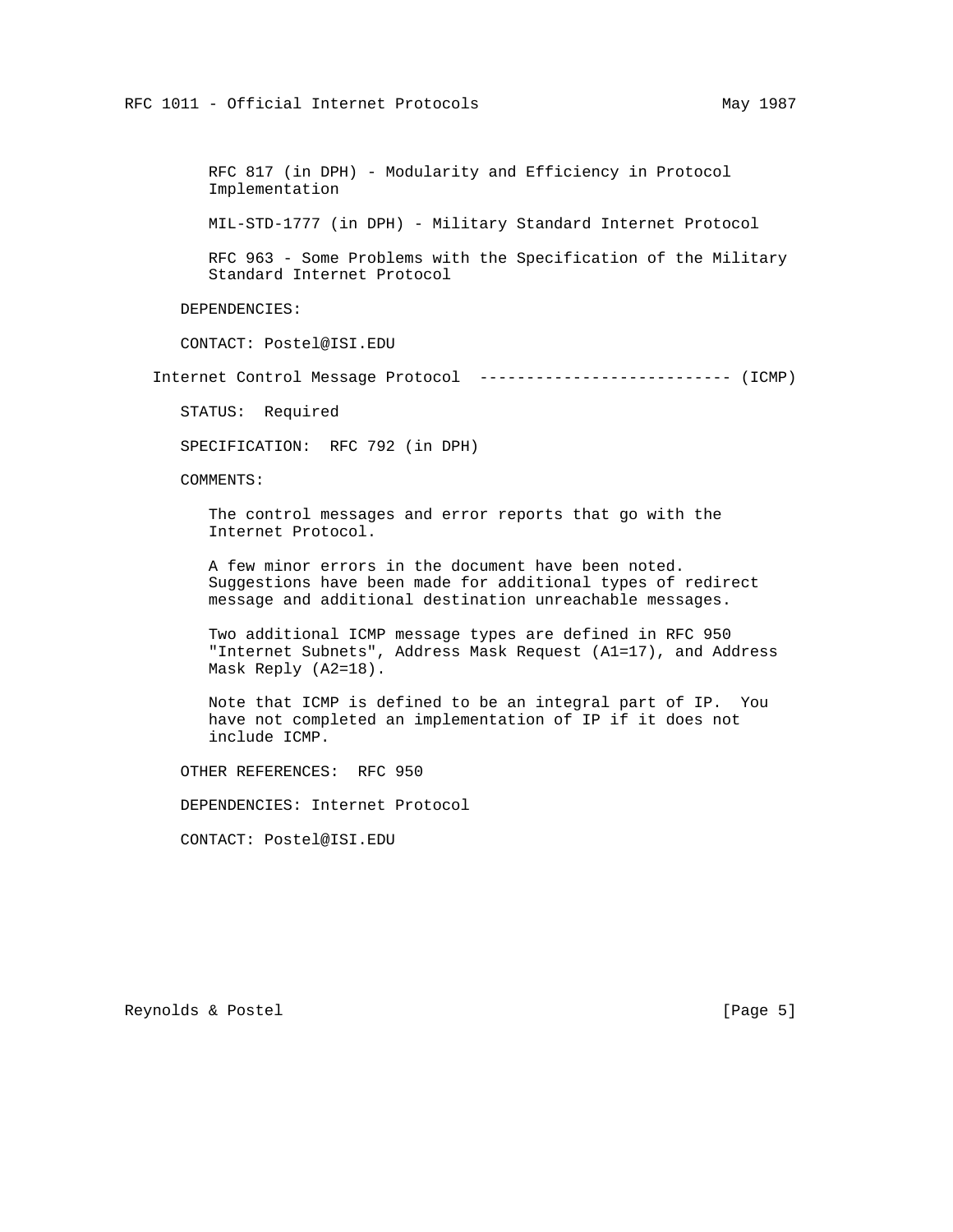Internet Group Multicast Protocol --------------------------- (IGMP)

STATUS: Recommended

SPECIFICATION: RFC 988

COMMENTS:

 This protocol specifies the extensions required of a host implementation of the Internet Protocol (IP) to support internetwork multicasting. This specification supersedes that given in RFC 966, and constitutes a proposed protocol standard for IP multicasting in the Internet. Reference RFC 966 for a discussion of the motivation and rationale behind the multicasting extension specified here.

OTHER REFERENCES: RFC 966

DEPENDENCIES: Internet Protocol

CONTACT: Deering@PESCADERO.STANFORD.EDU

Reynolds & Postel (Page 6)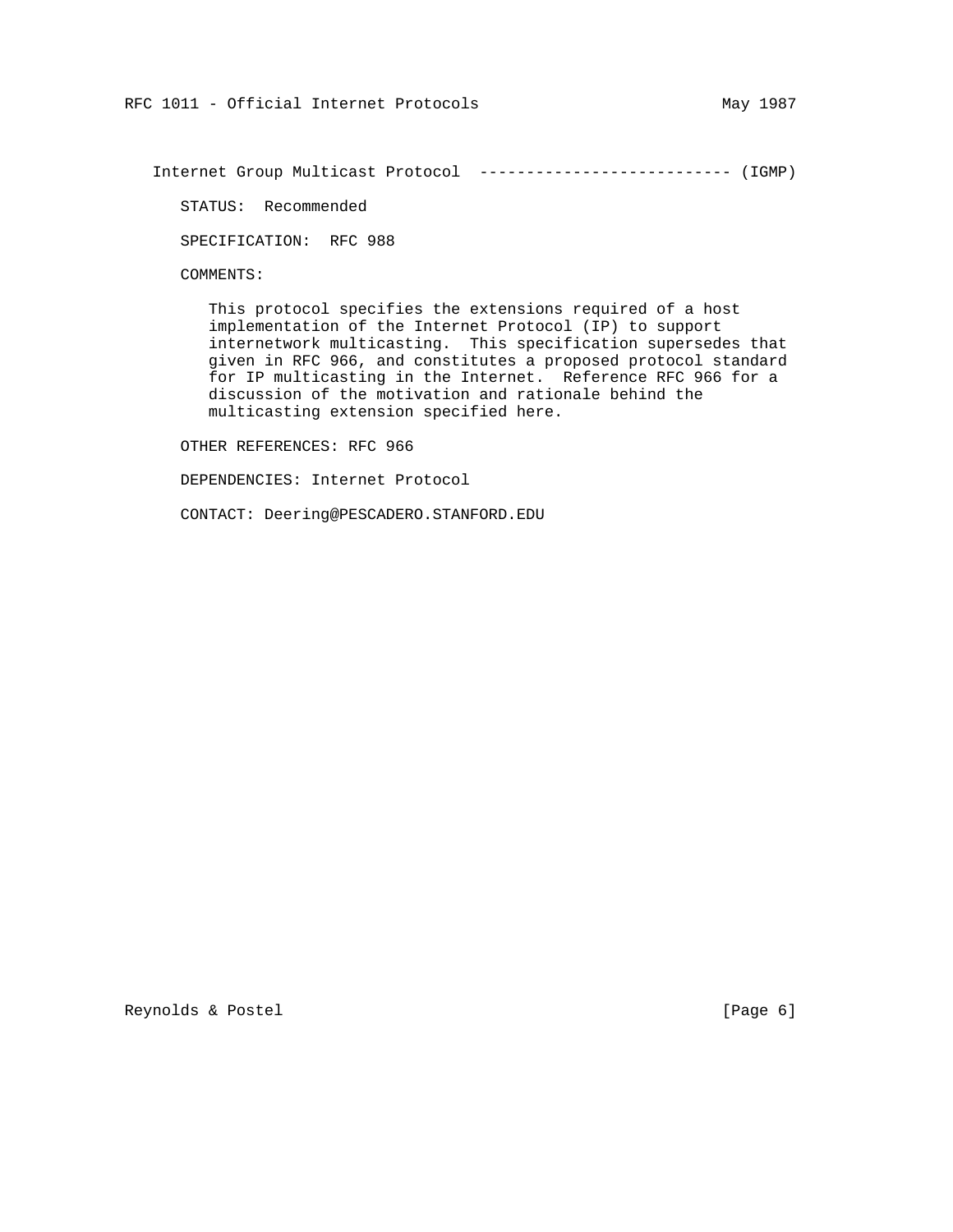#### HOST LEVEL

User Datagram Protocol --------------------------------------- (UDP)

STATUS: Recommended

SPECIFICATION: RFC 768 (in DPH)

COMMENTS:

 Provides a datagram service to applications. Adds port addressing to the IP services.

 The only change noted for the UDP specification is a minor clarification that if in computing the checksum a padding octet is used for the computation it is not transmitted or counted in the length.

OTHER REFERENCES:

DEPENDENCIES: Internet Protocol

CONTACT: Postel@ISI.EDU

Transmission Control Protocol -------------------------------- (TCP)

STATUS: Recommended

SPECIFICATION: RFC 793 (in DPH)

COMMENTS:

Provides reliable end-to-end data stream service.

 Many comments and corrections have been received for the TCP specification document. These are primarily document bugs rather than protocol bugs.

 Event Processing Section: There are many minor corrections and clarifications needed in this section.

 Push: There are still some phrases in the document that give a "record mark" flavor to the push. These should be further clarified. The push is not a record mark.

Reynolds & Postel [Page 7]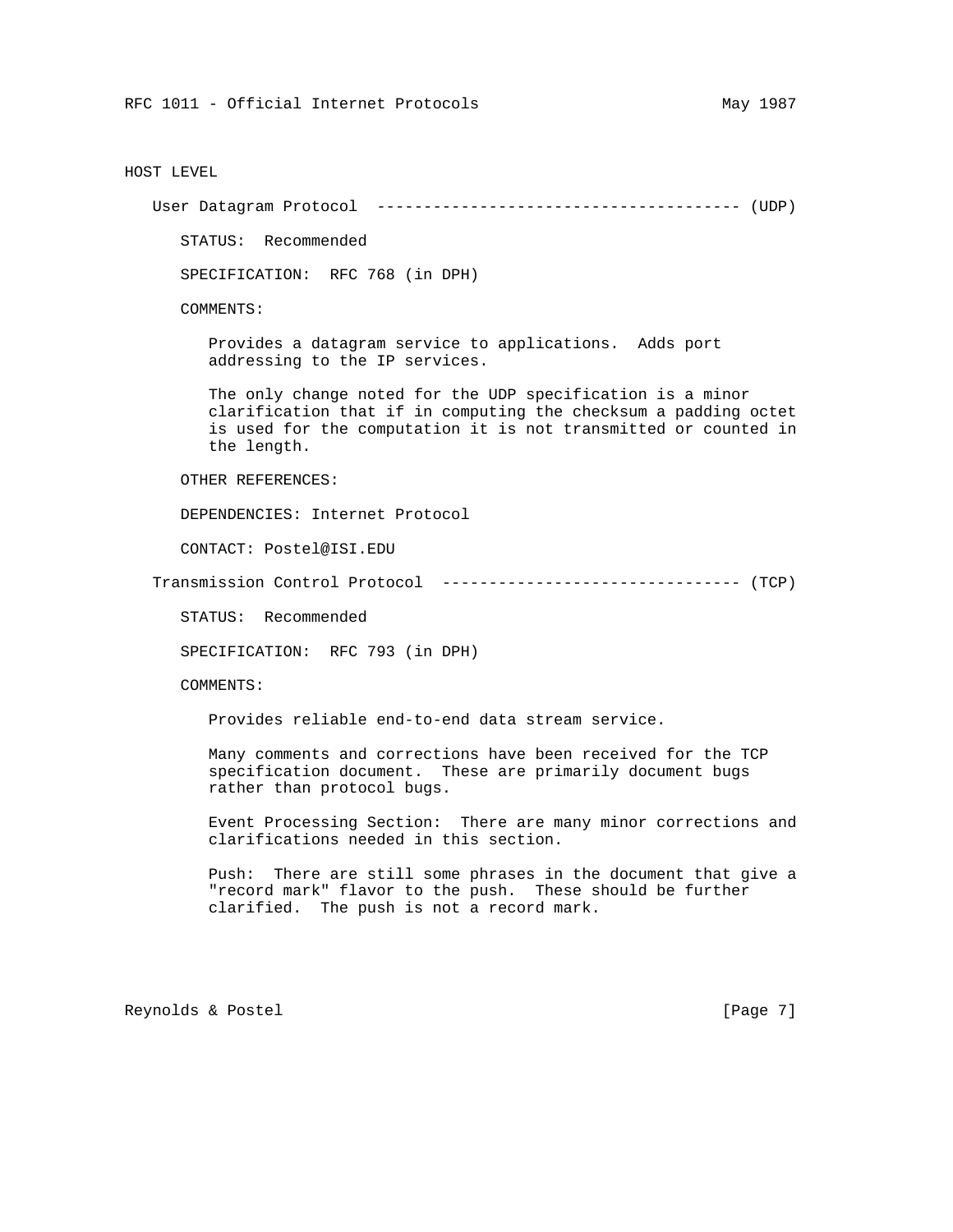Urgent: Page 17 is wrong. The urgent pointer points to the last octet of urgent data (not to the first octet of non-urgent data).

 Listening Servers: Several comments have been received on difficulties with contacting listening servers. There should be some discussion of implementation issues for servers, and some notes on alternative models of system and process organization for servers.

 Maximum Segment Size: The maximum segment size option should be generalized and clarified. It can be used to either increase or decrease the maximum segment size from the default. The TCP Maximum Segment Size is the IP Maximum Datagram Size minus forty. The default IP Maximum Datagram Size is 576. The default TCP Maximum Segment Size is 536. For further discussion, see RFC 879.

 Idle Connections: There have been questions about automatically closing idle connections. Idle connections are ok, and should not be closed. There are several cases where idle connections arise, for example, in Telnet when a user is thinking for a long time following a message from the server computer before his next input. There is no TCP "probe" mechanism, and none is needed.

 Queued Receive Data on Closing: There are several points where it is not clear from the description what to do about data received by the TCP but not yet passed to the user, particularly when the connection is being closed. In general, the data is to be kept to give to the user if he does a RECV call.

 Out of Order Segments: The description says that segments that arrive out of order, that is, are not exactly the next segment to be processed, may be kept on hand. It should also point out that there is a very large performance penalty for not doing so.

 User Time Out: This is the time out started on an open or send call. If this user time out occurs the user should be notified, but the connection should not be closed or the TCB deleted. The user should explicitly ABORT the connection if he wants to give up.

Reynolds & Postel [Page 8]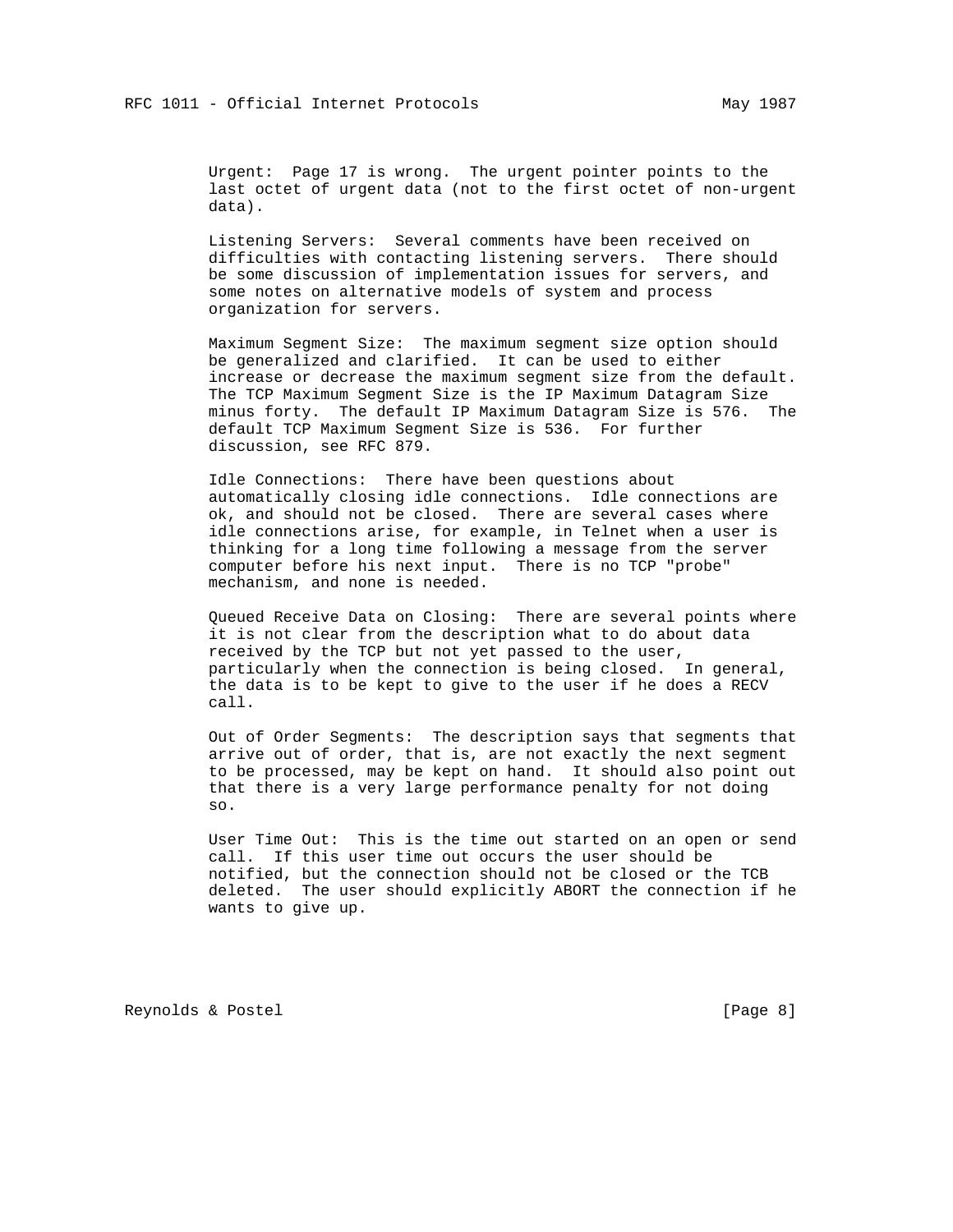OTHER REFERENCES:

 RFC 813 (in DPH) - Window and Acknowledgement Strategy in TCP RFC 814 (in DPH) - Names, Addresses, Ports, and Routes RFC 816 (in DPH) - Fault Isolation and Recovery RFC 817 (in DPH) - Modularity and Efficiency in Protocol Implementation RFC 879 - TCP Maximum Segment Size RFC 889 - Internet Delay Experiments RFC 896 - TCP/IP Congestion Control MIL-STD-1778 (in DPH) - Military Standard Transmission Control Protocol RFC 964 - Some Problems with the Specification of the Military Standard Transmission Control Protocol Zhang, Lixia, "Why TCP Timers Don't Work Well", Communications Architectures and Protocols, ACM SIGCOMM Proceedings, Computer Communications Review, V.16, N.3, August 1986. DEPENDENCIES: Internet Protocol CONTACT: Postel@ISI.EDU Bulk Data Transfer Protocol ------------------------------- (NETBLT) STATUS: Experimental

SPECIFICATION: RFC 998

COMMENTS:

 This is a revised RFC on the discussion of the Network Block Transfer (NETBLT) protocol.

 NETBLT (NETwork BLock Transfer) is a transport level protocol intended for the rapid transfer of a large quantity of data between computers. It provides a transfer that is reliable and flow controlled, and is designed to provide maximum throughput over a wide variety of networks. Although NETBLT currently

Reynolds & Postel [Page 9]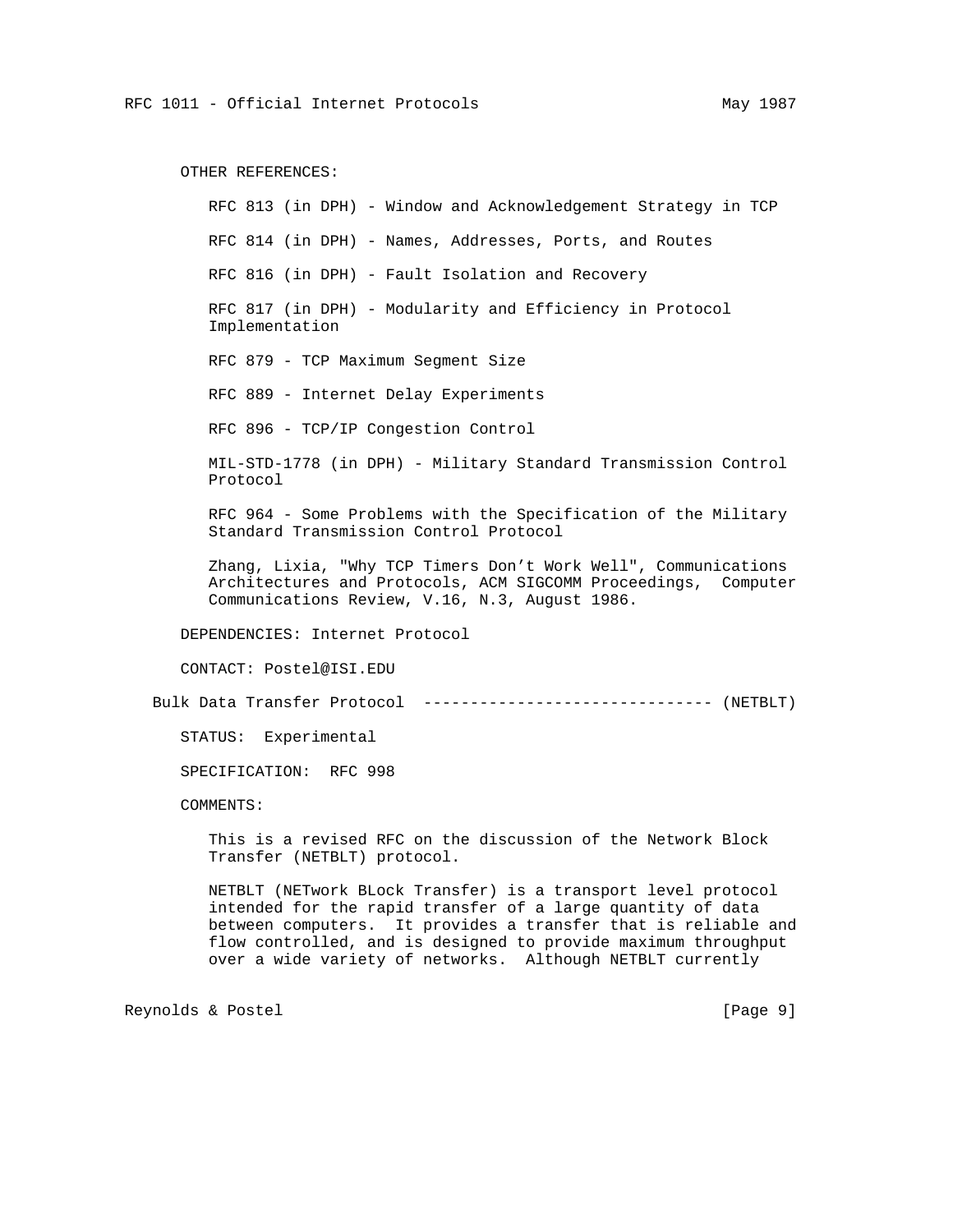runs on top of the Internet Protocol (IP), it should be able to operate on top of any datagram protocol similar in function to IP.

 This document is published for discussion and comment, and does not constitute a standard. The proposal may change and certain parts of the protocol have not yet been specified; implementation of this document is therefore not advised.

OTHER REFERENCES: RFC 969

 DEPENDENCIES: Transmission Control Protocol, User Datagram Protocol

CONTACT: markl@PTT.LCS.MIT.EDU

Exterior Gateway Protocol ------------------------------------ (EGP)

STATUS: Recommended for Gateways

SPECIFICATION: RFC 888, RFC 904 (in DPH), RFC 975, RFC 985

COMMENTS:

 The protocol used between gateways of different administrations to exchange routing information.

 Please discuss any plans for implementation or use of this protocol with the contact.

OTHER REFERENCES: RFC 827, RFC 890

DEPENDENCIES: Internet Protocol

CONTACT: Mills@UDEL.EDU

Reynolds & Postel [Page 10]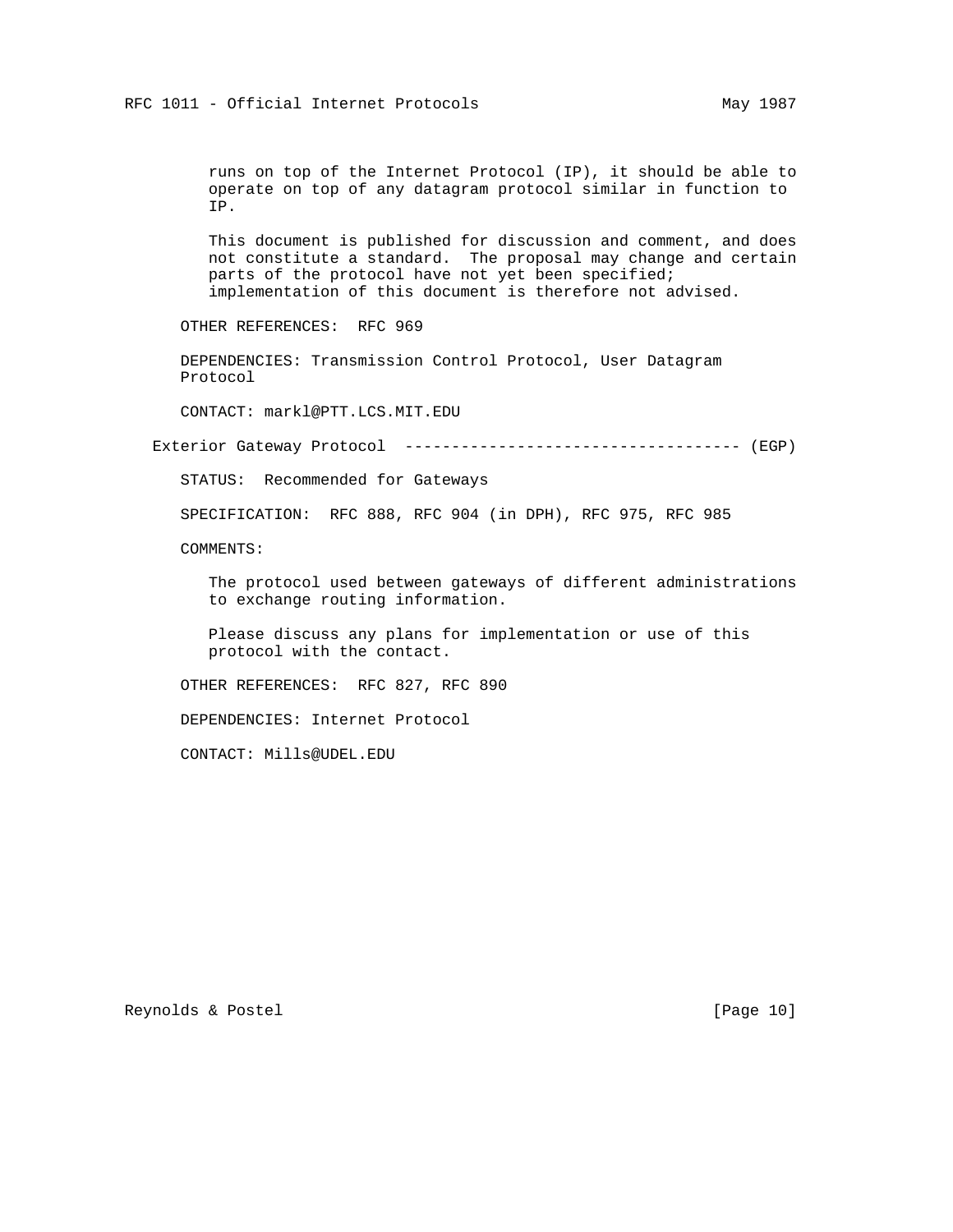Gateway Gateway Protocol ------------------------------------- (GGP) STATUS: Experimental SPECIFICATION: RFC 823 (in DPH) COMMENTS: The gateway protocol now used in the core gateways. Please discuss any plans for implementation or use of this protocol with the contact. OTHER REFERENCES: DEPENDENCIES: Internet Protocol CONTACT: Brescia@BBN.COM Host Monitoring Protocol ------------------------------------- (HMP) STATUS: Elective SPECIFICATION: RFC 869 (in DPH) COMMENTS: This is a good tool for debugging protocol implementations in remotely located computers. This protocol is used to monitor Internet gateways and the TACs. OTHER REFERENCES: DEPENDENCIES: Internet Protocol CONTACT: Hinden@BBN.COM

Reynolds & Postel [Page 11]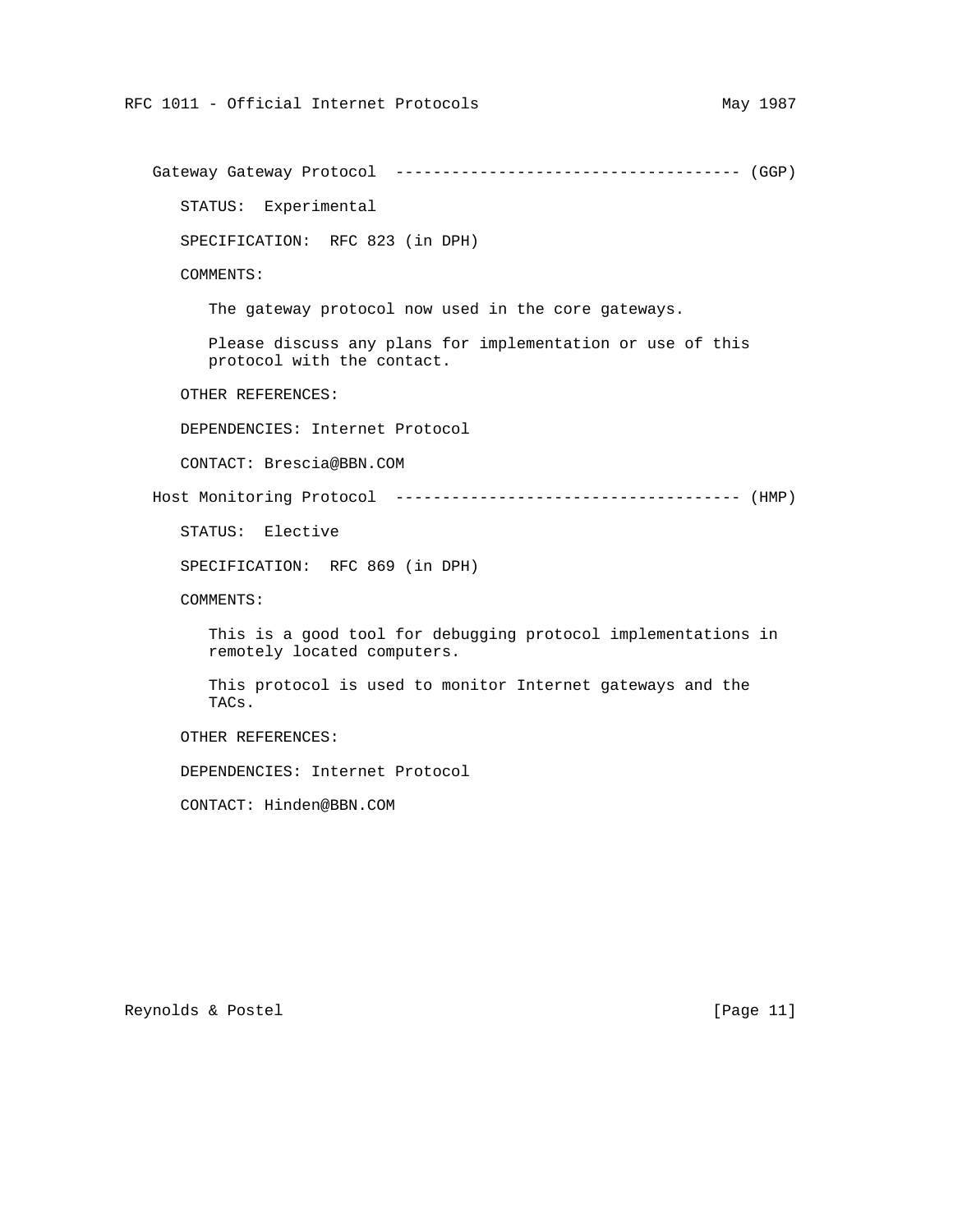Reliable Data Protocol --------------------------------------- (RDP)

STATUS: Experimental

SPECIFICATION: RFC 908 (in DPH)

COMMENTS:

 This protocol is designed to efficiently support the bulk transfer of data for such host monitoring and control applications as loading/dumping and remote debugging. The protocol is intended to be simple to implement but still be efficient in environments where there may be long transmission delays and loss or non-sequential delivery of message segments.

 Please discuss any plans for implementation or use of this protocol with the contact.

OTHER REFERENCES:

DEPENDENCIES: Internet Protocol

CONTACT: CWelles@BBN.COM

Internet Reliable Transaction Protocol ---------------------- (IRTP)

STATUS: Experimental

SPECIFICATION: RFC 938

COMMENTS:

 This protocol is a transport level host to host protocol designed for an internet environment. While the issues discussed may not be directly relevant to the research problems of the Internet community, they may be interesting to a number of researchers and implementors.

OTHER REFERENCES:

DEPENDENCIES: Internet Protocol

CONTACT: Trudy@ACC.ARPA

Reynolds & Postel [Page 12]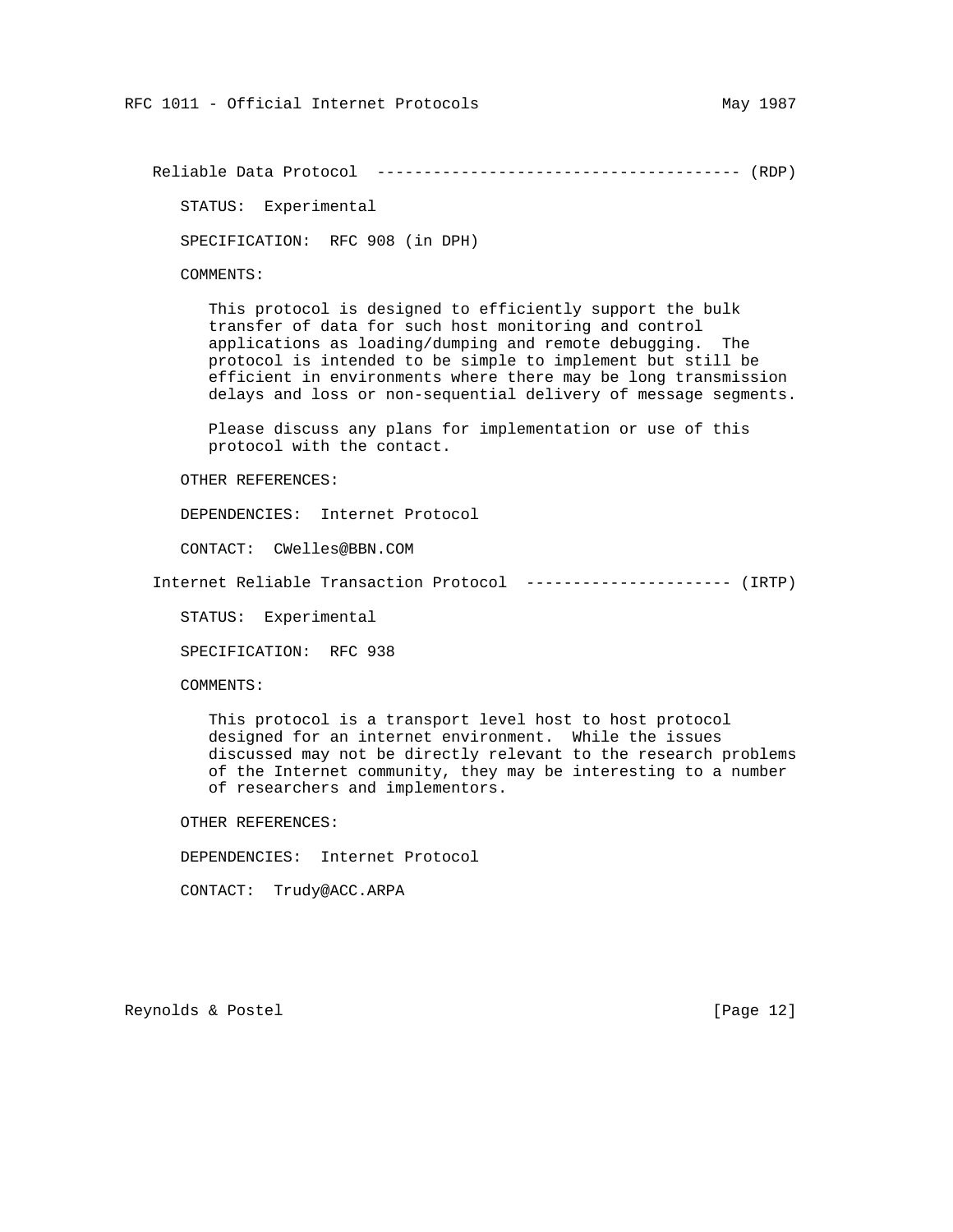Cross Net Debugger ------------------------------------------ (XNET)

STATUS: Elective

SPECIFICATION: IEN 158 (in DPH)

COMMENTS:

 A debugging protocol, allows debugger like access to remote systems.

This specification should be updated and reissued as an RFC.

OTHER REFERENCES: RFC 643

DEPENDENCIES: Internet Protocol

CONTACT: Postel@ISI.EDU

Multiplexing Protocol ---------------------------------------- (MUX)

STATUS: Experimental

SPECIFICATION: IEN 90 (in DPH)

COMMENTS:

 Defines a capability to combine several segments from different higher level protocols in one IP datagram.

 No current experiment in progress. There is some question as to the extent to which the sharing this protocol envisions can actually take place. Also, there are some issues about the information captured in the multiplexing header being (a) insufficient, or (b) over specific.

 Please discuss any plans for implementation or use of this protocol with the contact.

OTHER REFERENCES:

DEPENDENCIES: Internet Protocol

CONTACT: Postel@ISI.EDU

Reynolds & Postel [Page 13]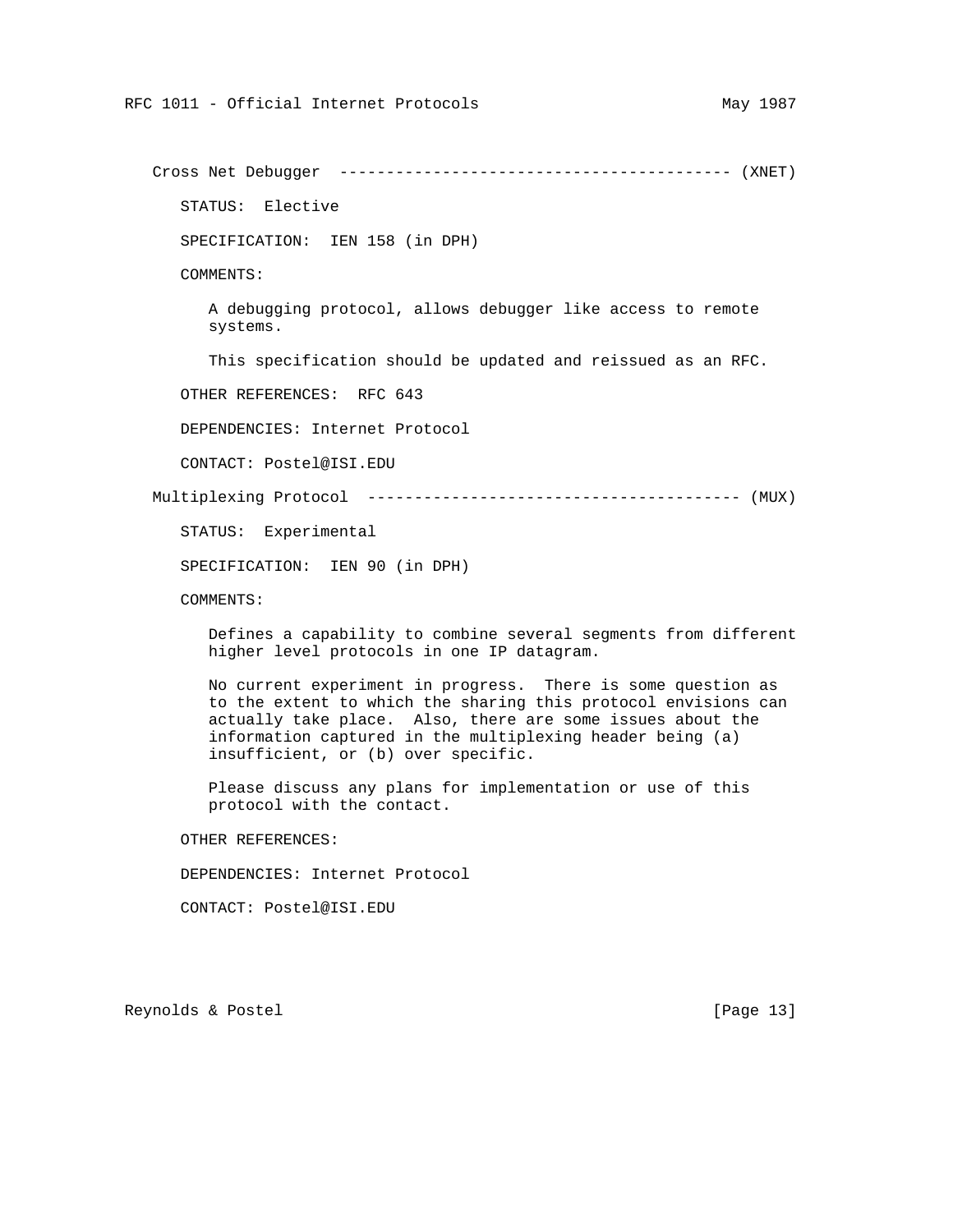STATUS: Experimental SPECIFICATION: IEN 119 (in DPH) COMMENTS: A gateway resource allocation protocol designed for use in multihost real time applications. The implementation of this protocol has evolved and may no longer be consistent with this specification. The document should be updated and issued as an RFC. Please discuss any plans for implementation or use of this protocol with the contact. OTHER REFERENCES: DEPENDENCIES: Internet Protocol CONTACT: jwf@LL-EN.ARPA Network Voice Protocol ------------------------------------ (NVP-II) STATUS: Experimental SPECIFICATION: ISI Internal Memo COMMENTS: Defines the procedures for real time voice conferencing. The specification is an ISI Internal Memo which should be updated and issued as an RFC. Please discuss any plans for implementation or use of this protocol with the contact. OTHER REFERENCES: RFC 741 (in DPH) DEPENDENCIES: Internet Protocol, Stream Protocol CONTACT: Casner@ISI.EDU Reynolds & Postel [Page 14]

Stream Protocol ----------------------------------------------- (ST)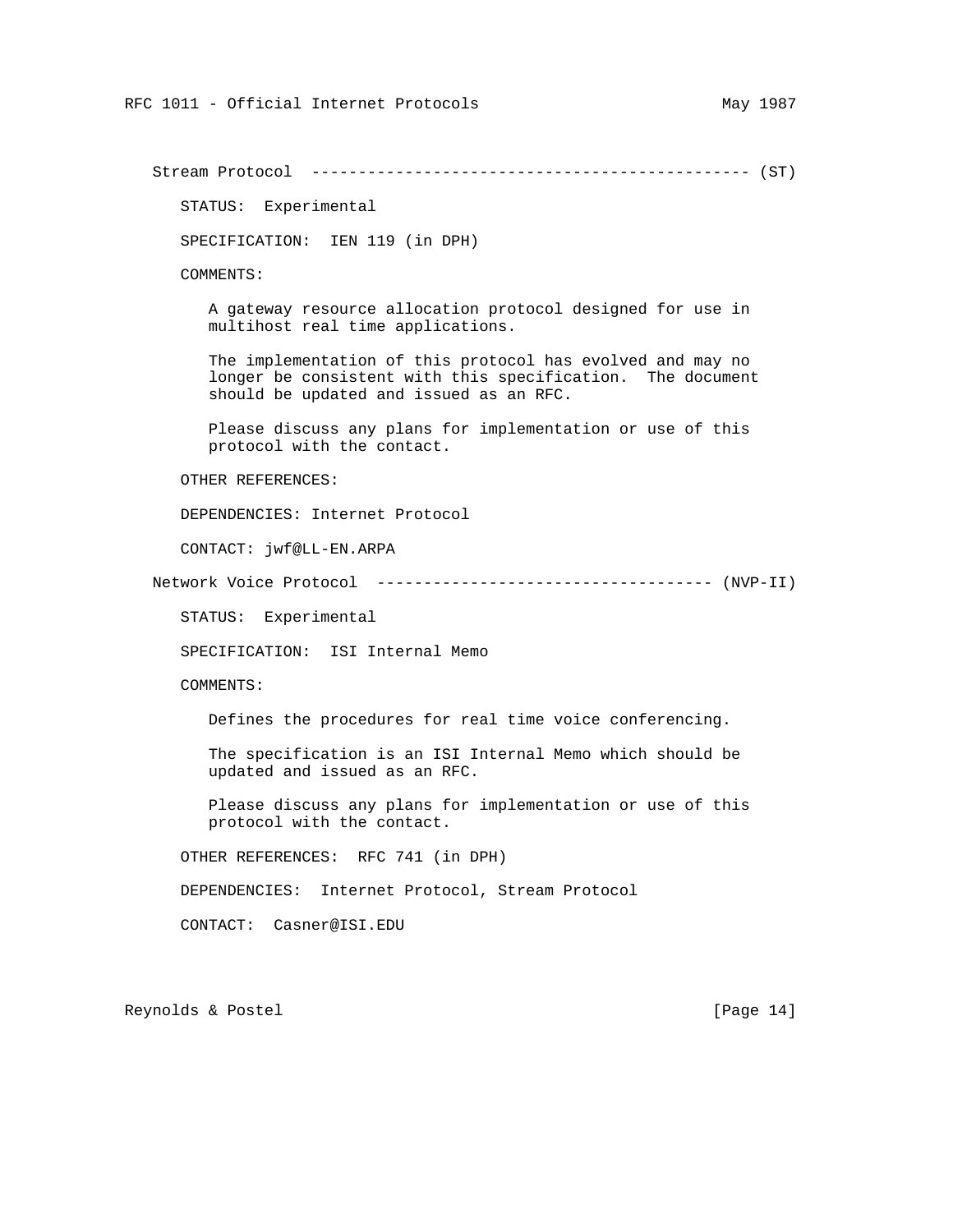APPLICATION LEVEL Telnet Protocol ------------------------------------------- (TELNET) STATUS: Recommended SPECIFICATION: RFC 854 (in DPH) COMMENTS: The protocol for remote terminal access. This has been revised since the IPTW. RFC 764 in IPTW is now obsolete. OTHER REFERENCES: MIL-STD-1782 (in DPH) - Telnet Protocol DEPENDENCIES: Transmission Control Protocol

CONTACT: Postel@ISI.EDU

Reynolds & Postel [Page 15]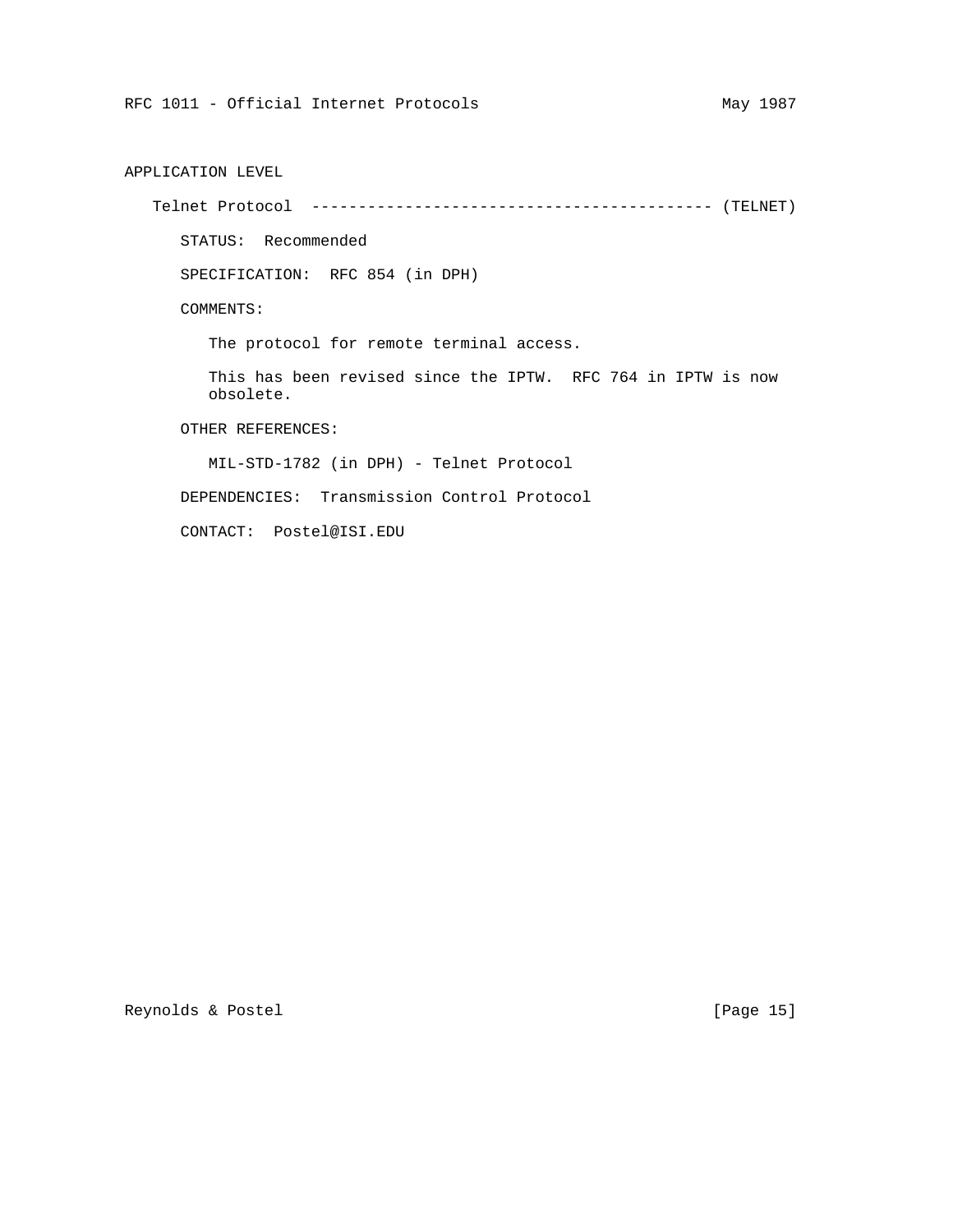Telnet Options ------------------------------------ (TELNET-OPTIONS) STATUS: Elective SPECIFICATION: General description of options: RFC 855 (in DPH) Number Name **RFC NIC DPH USE**  ------ --------------------------------- --- ----- --- --- 0 Binary Transmission 856 ----- yes yes 1 Echo 857 ----- yes yes 2 Reconnection ... 15391 yes no 3 Suppress Go Ahead 858 ----- yes yes 4 Approx Message Size Negotiation ... 15393 yes no<br>5 Status 859 ---- yes yes 5 Status 859 ----- yes yes 6 Timing Mark 860 ----- yes yes<br>7 Remote Controlled Trans and Echo 89237 yes no Remote Controlled Trans and Echo 8 Output Line Width ... 20196 yes no 9 Output Page Size ... 20197 yes no 10 Output Carriage-Return Disposition 652 31155 yes no 11 Output Horizontal Tabstops 653 31156 yes no 12 Output Horizontal Tab Disposition 654 31157 yes no 13 Output Formfeed Disposition 655 31158 yes no 14 Output Vertical Tabstops 656 31159 yes no 15 Output Vertical Tab Disposition 657 31160 yes no 16 Output Linefeed Disposition 658 31161 yes no 17 Extended ASCII 698 32964 yes no 18 Logout 727 40025 yes no 19 Byte Macro 735 42083 yes no 20 Data Entry Terminal 732 41762 yes no 21 SUPDUP 734 736 42213 yes no 22 SUPDUP Output 749 45449 yes no 23 Send Location 24 Send Location 24 Send Terminal Type 2012 Contracts 2012 Contracts 2012 Contracts 2012 Contracts 2012 Contracts 2012 Contracts 2012 Contracts 2012 Contracts 2012 Contracts 2012 Contracts 2012 Contracts 2 24 Terminal Type 930 ----- yes no 25 End of Record<br>26 TACACS User Identification 327 ----- yes no 26 TACACS User Identification 27 Output Marking<br>
28 Terminal Location Number 946 ----- no no 28 Terminal Location Number 255 Extended-Options-List 861 ----- yes yes

 The DHP column indicates if the specification is included in the DDN Protocol Handbook. The USE column of the table above indicates which options are in general use.

## COMMENTS:

The Binary Transmission, Echo, Suppress Go Ahead, Status,

Reynolds & Postel [Page 16]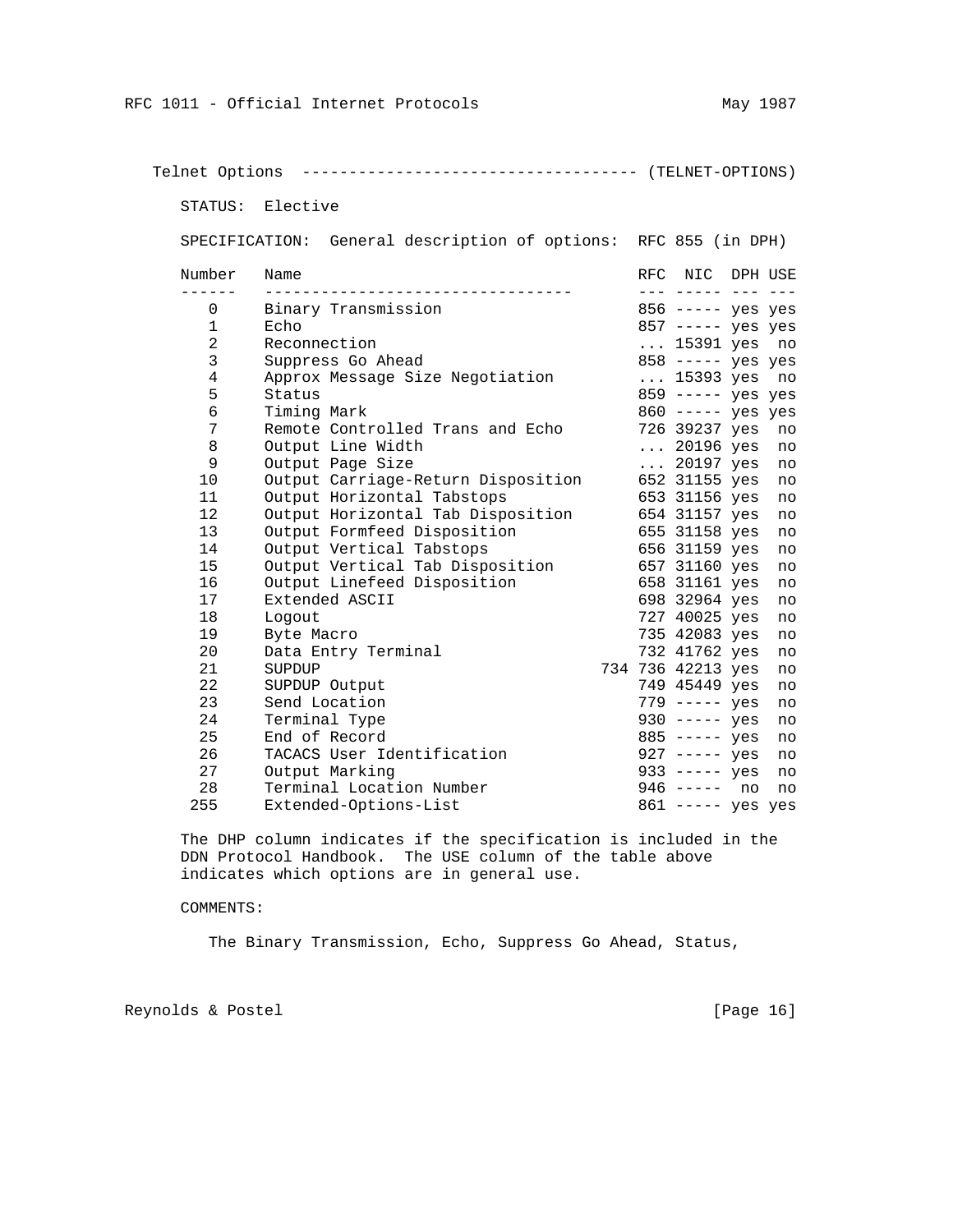Timing Mark, and Extended Options List options have been recently updated and reissued. These are the most frequently implemented options.

 The remaining options should be reviewed and the useful ones should be revised and reissued. The others should be eliminated.

 The following are recommended: Binary Transmission, Echo, Suppress Go Ahead, Status, Timing Mark, and Extended Options List.

OTHER REFERENCES:

DEPENDENCIES: Telnet

CONTACT: Postel@ISI.EDU

SUPDUP Protocol ------------------------------------------- (SUPDUP)

STATUS: Elective

SPECIFICATION: RFC 734 (in DPH)

COMMENTS:

A special Telnet like protocol for display terminals.

OTHER REFERENCES:

DEPENDENCIES: Transmission Control Protocol

CONTACT: Crispin@SU-SCORE.STANFORD.EDU

File Transfer Protocol --------------------------------------- (FTP)

STATUS: Recommended

SPECIFICATION: RFC 959 (in DPH)

COMMENTS:

 The protocol for moving files between Internet hosts. Provides for access control and negotiation of file parameters.

 The following new optional commands are included in this edition of the specification: Change to Parent Directory

Reynolds & Postel [Page 17]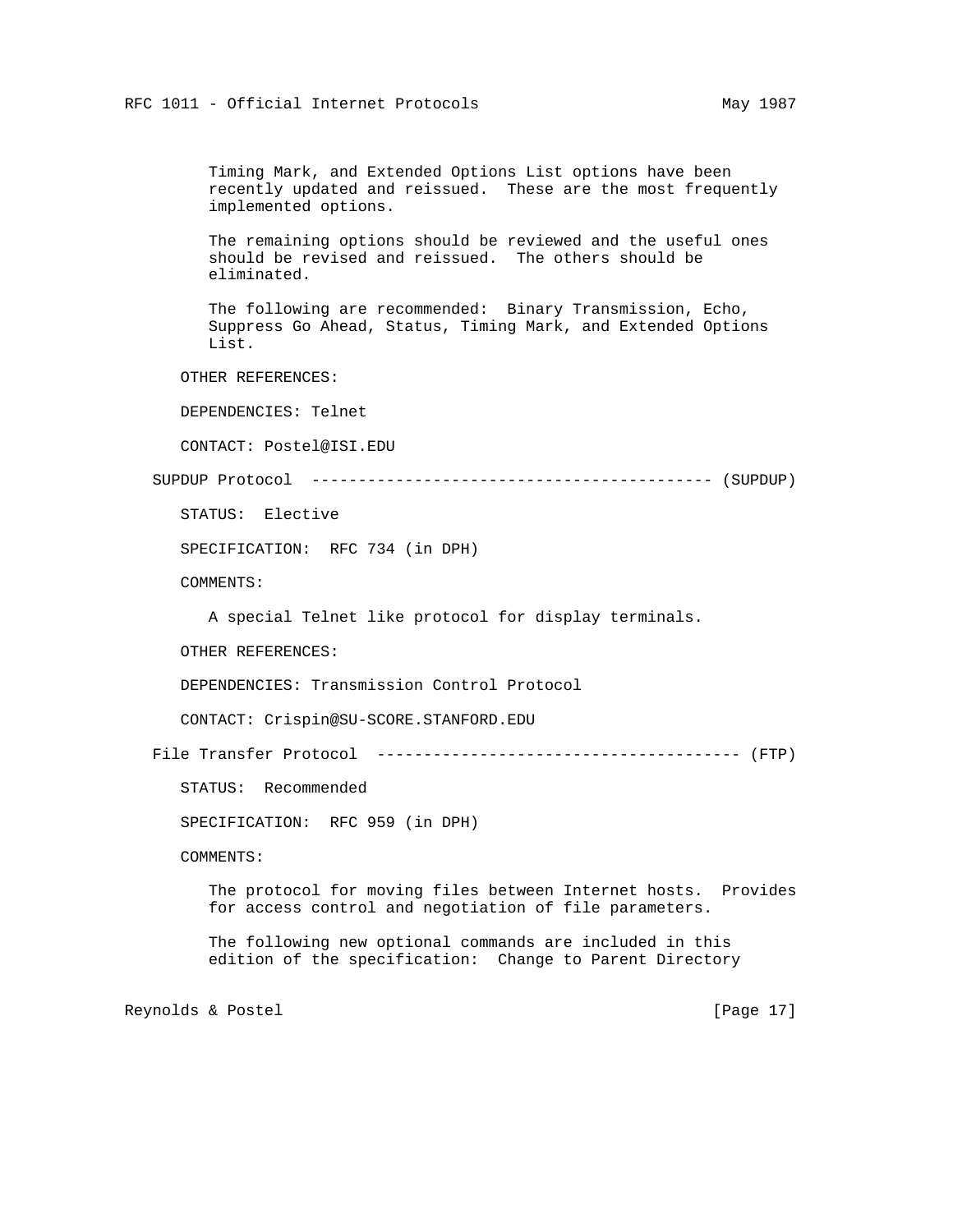(CDUP), Structure Mount (SMNT), Store Unique (STOU), Remove Directory (RMD), Make Directory (MKD), Print Directory (PWD), and System (SYST). Note that this specification is compatible with the previous edition (RFC 765).

 A discrepancy has been found in the specification in the examples of Appendix II. On page 63, a response code of 200 is shown as the response to a CWD command. Under the list of Command-Reply Sequences cited on page 50, CWD is shown to only accept a 250 response code. Therefore, if one would interpret a CWD command as being excluded from the File System functional category, one may assume that the response code of 200 is correct, since CDUP as a special case of CWD does use 200.

OTHER REFERENCES:

RFC 678 (in DPH) - Document File Format Standards

MIL-STD-1780 (in DPH) - File Transfer Protocol

DEPENDENCIES: Transmission Control Protocol

CONTACT: Postel@ISI.EDU

Trivial File Transfer Protocol ------------------------------ (TFTP)

STATUS: Elective

SPECIFICATION: RFC 783 (in IPTW)

COMMENTS:

 A very simple file moving protocol, no access control is provided.

This is in use in several local networks.

 Ambiguities in the interpretation of several of the transfer modes should be clarified, and additional transfer modes could be defined. Additional error codes could be defined to more clearly identify problems.

 Note: The DPH contains IEN-133, which is an obsolete version of this protocol.

OTHER REFERENCES:

Reynolds & Postel [Page 18]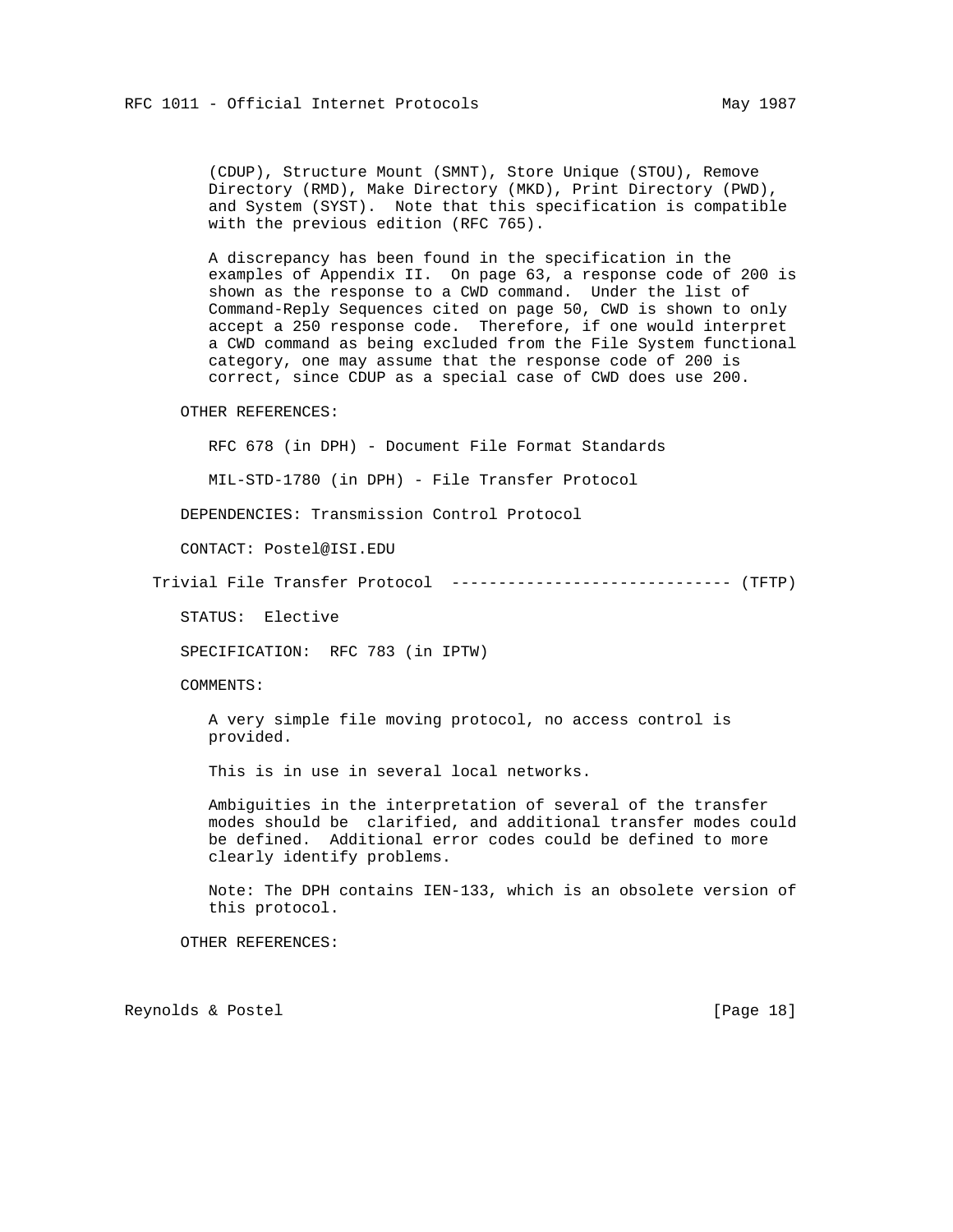DEPENDENCIES: User Datagram Protocol

CONTACT: Postel@ISI.EDU

Simple File Transfer Protocol ------------------------------- (SFTP)

STATUS: Experimental

SPECIFICATION: RFC 913 (in DPH)

COMMENTS:

 SFTP is a simple file transfer protocol. It fills the need of people wanting a protocol that is more useful than TFTP but easier to implement (and less powerful) than FTP. SFTP supports user access control, file transfers, directory listing, directory changing, file renaming and deleting.

 SFTP can be implemented with any reliable 8-bit byte stream oriented protocol, this document describes its TCP specification. SFTP uses only one TCP connection; whereas TFTP implements a connection over UDP, and FTP uses two TCP connections (one using the TELNET protocol).

 Please discuss any plans for implementation or use of this protocol with the contact.

OTHER REFERENCES:

DEPENDENCIES: Transmission Control Protocol

CONTACT: MKL@SRI-NIC.ARPA

Simple Mail Transfer Protocol ------------------------------- (SMTP)

STATUS: Recommended

SPECIFICATION: RFC 821 (in DPH)

COMMENTS:

The procedure for transmitting computer mail between hosts.

 This has been revised since the IPTW, it is in the "Internet Mail Protocols" volume of November 1982. RFC 788 (in IPTW) is obsolete.

Reynolds & Postel [Page 19]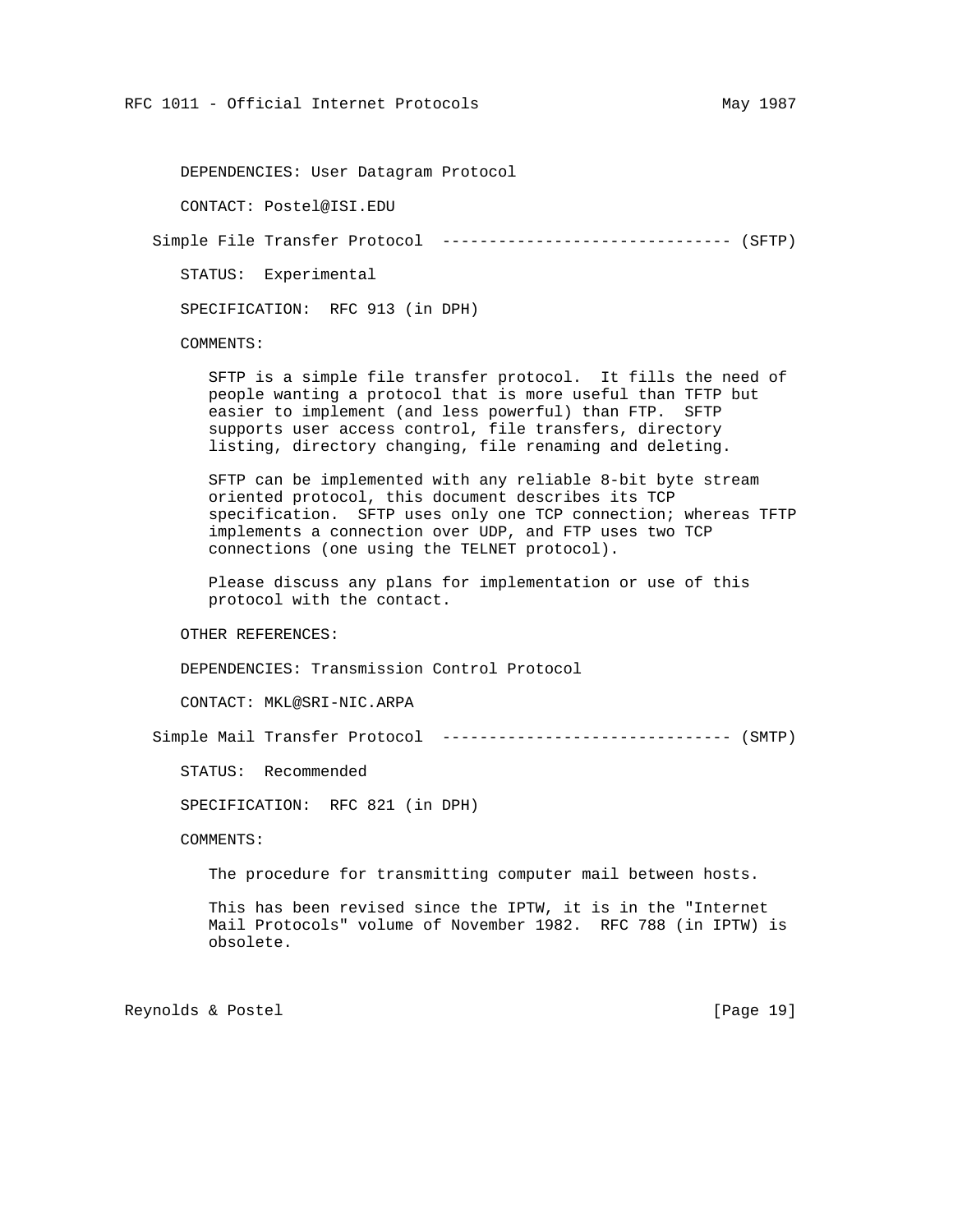There have been many misunderstandings and errors in the early implementations. Some documentation of these problems can be found in the file [C.ISI.EDU]<SMTP>MAIL.ERRORS.

 Some minor differences between RFC 821 and RFC 822 should be resolved.

OTHER REFERENCES:

RFC 822 - Mail Header Format Standards

 This has been revised since the IPTW, it is in the "Internet Mail Protocols" volume of November 1982. RFC 733 (in IPTW) is obsolete. Further revision of RFC 822 is needed to correct some minor errors in the details of the specification.

 Note: RFC 822 is not included in the DPH (an accident, it should have been).

MIL-STD-1781 (in DPH) - Simple Mail Transfer Protocol (SMTP)

DEPENDENCIES: Transmission Control Protocol

CONTACT: Postel@ISI.EDU

Network News Transfer Protocol ------------------------------ (NNTP)

STATUS: Experimental

SPECIFICATION: RFC 977

COMMENTS:

 NNTP specifies a protocol for the distribution, inquiry, retrieval, and posting of news articles using a reliable stream-based transmission of news among the Internet community. NNTP is designed so that news articles are stored in a central database allowing a subscriber to select only those items he wishes to read. Indexing, cross-referencing, and expiration of aged messages are also provided.

 Please discuss any plans for implementation or use of this protocol with the contact.

OTHER REFERENCES:

Reynolds & Postel [Page 20]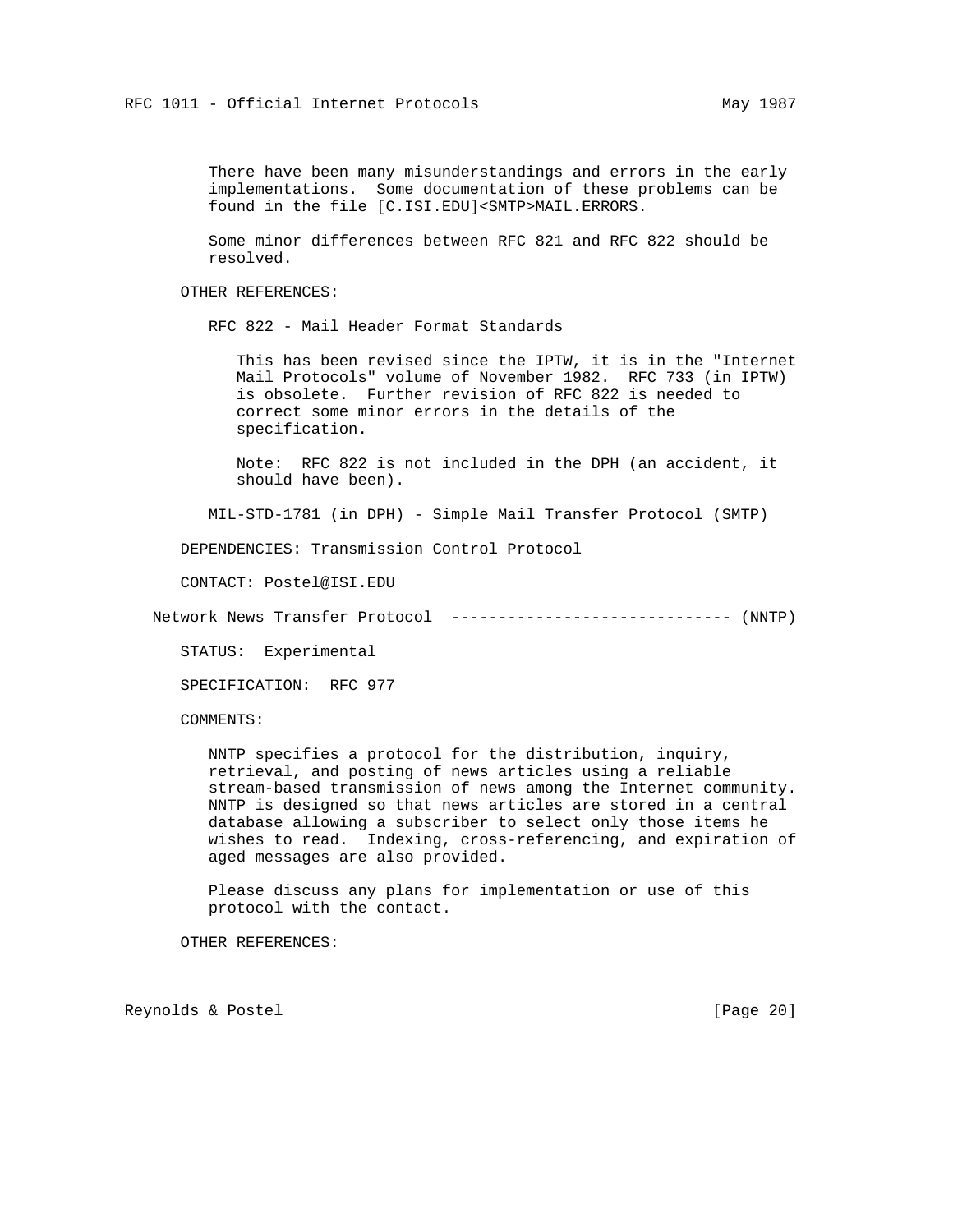DEPENDENCIES: Internet Protocol

CONTACT: Brian@SDCSVAX.UCSD.EDU

Post Office Protocol - Version 2 ---------------------------- (POP2)

STATUS: Experimental

SPECIFICATION: RFC 937 (in DPH)

COMMENTS:

 The intent of the Post Office Protocol - Version 2 (POP2) is to allow a user's workstation to access mail from a mailbox server. It is expected that mail will be posted from the workstation to the mailbox server via the Simple Mail Transfer Protocol (SMTP).

 Please discuss any plans for implementation or use of this protocol with the contact.

OTHER REFERENCES: Obsoletes RFC 918

DEPENDENCIES: Transmission Control Protocol

CONTACT: JKReynolds@ISI.EDU

NetBIOS Services Protocol -------------------------------- (NETBIOS)

STATUS: Recommended

SPECIFICATION: RFC 1001, 1002

COMMENTS:

 These documents define a proposed standard protocol to support NetBIOS services in a TCP/IP environment. Both local network and internet operation are supported. Various node types are defined to accomodate local and internet topologies and to allow operation with or without the use of IP broadcast

 RFC 1001 describes the NetBIOS-over-TCP protocols in a general manner, with emphasis on the underlying ideas and techniques. RFC 1002 gives the detailed specifications of the NetBIOS-over-TCP packets, protocols, and defined constants and variables.

Reynolds & Postel [Page 21]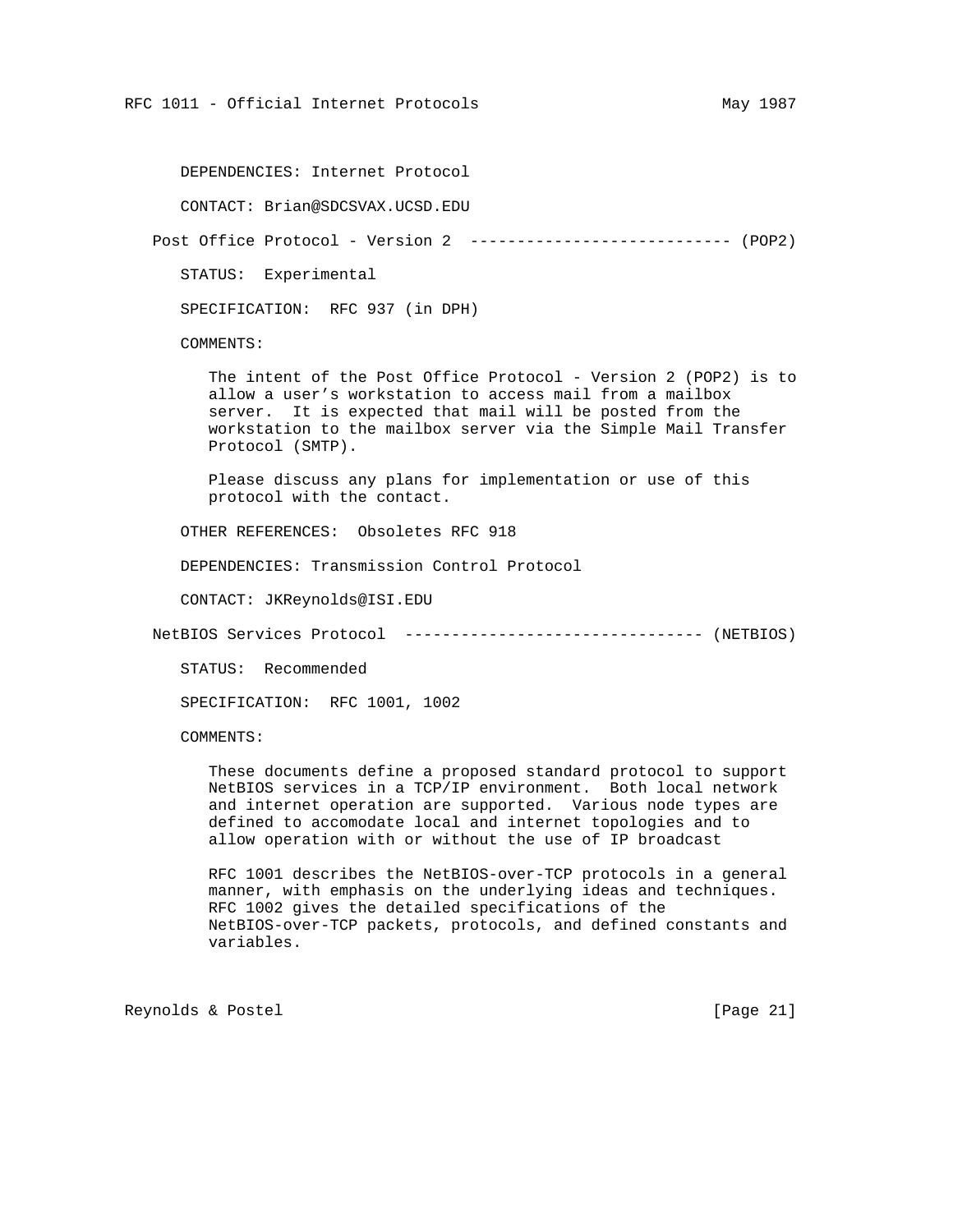OTHER REFERENCES:

 DEPENDENCIES: Transmission Control Protocol, User Datagram Protocol

CONTACT: Auerbach@CSL.SRI.COM

Bootstrap Protocol ----------------------------------------- (BOOTP)

STATUS: Experimental

SPECIFICATION: RFC 951

COMMENTS:

 This proposed protocol provides an IP/UDP bootstrap protocol which allows a diskless client machine to discover its own IP address, the address of a server host, and the name of a file to be loaded into memory and executed.

 Please discuss any plans for implementation or use of this protocol with the contact.

OTHER REFERENCES:

DEPENDENCIES: Internet Protocol, User Datagram Protocol

CONTACT: Croft@SUMEX-AIM.STANFORD.EDU

Loader Debugger Protocol ------------------------------------- (LDP)

STATUS: Experimental

SPECIFICATION: RFC 909

COMMENTS:

 Specifies a protocol for loading, dumping and debugging target machines from hosts in a network environment. It is also designed to accommodate a variety of target CPU types. It provides a powerful set of debugging services, while at the same time, it is structured so that a simple subset may be implemented in applications like boot loading where efficiency and space are at a premium.

 Please discuss any plans for implementation or use of this protocol with the contact.

Reynolds & Postel [Page 22]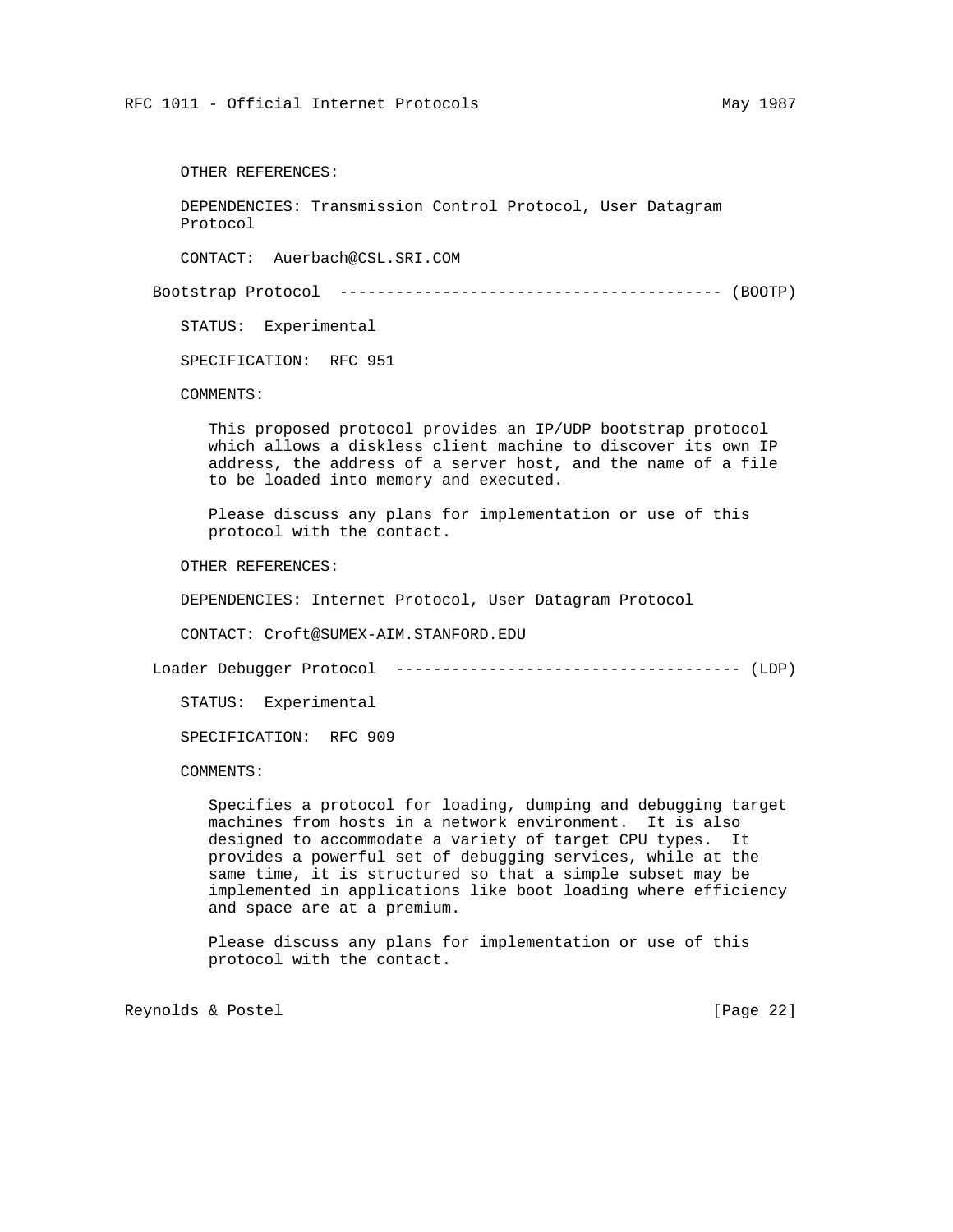OTHER REFERENCES:

DEPENDENCIES: Reliable Data Protocol

CONTACT: Hinden@BBN.COM

Resource Location Protocol ----------------------------------- (RLP)

STATUS: Elective

SPECIFICATION: RFC 887 (in DPH)

COMMENTS:

 A resource location protocol for use in the Internet. This protocol utilizes the User Datagram Protocol (UDP) which in turn calls on the Internet Protocol to deliver its datagrams.

OTHER REFERENCES:

DEPENDENCIES: User Datagram Protocol

CONTACT: Accetta@A.CS.CMU.EDU

Remote Job Entry --------------------------------------------- (RJE)

STATUS: Elective

SPECIFICATION: RFC 407 (in DPH)

COMMENTS:

 The general protocol for submitting batch jobs and retrieving the results.

Some changes needed for use with TCP.

No known active implementations.

OTHER REFERENCES:

 DEPENDENCIES: File Transfer Protocol, Transmission Control Protocol

CONTACT: Postel@ISI.EDU

Reynolds & Postel [Page 23]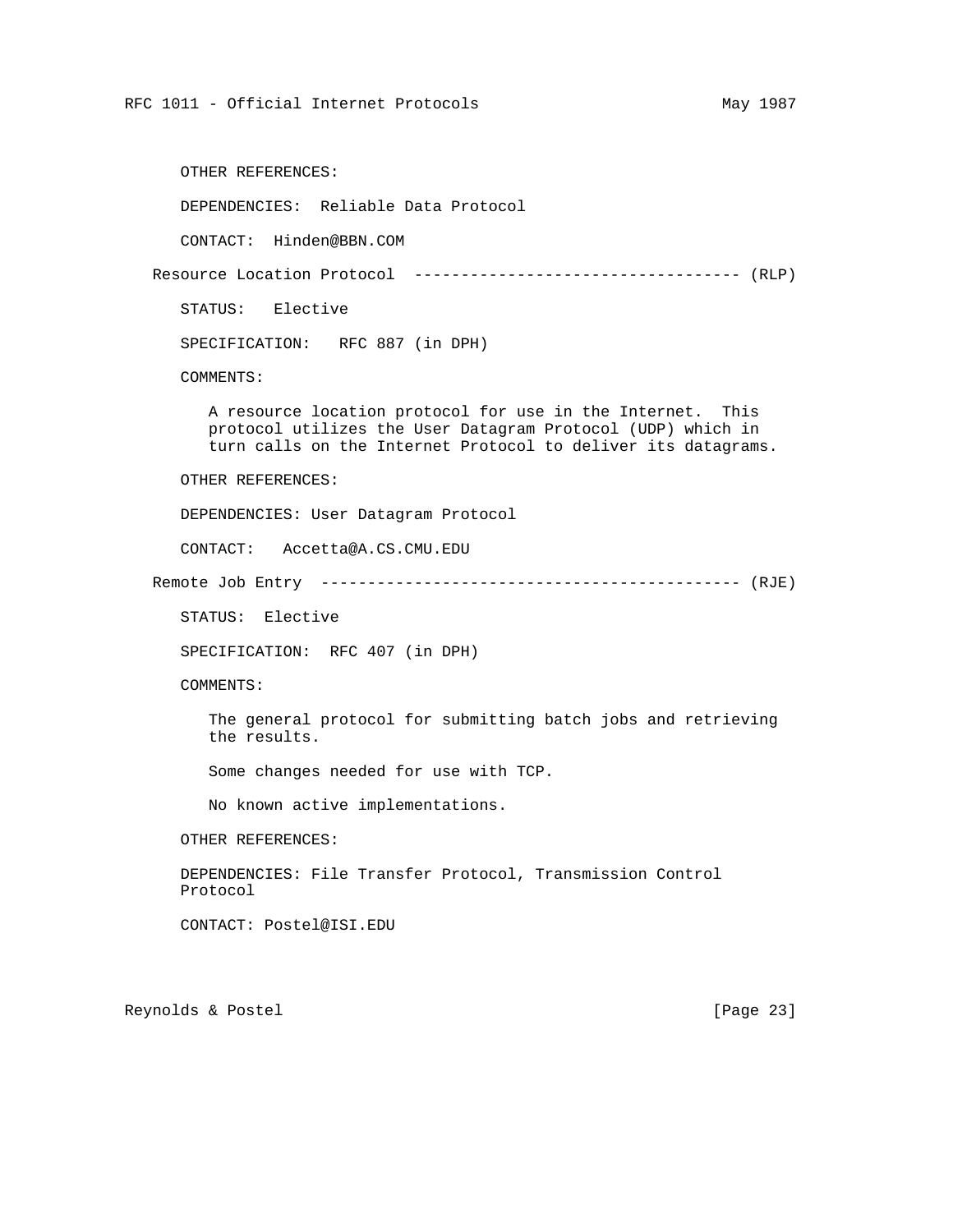Remote Job Service ---------------------------------------- (NETRJS) STATUS: Elective SPECIFICATION: RFC 740 (in DPH) COMMENTS: A special protocol for submitting batch jobs and retrieving the results used with the UCLA IBM OS system. Please discuss any plans for implementation or use of this protocol with the contact. Revision in progress. OTHER REFERENCES: DEPENDENCIES: Transmission Control Protocol CONTACT: Braden@ISI.EDU Remote Telnet Service ------------------------------------ (RTELNET) STATUS: Elective SPECIFICATION: RFC 818 (in DPH) COMMENTS: Provides special access to user Telnet on a remote system. OTHER REFERENCES: DEPENDENCIES: Telnet, Transmission Control Protocol CONTACT: Postel@ISI.EDU

Reynolds & Postel [Page 24]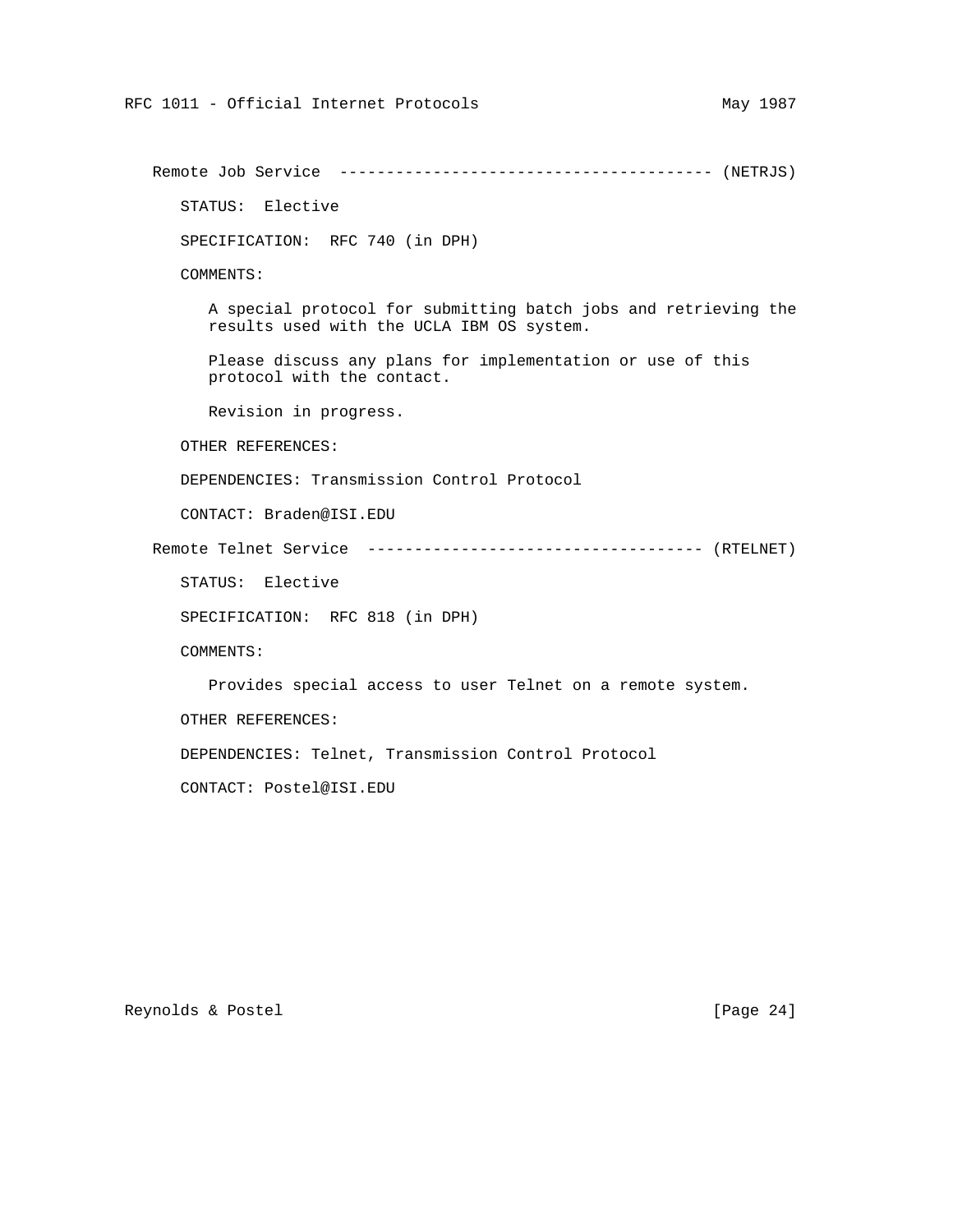Graphics Protocol --------------------------------------- (GRAPHICS) STATUS: Elective SPECIFICATION: NIC 24308 (in DPH) COMMENTS: The protocol for vector graphics. Very minor changes needed for use with TCP. No known active implementations. Note: The DPH claims that this is RFC 493, but RFC 493 is actually a different earlier specification. OTHER REFERENCES: DEPENDENCIES: Telnet, Transmission Control Protocol CONTACT: Postel@ISI.EDU Echo Protocol ----------------------------------------------- (ECHO) STATUS: Recommended SPECIFICATION: RFC 862 (in DPH) COMMENTS: Debugging protocol, sends back whatever you send it. OTHER REFERENCES: DEPENDENCIES: Transmission Control Protocol or User Datagram Protocol CONTACT: Postel@ISI.EDU

Reynolds & Postel [Page 25]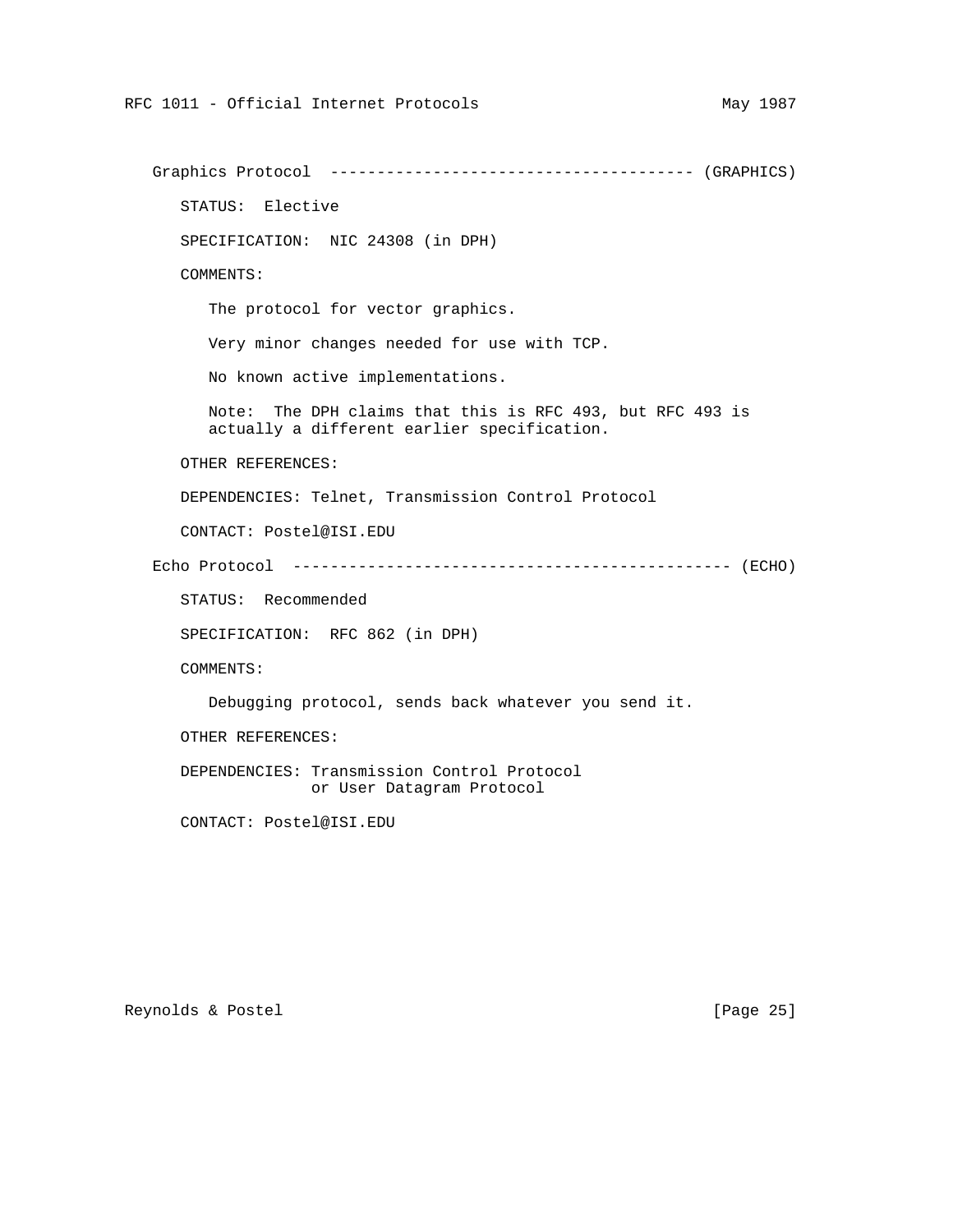Discard Protocol ----------------------------------------- (DISCARD) STATUS: Elective SPECIFICATION: RFC 863 (in DPH) COMMENTS: Debugging protocol, throws away whatever you send it. OTHER REFERENCES: DEPENDENCIES: Transmission Control Protocol or User Datagram Protocol CONTACT: Postel@ISI.EDU Character Generator Protocol ----------------------------- (CHARGEN) STATUS: Elective SPECIFICATION: RFC 864 (in DPH) COMMENTS: Debugging protocol, sends you ASCII data. OTHER REFERENCES: DEPENDENCIES: Transmission Control Protocol or User Datagram Protocol

CONTACT: Postel@ISI.EDU

Reynolds & Postel [Page 26]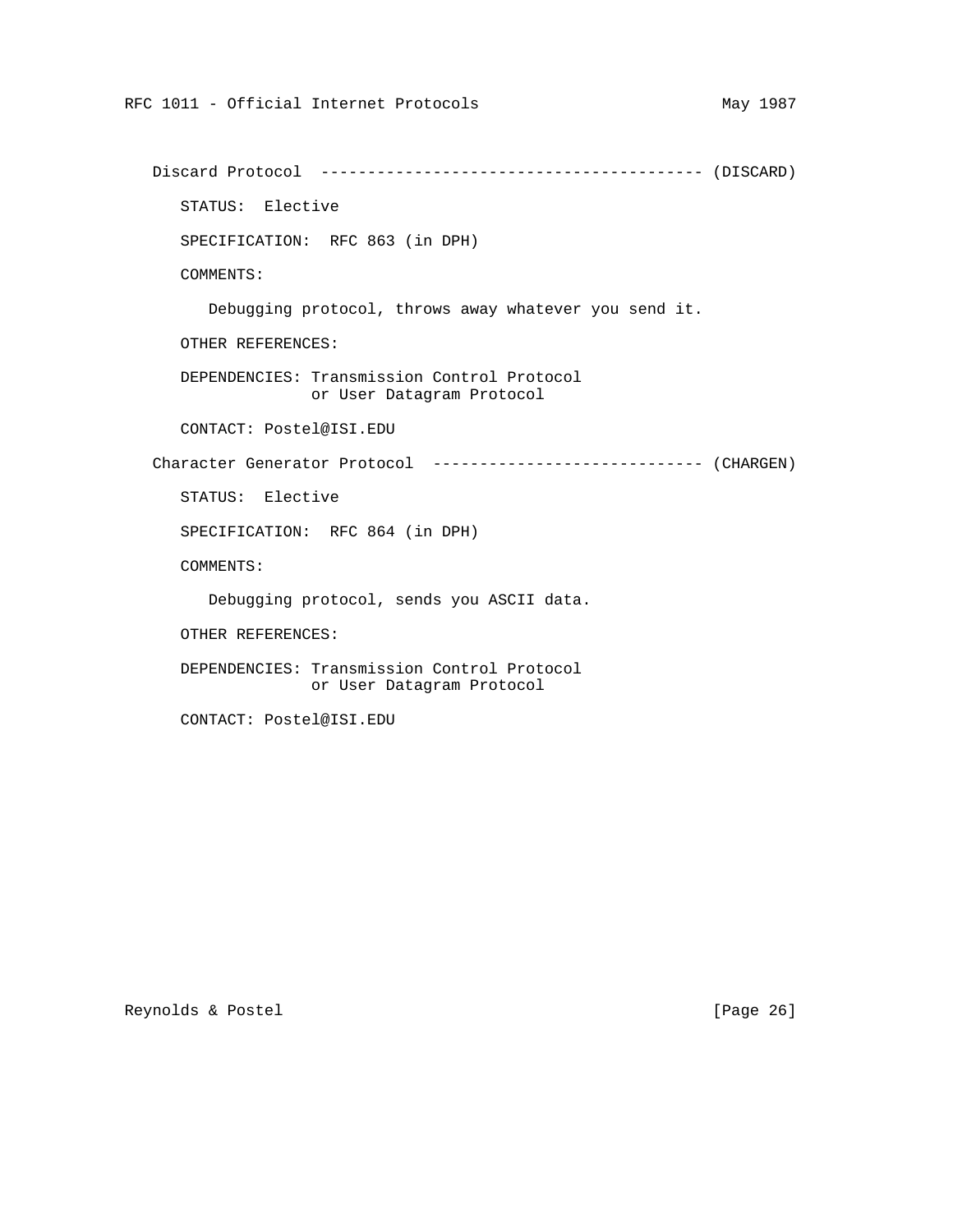Quote of the Day Protocol ---------------------------------- (QUOTE)

STATUS: Elective

SPECIFICATION: RFC 865 (in DPH)

COMMENTS:

Debugging protocol, sends you a short ASCII message.

OTHER REFERENCES:

 DEPENDENCIES: Transmission Control Protocol or User Datagram Protocol

CONTACT: Postel@ISI.EDU

Statistics Server ---------------------------------------- (STATSRV)

STATUS: Recommended

SPECIFICATION: RFC 996

COMMENTS:

 This RFC specifies a standard for the Internet community. Hosts and gateways on the Internet that choose to implement a remote statistics monitoring facility may use this protocol to send statistics data upon request to a monitoring center or debugging host.

OTHER REFERENCES:

DEPENDENCIES: Internet Protocol

CONTACT: Mills@UDEL.EDU

Reynolds & Postel [Page 27]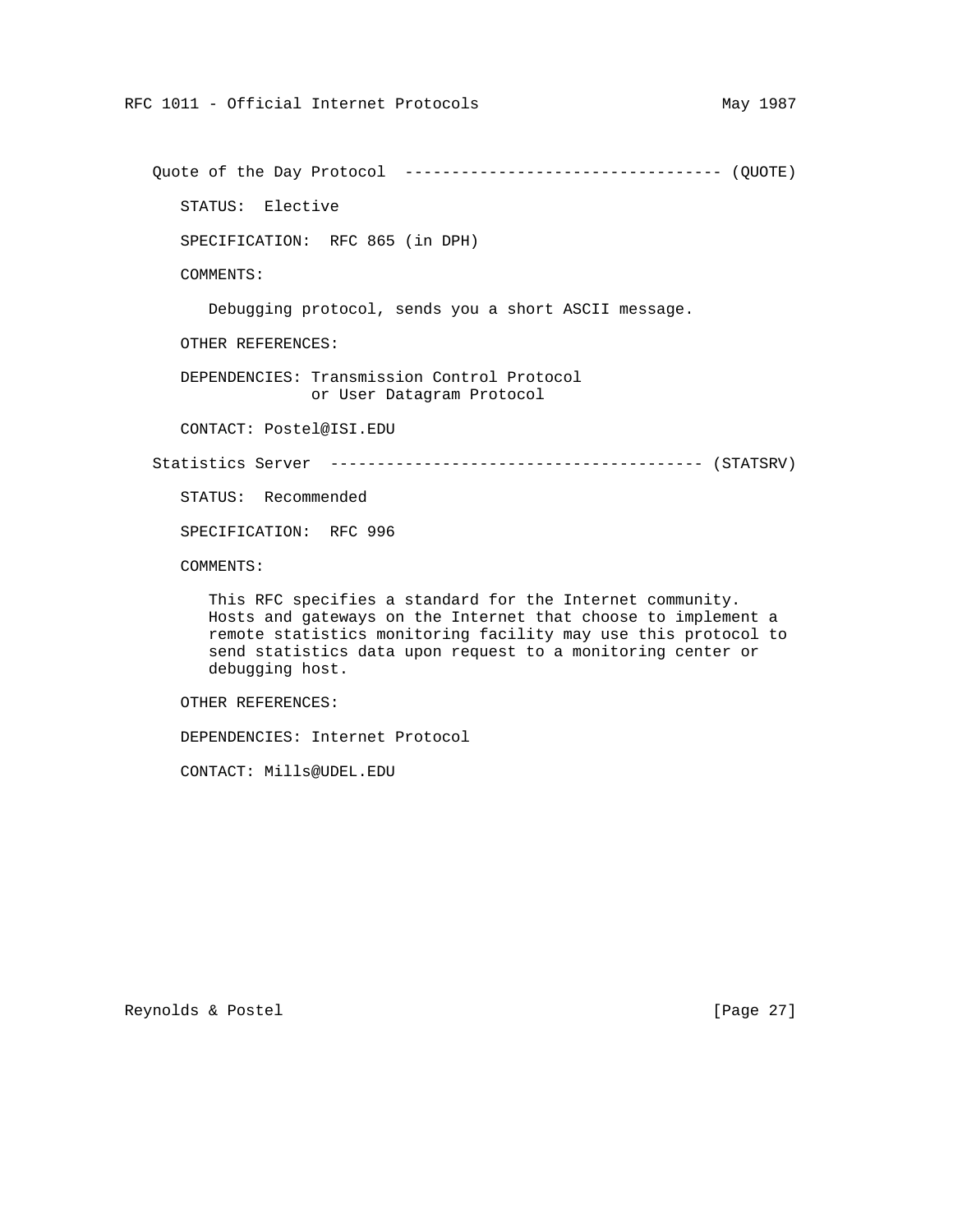Active Users Protocol -------------------------------------- (USERS) STATUS: Elective SPECIFICATION: RFC 866 (in DPH) COMMENTS: Lists the currently active users. OTHER REFERENCES: DEPENDENCIES: Transmission Control Protocol or User Datagram Protocol CONTACT: Postel@ISI.EDU Finger Protocol ------------------------------------------- (FINGER) STATUS: Elective SPECIFICATION: RFC 742 (in DPH) COMMENTS: Provides information on the current or most recent activity of a user. Some extensions have been suggested. Some changes are are needed for TCP. OTHER REFERENCES: DEPENDENCIES: Transmission Control Protocol CONTACT: Postel@ISI.EDU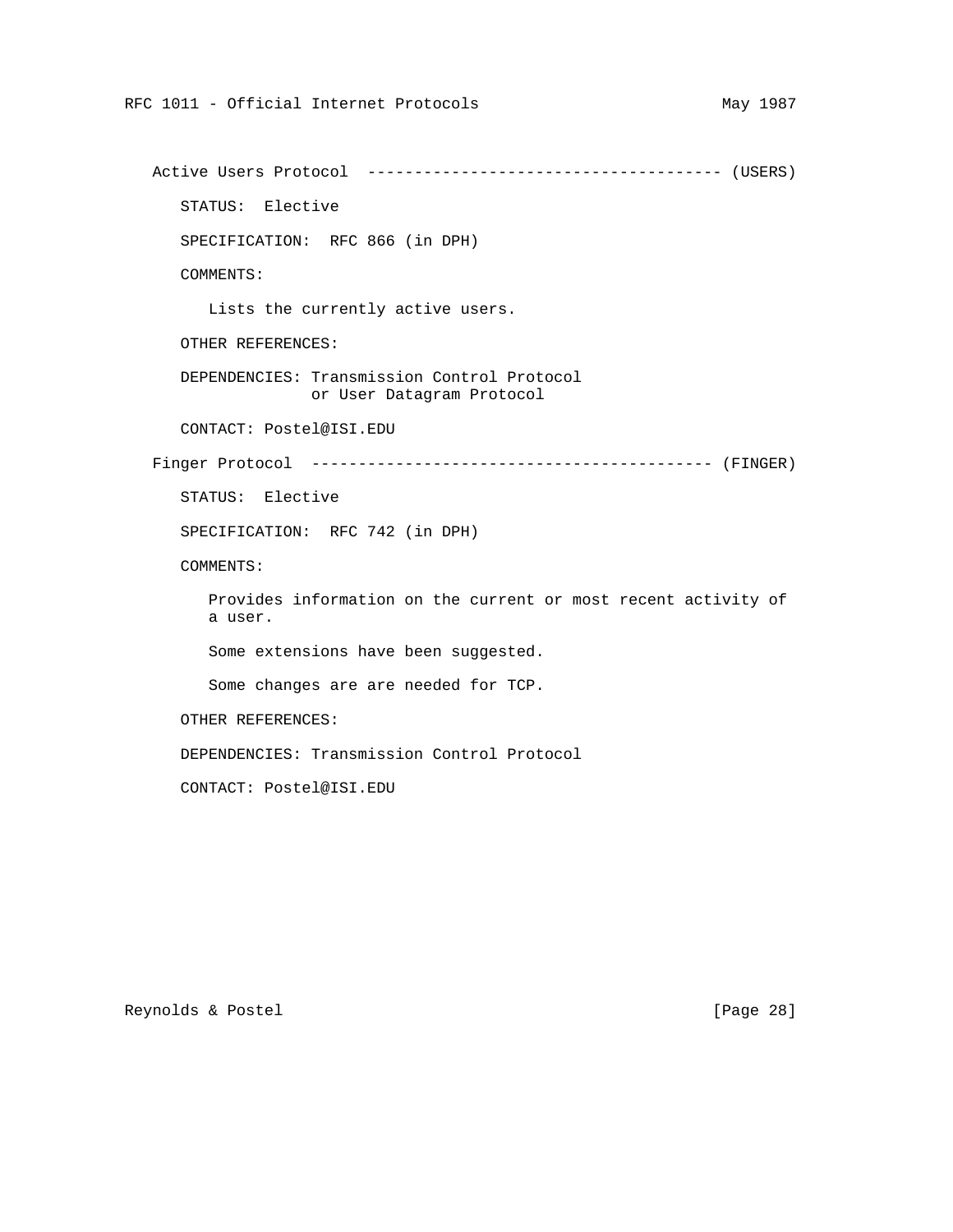WhoIs Protocol ------------------------------------------- (NICNAME)

STATUS: Elective

SPECIFICATION: RFC 954 (in DPH)

COMMENTS:

 Accesses the ARPANET Directory database. Provides a way to find out about people, their addresses, phone numbers, organizations, and mailboxes.

OTHER REFERENCES:

DEPENDENCIES: Transmission Control Protocol

CONTACT: Feinler@SRI-NIC.ARPA

CSNET Mailbox Name Server Protocol ---------------------- (CSNET-NS)

STATUS: Experimental

SPECIFICATION: CS-DN-2 (in DPH)

COMMENTS:

 Provides access to the CSNET data base of users to give information about users names, affiliations, and mailboxes.

 Please discuss any plans for implementation or use of this protocol with the contact.

OTHER REFERENCES:

DEPENDENCIES: Transmission Control Protocol

CONTACT: Solomon@WISC.EDU

Reynolds & Postel [Page 29]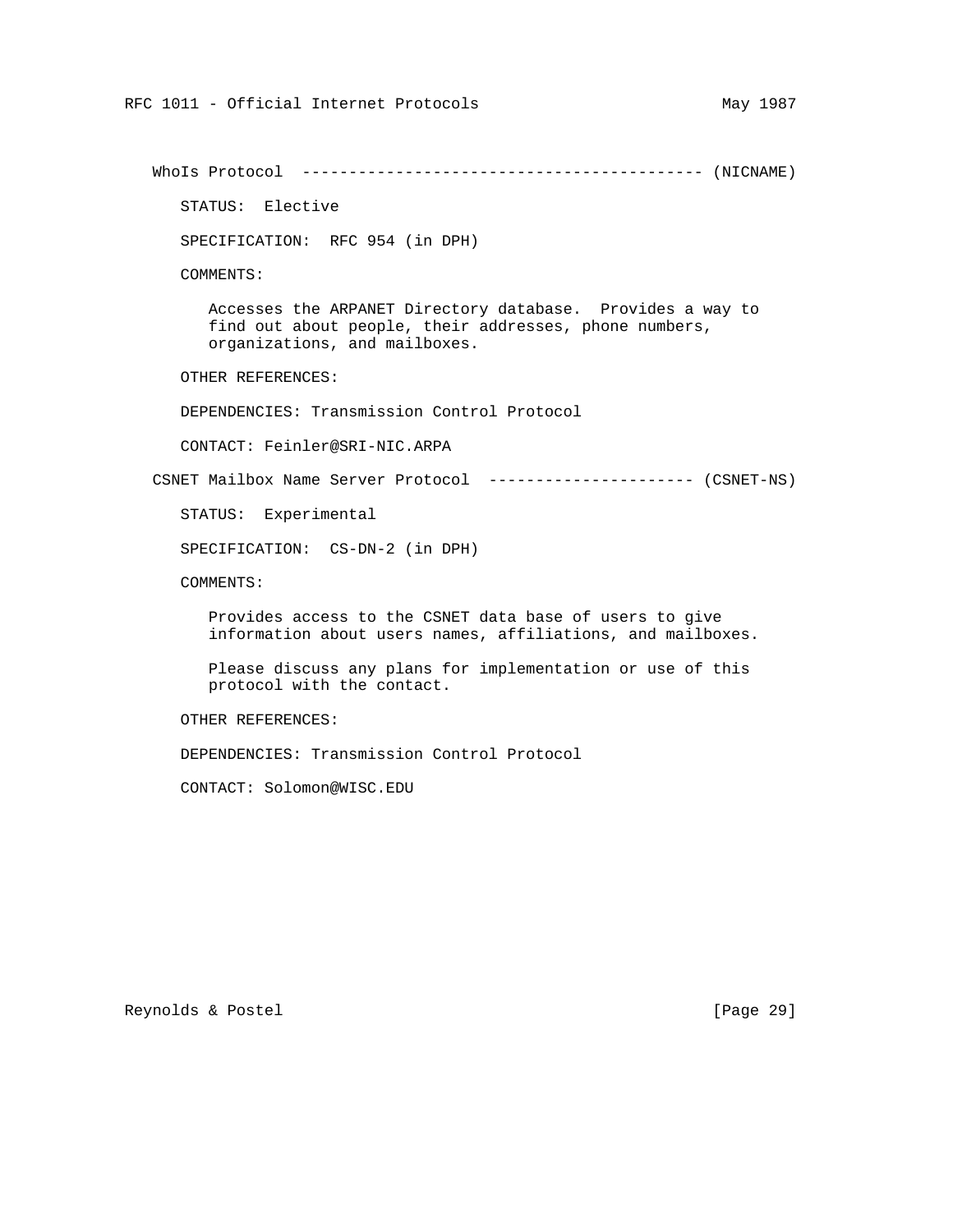Domain Name Protocol -------------------------------------- (DOMAIN) STATUS: Recommended SPECIFICATION: RFC 881, RFC 882, RFC 883 (in DPH) COMMENTS: OTHER REFERENCES: RFC 920 - Domain Requirements RFC 921 - Domain Name Implementation Schedule - Revised RFC 973 - Domain System Changes and Observations RFC 974 - Mail Routing and the Domain System DEPENDENCIES: Transmission Control Protocol or User Datagram Protocol CONTACT: Mockapetris@ISI.EDU HOSTNAME Protocol --------------------------------------- (HOSTNAME) STATUS: Elective SPECIFICATION: RFC 953 (in DPH) COMMENTS: Accesses the Registered Internet Hosts database (HOSTS.TXT). Provides a way to find out about a host in the Internet, its Internet Address, and the protocols it implements. OTHER REFERENCES: RFC 952 - Host Table Specification DEPENDENCIES: Transmission Control Protocol

CONTACT: Feinler@SRI-NIC.ARPA

Reynolds & Postel [Page 30]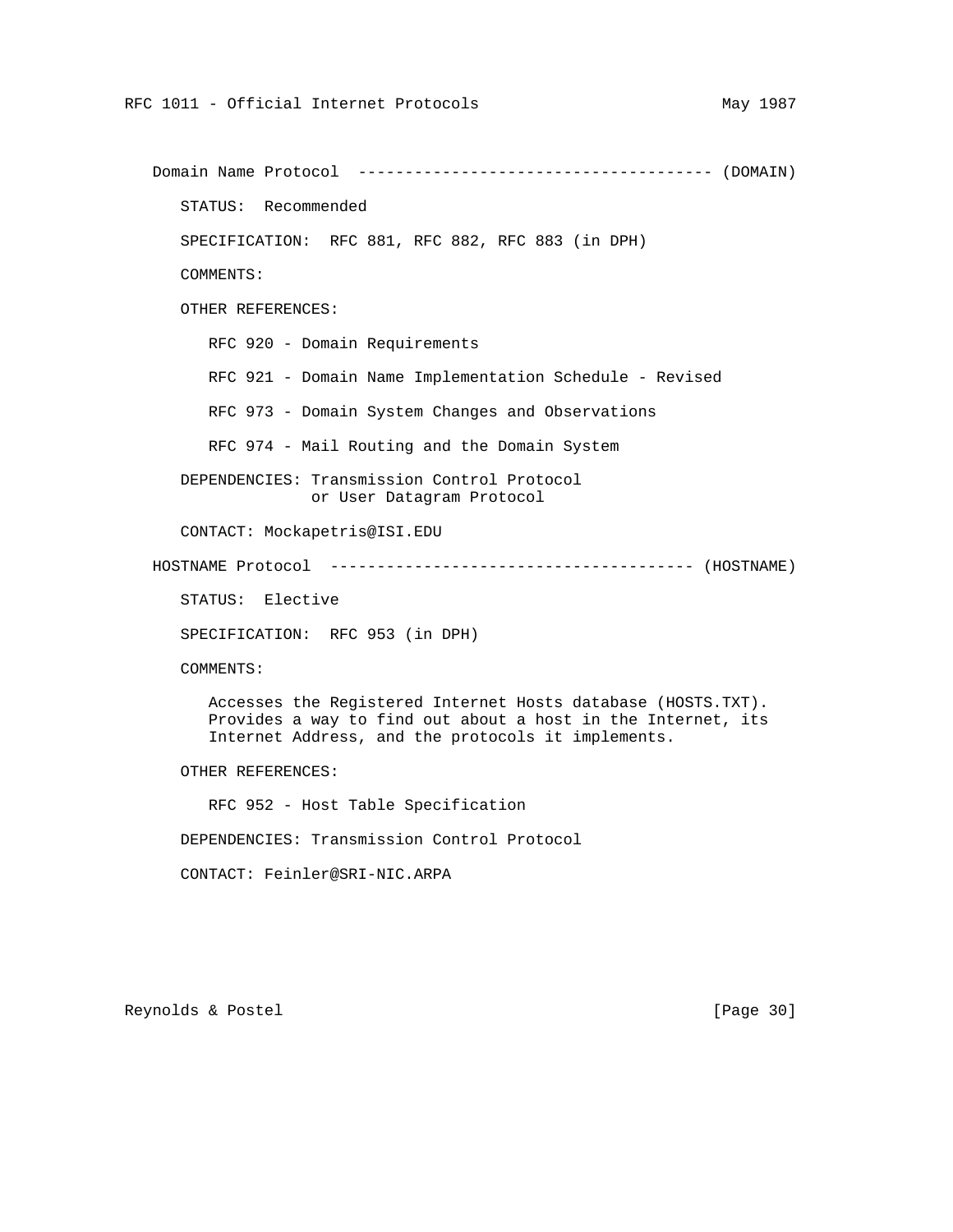Host Name Server Protocol ----------------------------- (NAMESERVER)

STATUS: Experimental

SPECIFICATION: IEN 116 (in DPH)

COMMENTS:

 Provides machine oriented procedure for translating a host name to an Internet Address.

 This specification has significant problems: 1) The name syntax is out of date. 2) The protocol details are ambiguous, in particular, the length octet either does or doesn't include itself and the op code. 3) The extensions are not supported by any known implementation.

 This protocol is now abandoned in favor of the DOMAIN protocol. Further implementations of this protocol are not advised.

 Please discuss any plans for implementation or use of this protocol with the contact.

OTHER REFERENCES:

DEPENDENCIES: User Datagram Protocol

CONTACT: Postel@ISI.EDU

Daytime Protocol ----------------------------------------- (DAYTIME)

STATUS: Elective

SPECIFICATION: RFC 867 (in DPH)

COMMENTS:

Provides the day and time in ASCII character string.

OTHER REFERENCES:

 DEPENDENCIES: Transmission Control Protocol or User Datagram Protocol

CONTACT: Postel@ISI.EDU

Reynolds & Postel [Page 31]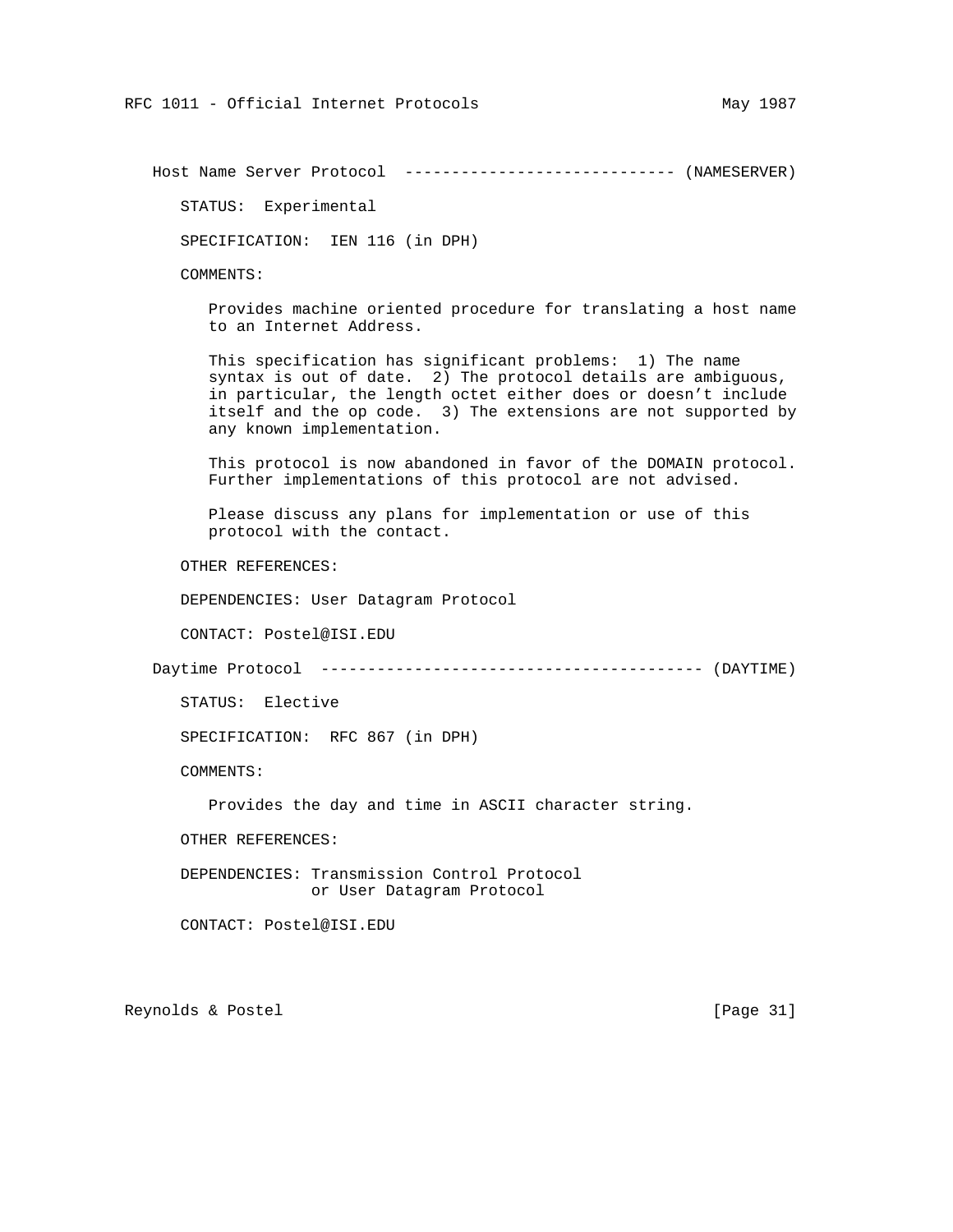Network Time Protocol ---------------------------------------- (NTP) STATUS: Experimental SPECIFICATION: RFC 958 COMMENTS: A proposed protocol for synchronizing a set of network clocks using a set of distributed clients and servers. Please discuss any plans for implementation or use of this protocol with the contact. OTHER REFERENCES: RFC 778, RFC 891, RFC 956, and RFC 957. DEPENDENCIES: User Datagram Protocol CONTACT: Mills@UDEL.EDU Time Server Protocol ---------------------------------------- (TIME) STATUS: Elective SPECIFICATION: RFC 868 (in DPH) COMMENTS: Provides the time as the number of seconds from a specified reference time. OTHER REFERENCES: DEPENDENCIES: Transmission Control Protocol or User Datagram Protocol CONTACT: Postel@ISI.EDU

Reynolds & Postel [Page 32]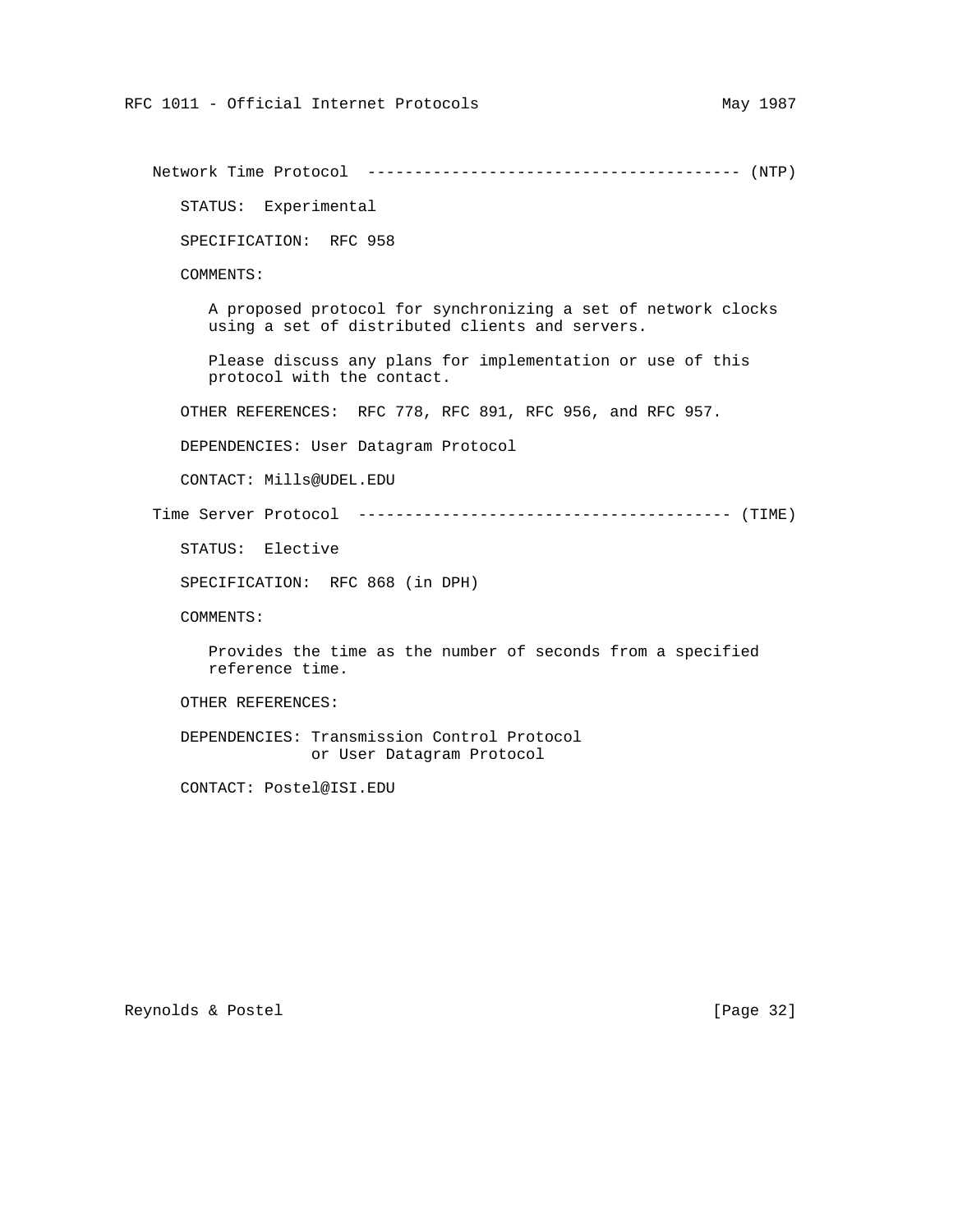DCNET Time Server Protocol --------------------------------- (CLOCK)

STATUS: Experimental

SPECIFICATION: RFC 778

COMMENTS:

Provides a mechanism for keeping synchronized clocks.

 Please discuss any plans for implementation or use of this protocol with the contact.

OTHER REFERENCES:

DEPENDENCIES: Internet Control Message Protocol

CONTACT: Mills@UDEL.EDU

Authentication Service -------------------------------------- (AUTH)

STATUS: Experimental

SPECIFICATION: RFC 931

COMMENTS:

 This server provides a means to determine the identity of a user of a particular TCP connection. Given a TCP port number pair, it returns a character string which identifies the owner of that connection on the server's system.

 Please discuss any plans for implementation or use of this protocol with the contact.

OTHER REFERENCES: Supercedes RFC 912

DEPENDENCIES: Transmission Control Protocol

CONTACT: StJohns@SRI-NIC.ARPA

Reynolds & Postel [Page 33]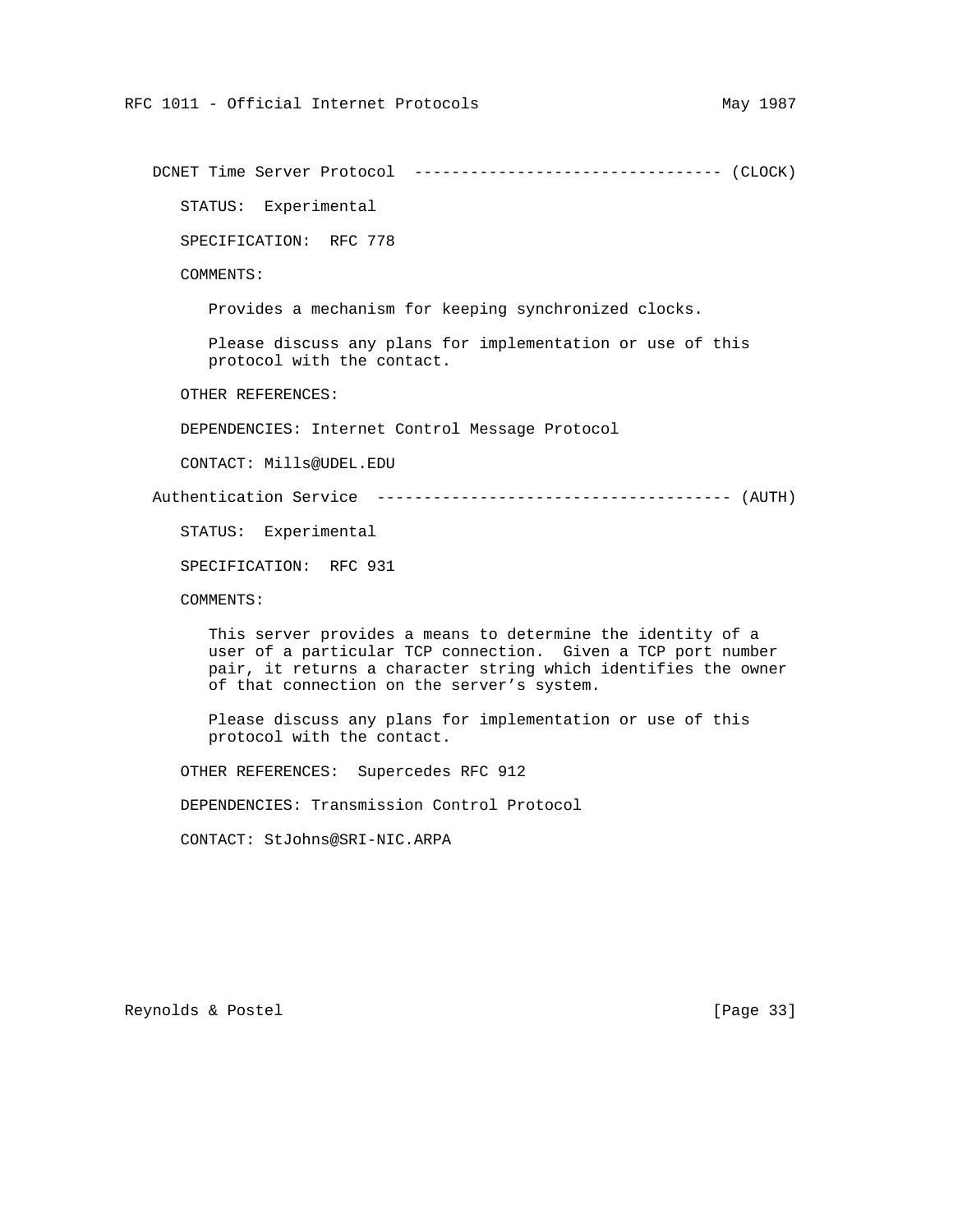Authentication Scheme --------------------------------- (COOKIE-JAR) STATUS: Experimental SPECIFICATION: RFC 1004 COMMENTS: This RFC focuses its discussion on authentication problems in the Internet and possible methods of solution. Please discuss any plans for implementation or use of this protocol with the contact. OTHER REFERENCES: DEPENDENCIES: CONTACT: Mills@UDEL.EDU Internet Message Protocol ------------------------------------ (MPM) STATUS: Experimental SPECIFICATION: RFC 759 (in DPH) COMMENTS: This is an experimental multimedia mail transfer protocol. The implementation is called a Message Processing Module or MPM. Please discuss any plans for implementation or use of this protocol with the contact. OTHER REFERENCES: RFC 767 - Structured Document Formats DEPENDENCIES: Transmission Control Protocol CONTACT: Postel@ISI.EDU

Reynolds & Postel [Page 34]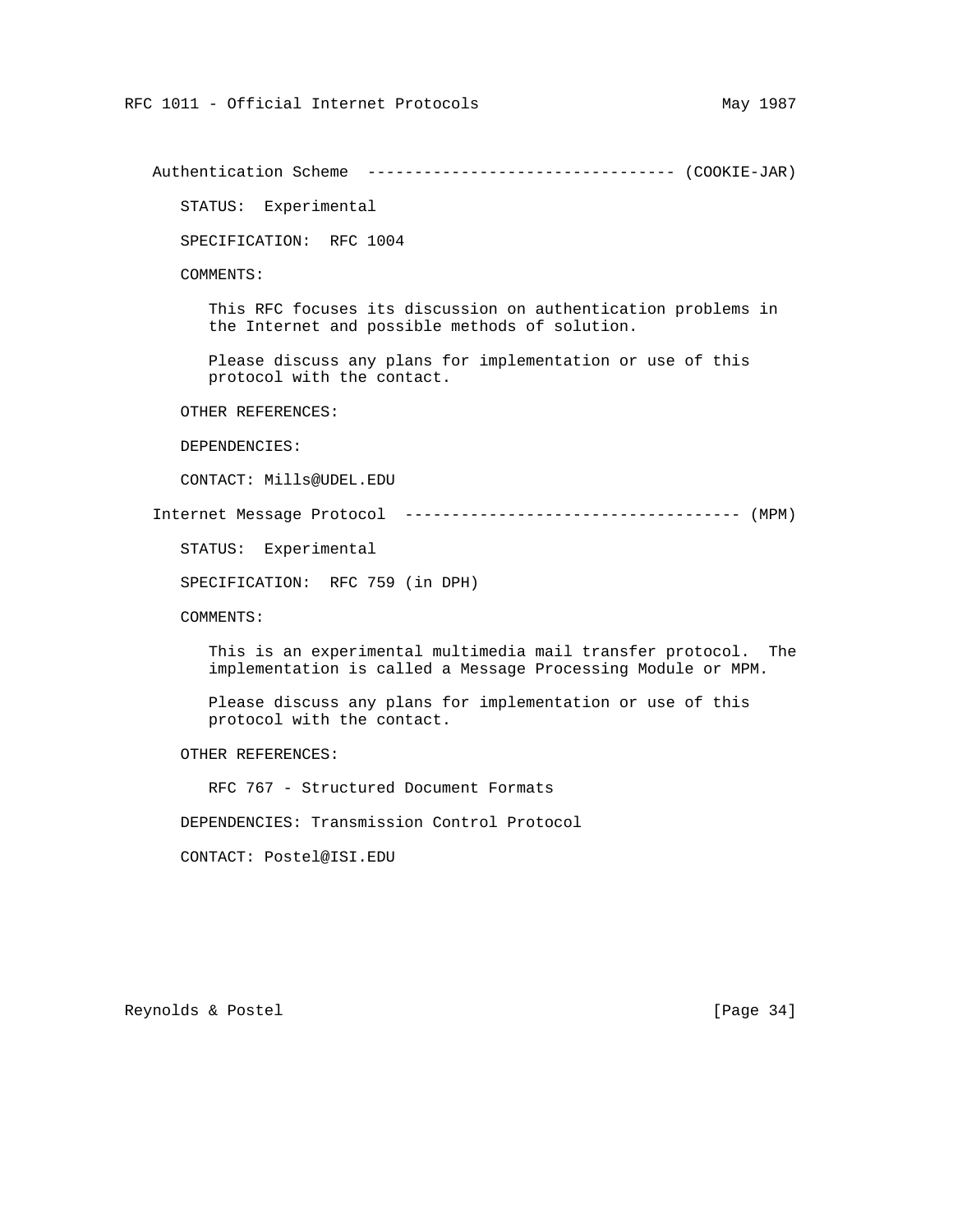Network Standard Text Editor ------------------------------- (NETED)

STATUS: Elective

SPECIFICATION: RFC 569 (in DPH)

COMMENTS:

 Describes a simple line editor which could be provided by every Internet host.

OTHER REFERENCES:

DEPENDENCIES:

CONTACT: Postel@ISI.EDU

Reynolds & Postel [Page 35]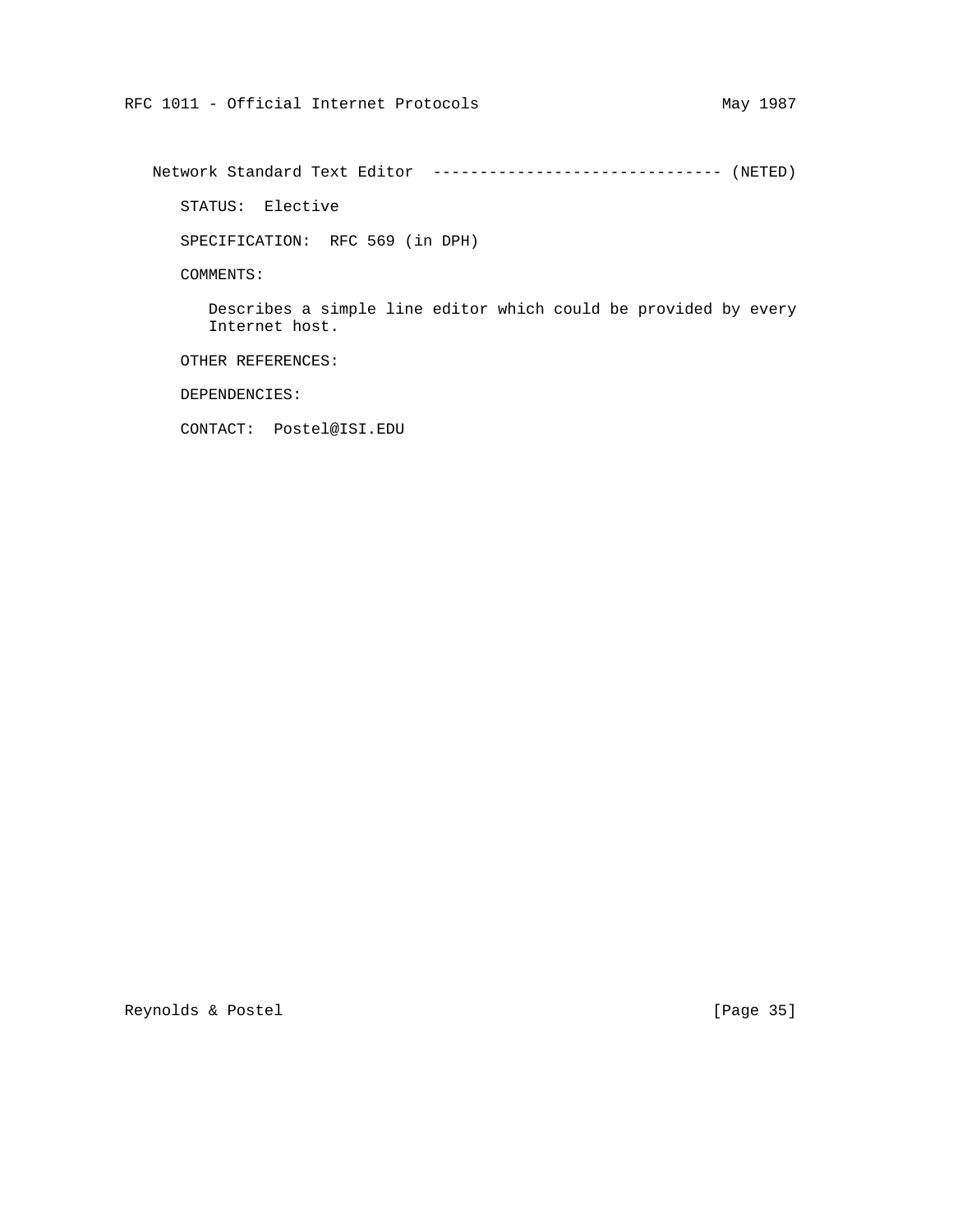## APPENDICES

Internet Numbers ---------------------------------------------------

STATUS: None

SPECIFICATION: RFC 997

COMMENTS:

 Describes the fields of network numbers and autonomous system numbers that are assigned specific values for actual use, and lists the currently assigned values.

 Issued March 1987, replaces RFC 990, RFC 790 in IPTW, and RFC 960.

OTHER REFERENCES:

CONTACT: Hostmaster@SRI-NIC.ARPA

Assigned Numbers ---------------------------------------------------

STATUS: None

SPECIFICATION: RFC 1010

COMMENTS:

 Describes the fields of various protocols that are assigned specific values for actual use, and lists the currently assigned values.

 Issued May 1987, replaces RFC 990, RFC 790 in IPTW, and RFC 960.

OTHER REFERENCES:

CONTACT: JKREYNOLDS@ISI.EDU

Reynolds & Postel [Page 36]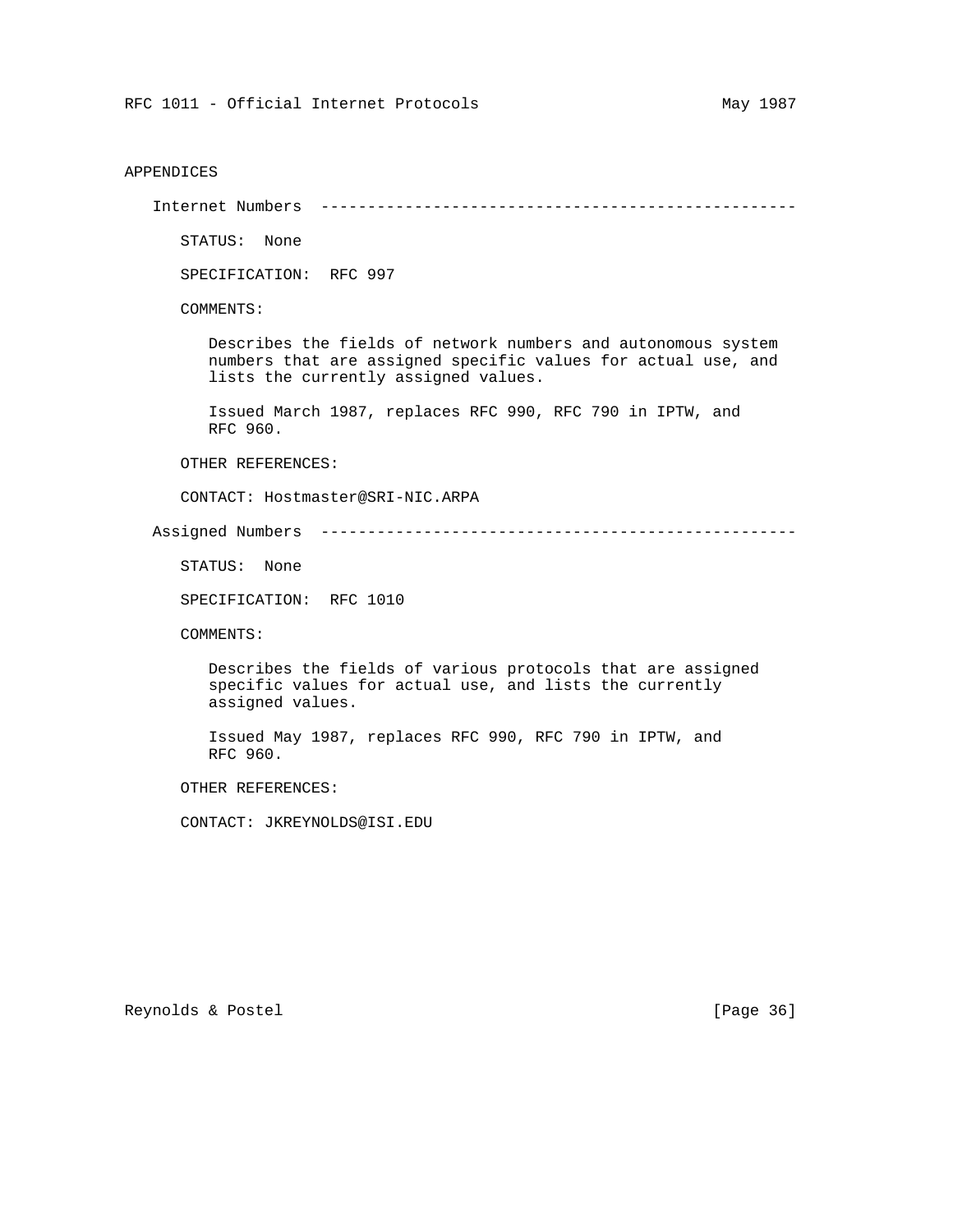```
 Pre-emption --------------------------------------------------------
       STATUS: Elective
      SPECIFICATION: RFC 794 (in DPH)
      COMMENTS:
         Describes how to do pre-emption of TCP connections.
      OTHER REFERENCES:
       CONTACT: Postel@ISI.EDU
   Service Mappings ---------------------------------------------------
      STATUS: None
       SPECIFICATION: RFC 795 (in DPH)
      COMMENTS:
         Describes the mapping of the IP type of service field onto the
         parameters of some specific networks.
         Out of date, needs revision.
      OTHER REFERENCES:
       CONTACT: Postel@ISI.EDU
   Address Mappings ---------------------------------------------------
      STATUS: None
       SPECIFICATION: RFC 796 (in DPH)
      COMMENTS:
         Describes the mapping between Internet Addresses and the
         addresses of some specific networks.
         Out of date, needs revision.
       OTHER REFERENCES:
       CONTACT: Postel@ISI.EDU
Reynolds & Postel [Page 37]
```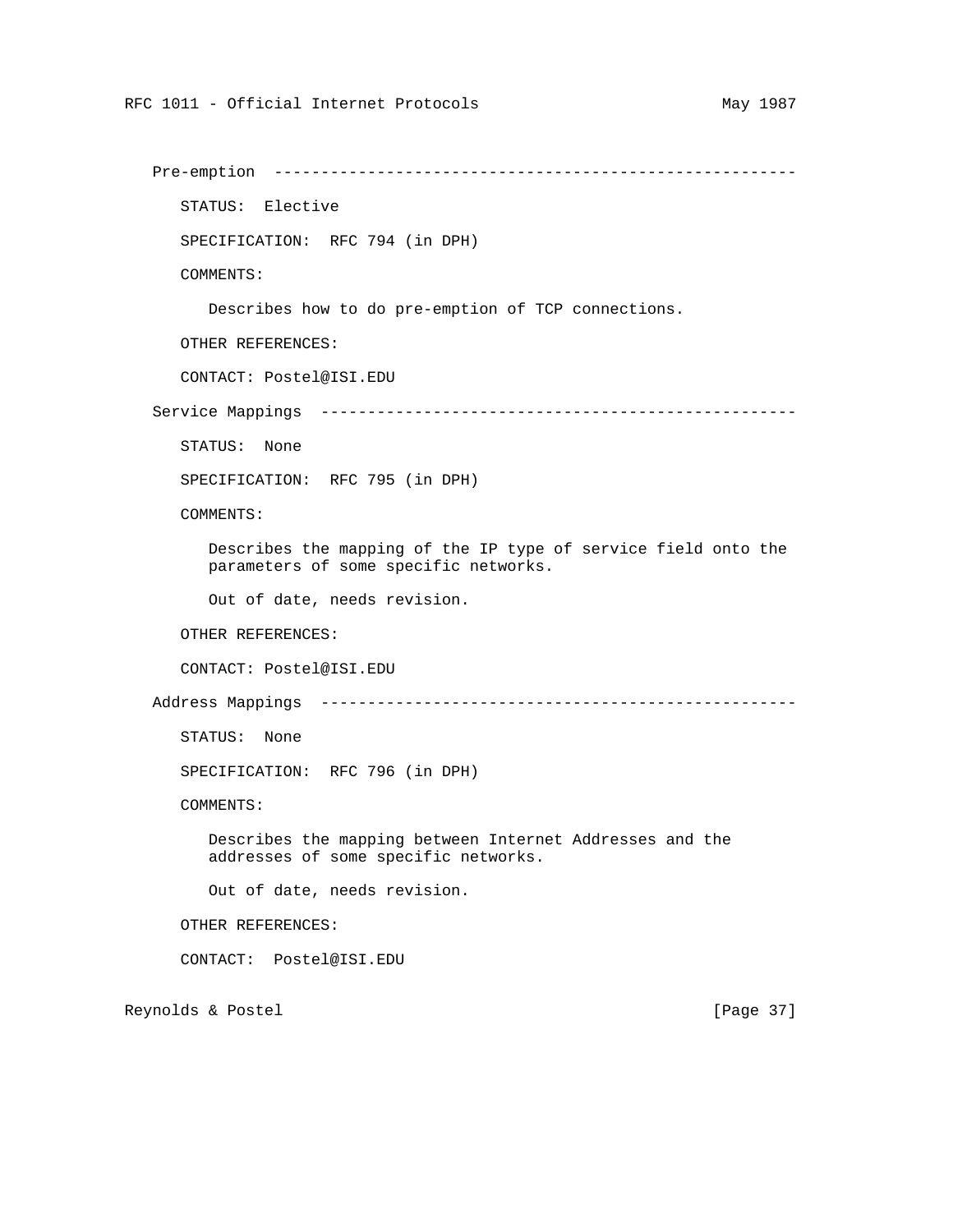```
 Document Formats ---------------------------------------------------
    STATUS: None
    SPECIFICATION: RFC 678 (in DPH)
    COMMENTS:
       Describes standard format rules for several types of documents.
    OTHER REFERENCES:
    CONTACT: Postel@ISI.EDU
 Equations Representation -------------------------------------------
    STATUS: None
    SPECIFICATION: RFC 1003
    COMMENTS:
       Identifies and explores issues in defining a standard for the
       exchange of mathematical equations.
    OTHER REFERENCES:
    CONTACT: Katz@ISI.EDU
 Bitmap Formats -----------------------------------------------------
   STATUS: None
    SPECIFICATION: RFC 797 (in DPH)
   COMMENTS:
       Describes a standard format for bitmap data.
    OTHER REFERENCES:
    CONTACT: Postel@ISI.EDU
```
Reynolds & Postel [Page 38]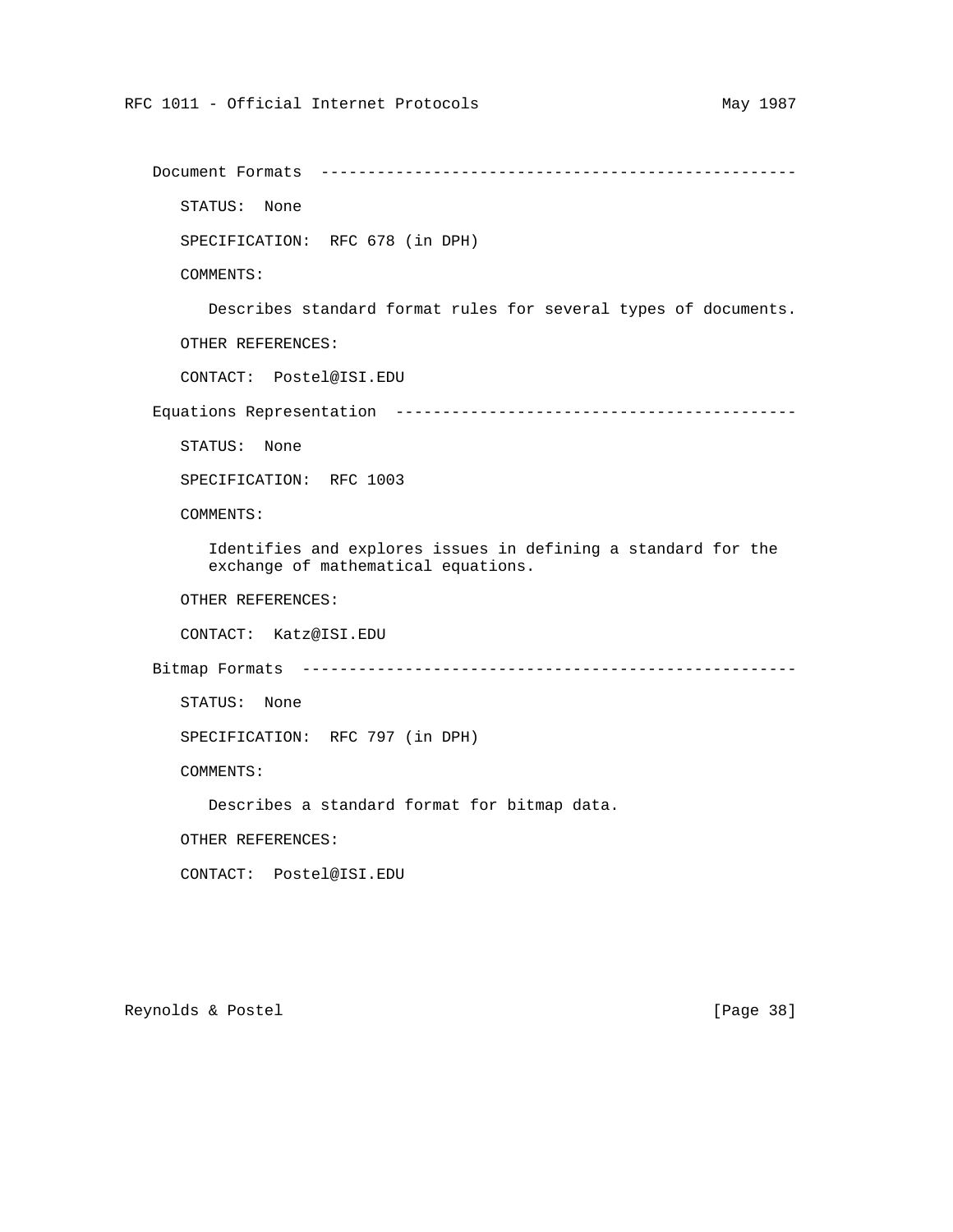```
 Facsimile Formats --------------------------------------------------
    STATUS: None
    SPECIFICATION: RFC 804
    COMMENTS:
       Describes a standard format for facsimile data.
    OTHER REFERENCES: RFC 769 (in DPH)
    CONTACT: Postel@ISI.EDU
 Host-Front End Protocol ------------------------------------- (HFEP)
    STATUS: Experimental
    SPECIFICATION: RFC 929
    COMMENTS:
       Please discuss any plans for implementation or use of this
       protocol with the contact.
    OTHER REFERENCES: RFC 928
    DEPENDENCIES:
    CONTACT: Padlipsky@ISI.EDU
 Internet Protocol on ARPANET ----------------------------- (IP-ARPA)
    STATUS: Recommended
    SPECIFICATION: BBN Report 1822
    COMMENTS:
       Describes the interface between a Host and an IMP, and by
       implication the transmission of IP Datagrams over the ARPANET.
    OTHER REFERENCES: RFC 851, RFC 852, RFC 878 (in DPH), RFC 979,
    RFC 1005
    CONTACT: Malis@BBN.COM
```
Reynolds & Postel [Page 39]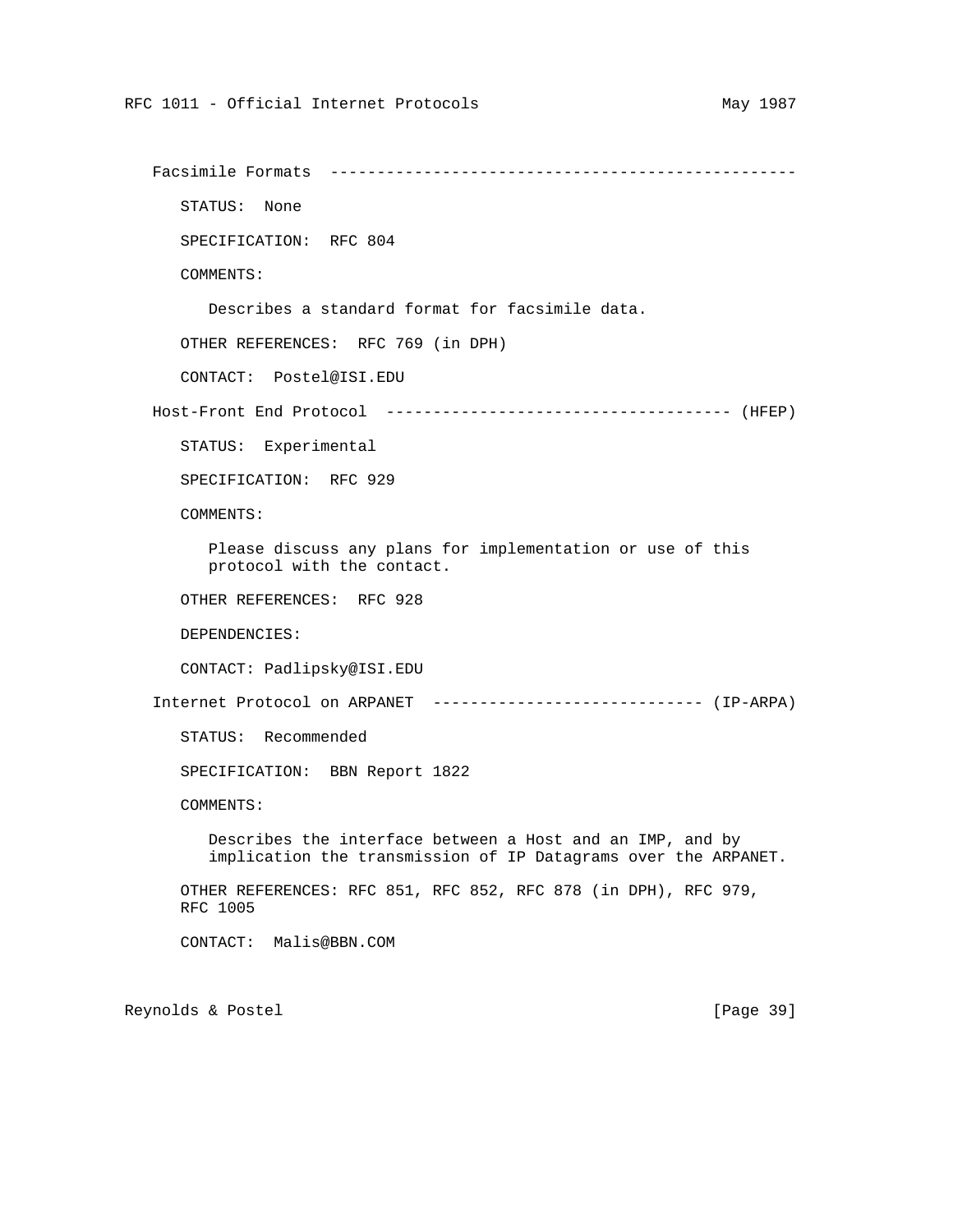Internet Protocol on WBNET --------------------------------- (IP-WB)

STATUS: Recommended

SPECIFICATION: RFC 907 (in DPH)

COMMENTS:

 Describes a standard for the transmission of IP Datagrams over the Wideband Net.

 This protocol specifies the network-access level communication between an arbitrary computer, called a host, and a packet-switched satellite network, e.g., SATNET or WBNET.

 Note: Implementations of HAP should be performed in coordination with satellite network development and operations personnel.

OTHER REFERENCES:

CONTACT: Blumenthal@BBN.COM

Internet Protocol on Wideband Network ---------------------- (IP-WB)

STATUS: Recommended

SPECIFICATION: RFC 907 (in DPH)

COMMENTS:

 Describes a standard for the transmission of IP Datagrams over the WBNET.

 This protocol specifies the network-access level communication between an arbitrary computer, called a host, and a packet-switched satellite network, e.g., SATNET or WBNET.

 Note: Implementations of HAP should be performed in coordination with satellite network development and operations personnel.

OTHER REFERENCES:

DEPENDENCIES:

CONTACT: Schoen@BBN.COM

Reynolds & Postel [Page 40]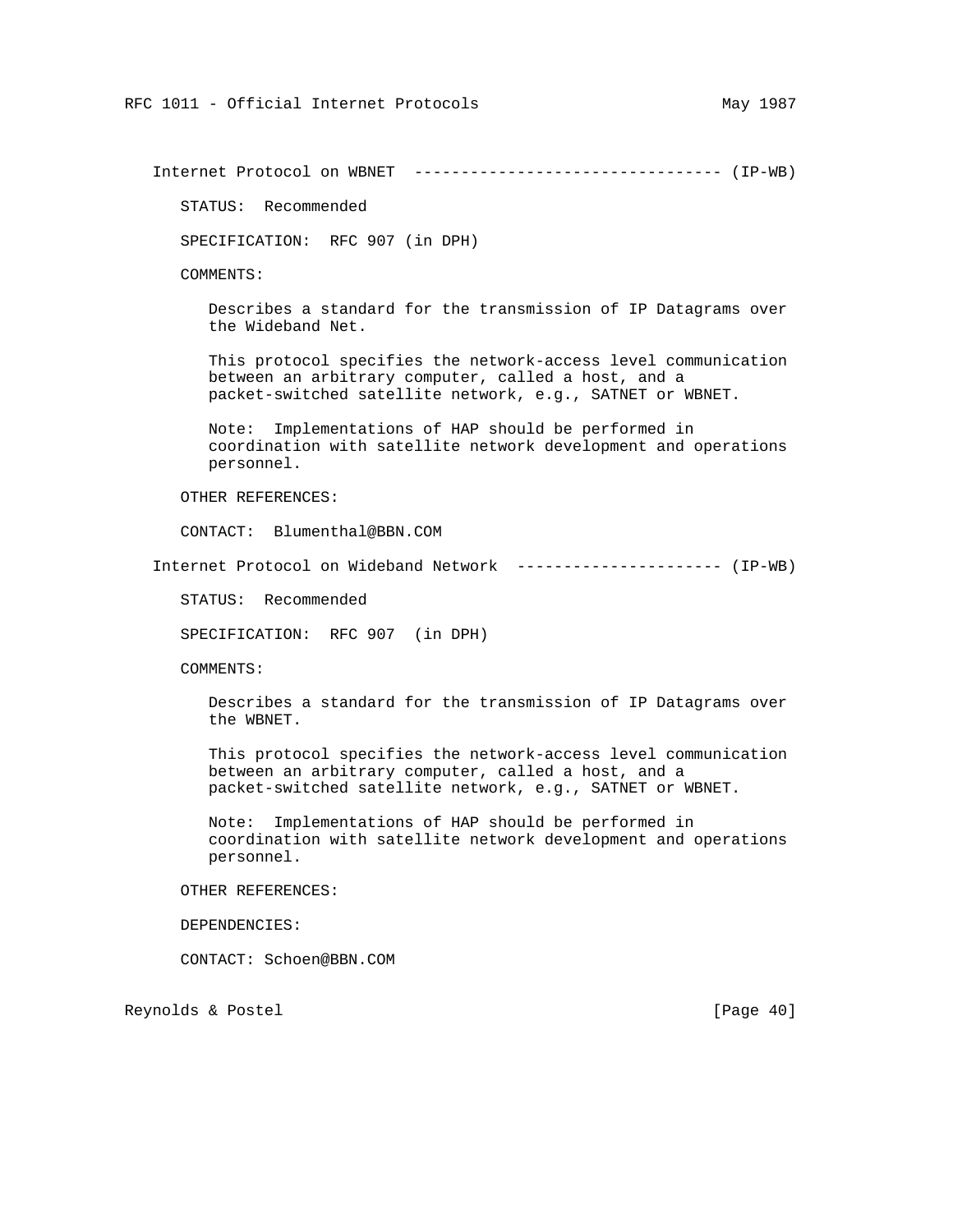```
 Internet Protocol on X.25 Networks ------------------------ (IP-X25)
   STATUS: Recommended
   SPECIFICATION: RFC 877 (in DPH)
   COMMENTS:
      Describes a standard for the transmission of IP Datagrams over
      Public Data Networks.
   OTHER REFERENCES:
   CONTACT: jtk@PURDUE.EDU
 Internet Protocol on DC Networks --------------------------- (IP-DC)
   STATUS: Elective
   SPECIFICATION: RFC 891 (in DPH)
   COMMENTS:
   OTHER REFERENCES:
      RFC 778 - DCNET Internet Clock Service
   CONTACT: Mills@UDEL.EDU
 Internet Protocol on Ethernet Networks ---------------------- (IP-E)
   STATUS: Recommended
   SPECIFICATION: RFC 894 (in DPH)
   COMMENTS:
   OTHER REFERENCES: RFC 893
   CONTACT: Postel@ISI.EDU
```
Reynolds & Postel [Page 41]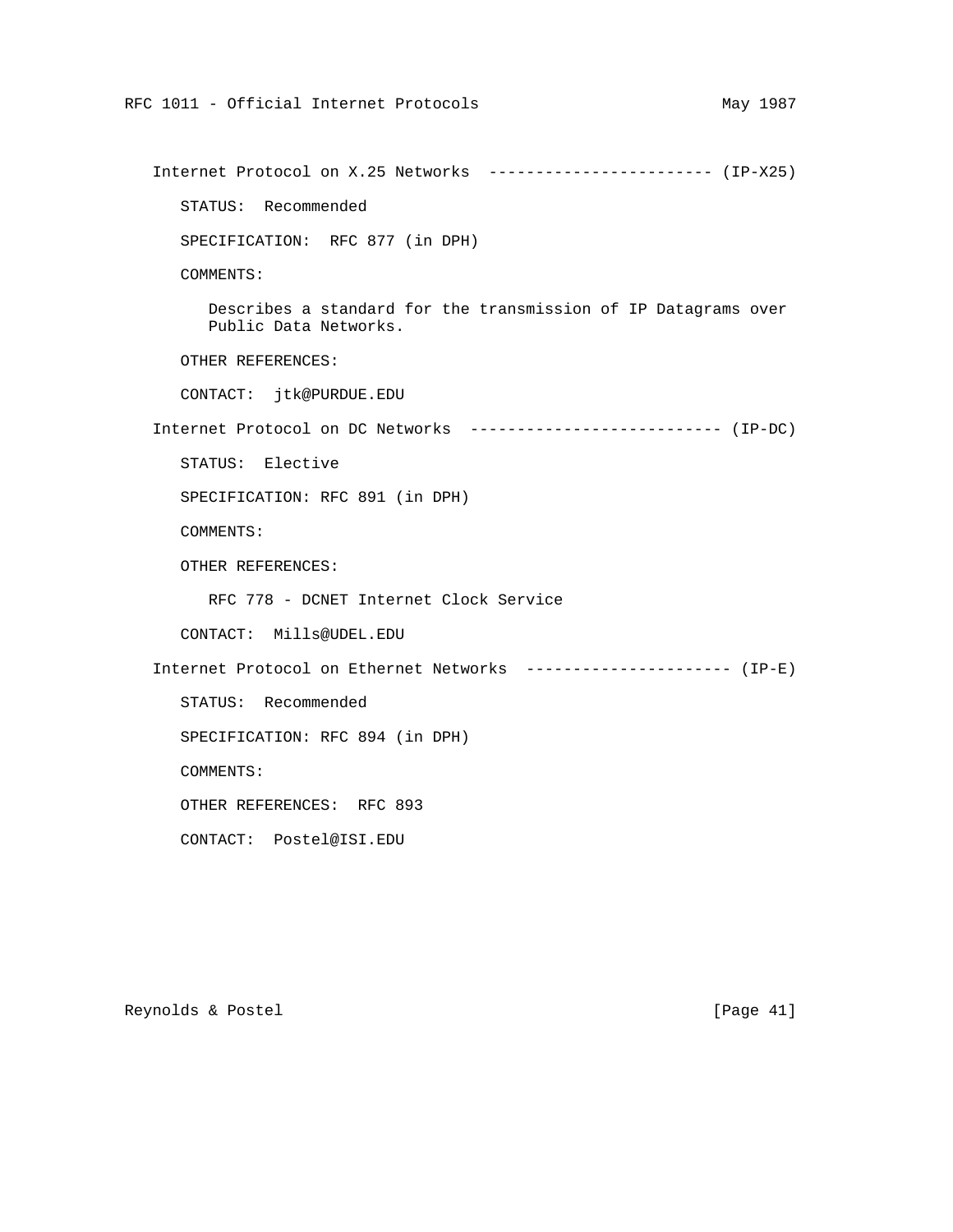Internet Protocol on Experimental Ethernet Networks -------- (IP-EE)

STATUS: Recommended

SPECIFICATION: RFC 895 (in DPH)

COMMENTS:

OTHER REFERENCES:

CONTACT: Postel@ISI.EDU

Internet Protocol on IEEE 802 ---------------------------- (IP-IEEE)

STATUS: Recommended

SPECIFICATION: see comments

COMMENTS:

 At an ad hoc special session on "IEEE 802 Networks and ARP" held during the TCP Vendors Workshop (August 1986), an approach to a consistent way to sent DOD-IP datagrams and other IP related protocols on 802 networks was developed.

 Due to some evolution of the IEEE 802.2 standards and the need to provide for a standard way to do additional DOD-IP related protocols (such as Address Resolution Protocol (ARP)) on IEEE 802 networks, the following new policy is established, which will replace the current policy (see RFC-990 section on IEEE 802 Numbers of Interest, and RFC-948).

 The policy is for DDN and Internet community to use IEEE 802.2 encapsulation on 802.3, 802.4, and 802.5 networks by using the SNAP with an organization code indicating that the following 16 bits specify the Ethertype code (where IP = 2048 (0800 hex), see RFC-1010 section on Ethernet Numbers of Interest).

Header (1999) and the control of the control of the control of the control of the control of the control of the control of the control of the control of the control of the control of the control of the control of the contr

| MAC Header<br>. ---------+--------+------- |                          | Length                                                   | 802. $\{3/4/5\}$ MAC |           |  |
|--------------------------------------------|--------------------------|----------------------------------------------------------|----------------------|-----------|--|
|                                            | -------+--------+------- | Dsap=K1  Ssap=K1  control <br>--------+--------+-------+ |                      | 802.2 SAP |  |

Reynolds & Postel [Page 42]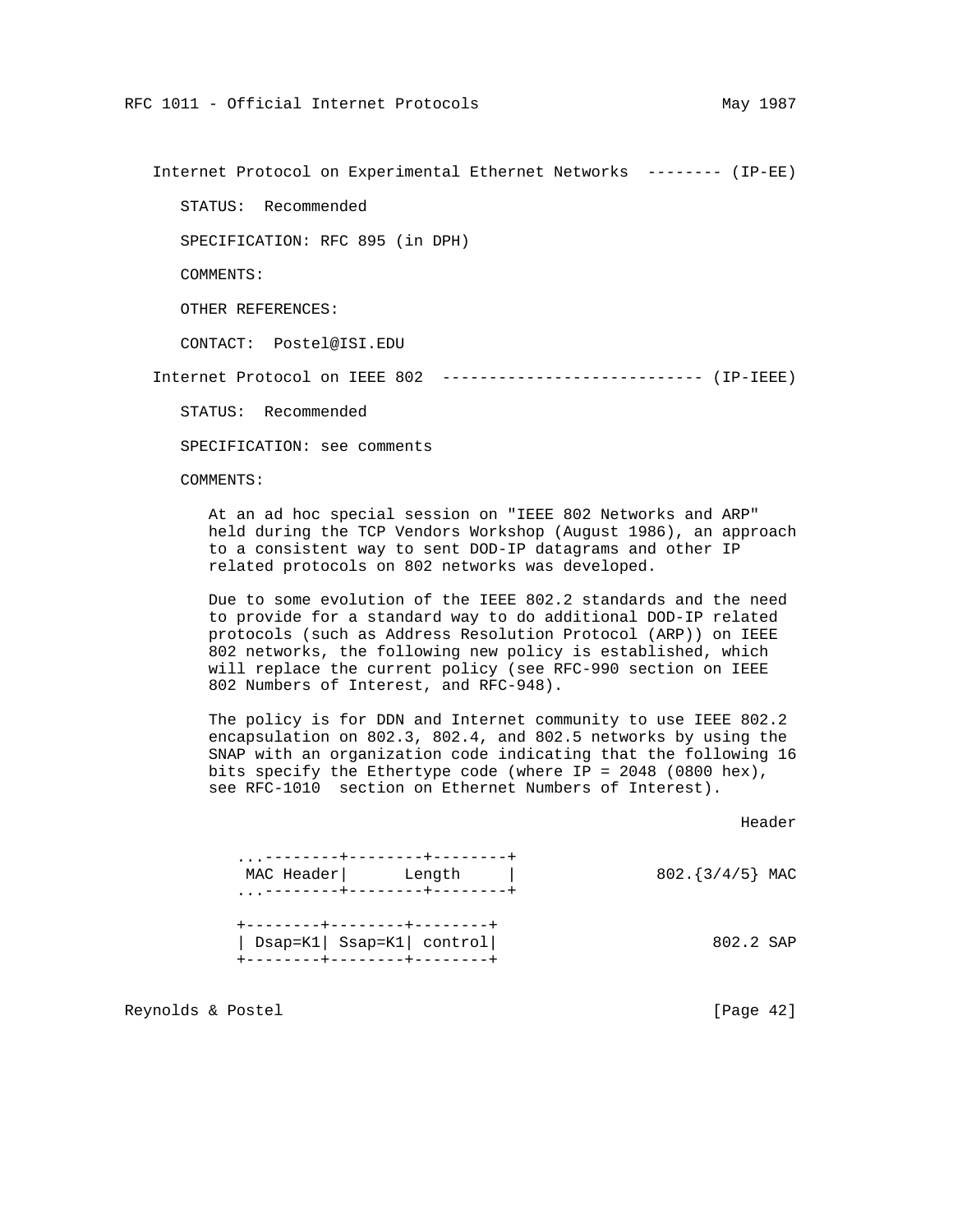+--------+--------+---------+--------+--------+ |protocol id or org code =K2| Ether Type | 802.2 SNAP +--------+--------+---------+--------+--------+

 The total length of the SAP Header and the SNAP header is 8-octets, making the 802.2 protocol overhead come out on a nice boundary.

 K1 is 170. The IEEE like to talk about things in bit transmission order and specifies this value as 01010101. In big-endian order, as used in Internet specifications, this becomes 10101010 binary, or AA hex, or 170 decimal.

K2 is 0 (zero).

 Note: The method described in RFC 948 (in DPH) is no longer to be used.

OTHER REFERENCES:

CONTACT: Postel@ISI.EDU

Internet Subnet Protocol ---------------------------------- (IP-SUB)

STATUS: Required

SPECIFICATION: RFC 950

COMMENTS:

 This is a very important feature and must be included in all IP implementations.

 Specifies procedures for the use of subnets, which are logical sub-sections of a single Internet network.

 OTHER REFERENCES: RFC 940, RFC 917, RFC 925, RFC 932, RFC 936, RFC 922

DEPENDENCIES:

CONTACT: Mogul@SU-SCORE.STANFORD.EDU

Reynolds & Postel [Page 43]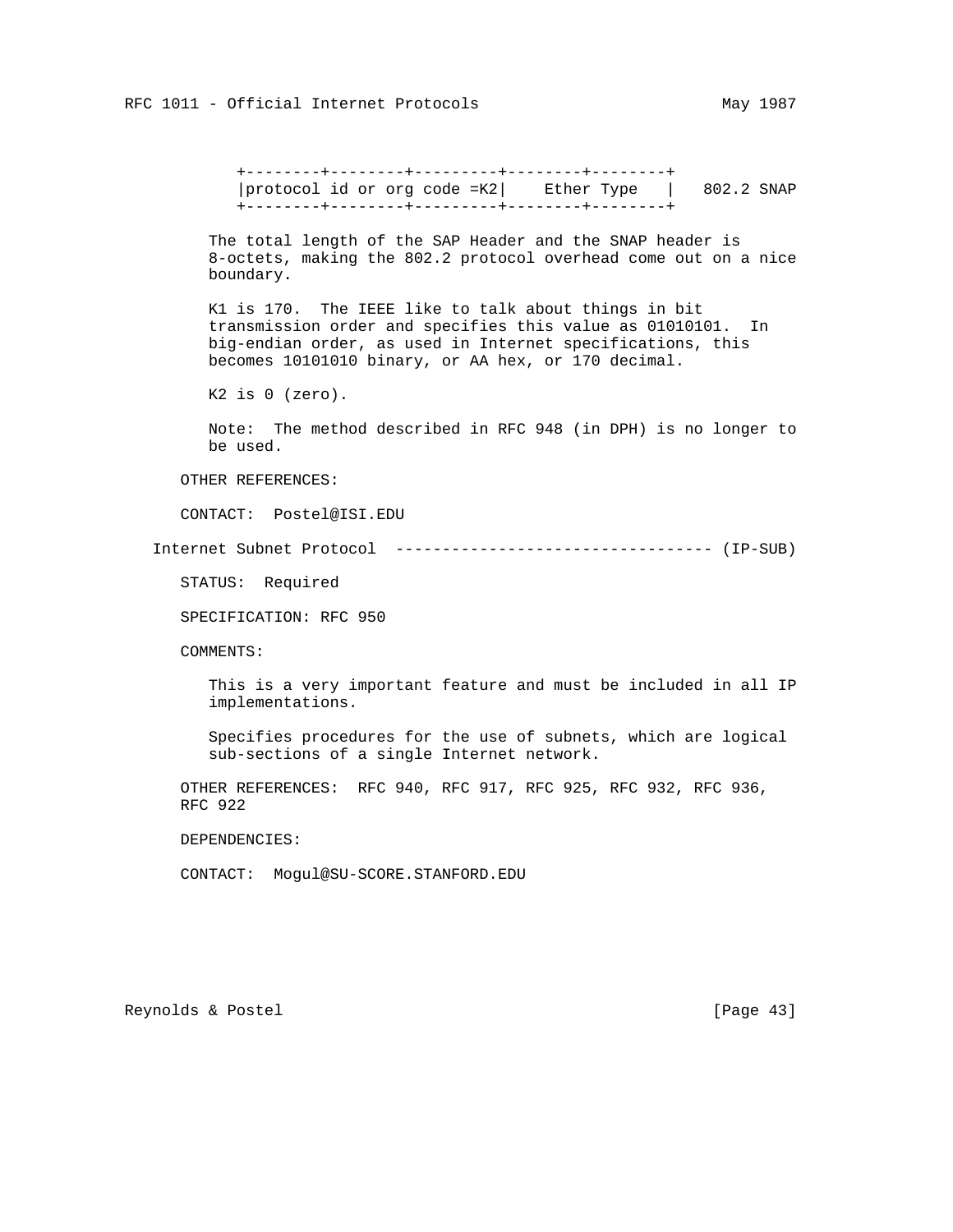Address Resolution Protocol ---------------------------------- (ARP)

STATUS: Recommended

SPECIFICATION: RFC 826 (IN DPH)

COMMENTS:

 This is a procedure for finding the network hardware address corresponding to an Internet Address.

OTHER REFERENCES:

CONTACT: Postel@ISI.EDU

A Reverse Address Resolution Protocol ----------------------- (RARP)

STATUS: Elective

SPECIFICATION: RFC 903 (IN DPH)

COMMENTS:

 This is a procedure for workstations to dynamically find their protocol address (e.g., their Internet Address), when they only only know their hardware address (e.g., their attached physical network address).

OTHER REFERENCES:

CONTACT: Mogul@SU-SCORE.STANFORD.EDU

Multi-LAN Address Resolution Protocol ----------------------- (MARP)

STATUS: Experimental

SPECIFICATION: RFC 925

COMMENTS:

 Discussion of the various problems and potential solutions of "transparent subnets" in a multi-LAN environment.

 Please discuss any plans for implementation or use of this protocol with the contact.

OTHER REFERENCES: RFC 917, RFC 826

Reynolds & Postel [Page 44]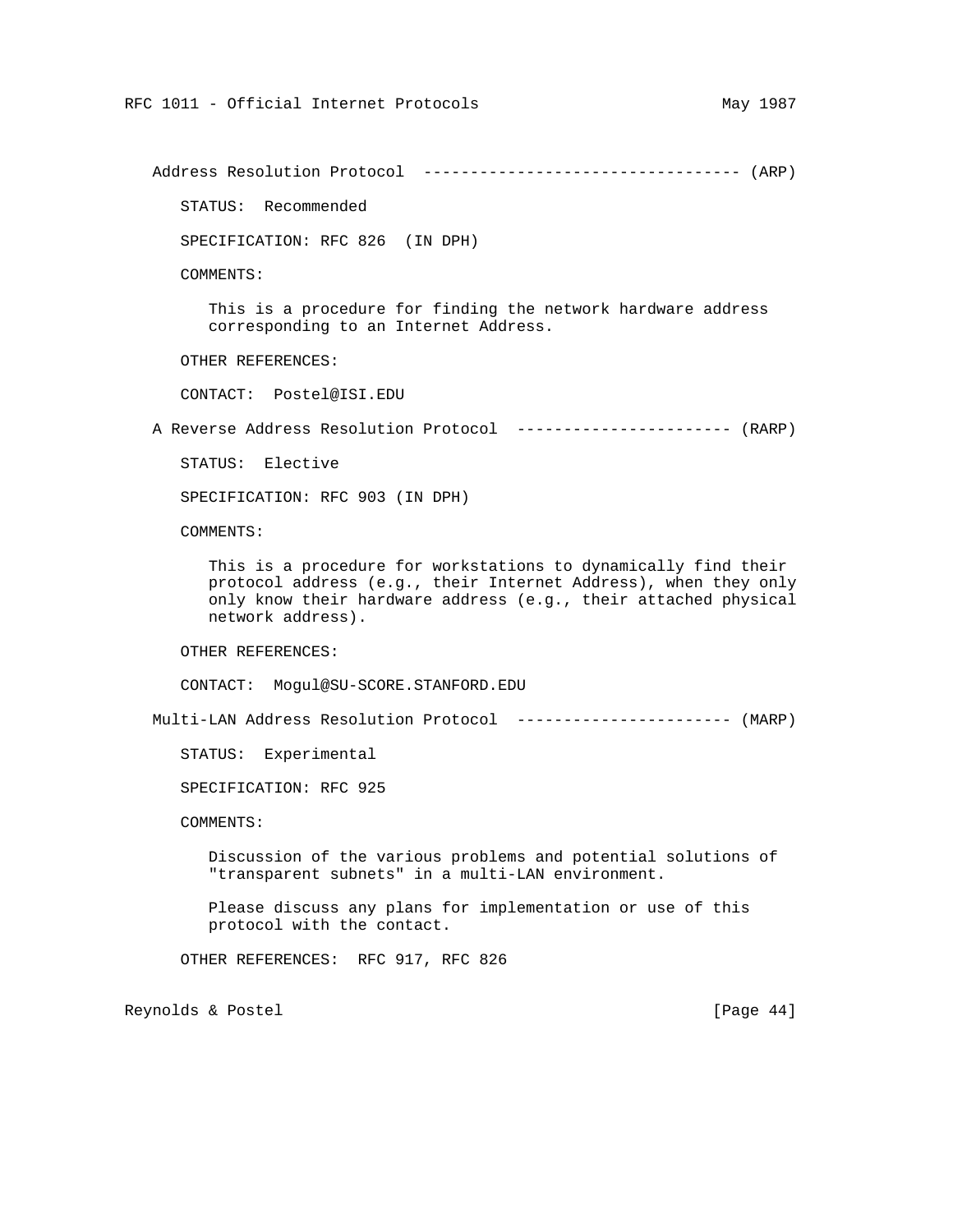DEPENDENCIES:

CONTACT: Postel@ISI.EDU

Broadcasting Internet Datagrams ------------------------- (IP-BROAD)

STATUS: Recommended

SPECIFICATION: RFC 919

COMMENTS:

 A proposed protocol of simple rules for broadcasting Internet datagrams on local networks that support broadcast, for addressing broadcasts, and for how gateways should handle them.

 Recommended in the sense of "if you do broadcasting at all then do it this way".

 Please discuss any plans for implementation or use of this protocol with the contact.

OTHER REFERENCES: RFC 922

DEPENDENCIES:

CONTACT: Mogul@SU-SCORE.STANFORD.EDU

Broadcasting Internet Datagrams with Subnets --------- (IP-SUB-BROAD)

STATUS: Recommended

SPECIFICATION: RFC 922

COMMENTS:

 A proposed protocol of simple rules for broadcasting Internet datagrams on local networks that support broadcast, for addressing broadcasts, and for how gateways should handle them.

 Recommended in the sense of "if you do broadcasting with subnets at all then do it this way".

 Please discuss any plans for implementation or use of this protocol with the contact.

OTHER REFERENCES: RFC 919

Reynolds & Postel [Page 45]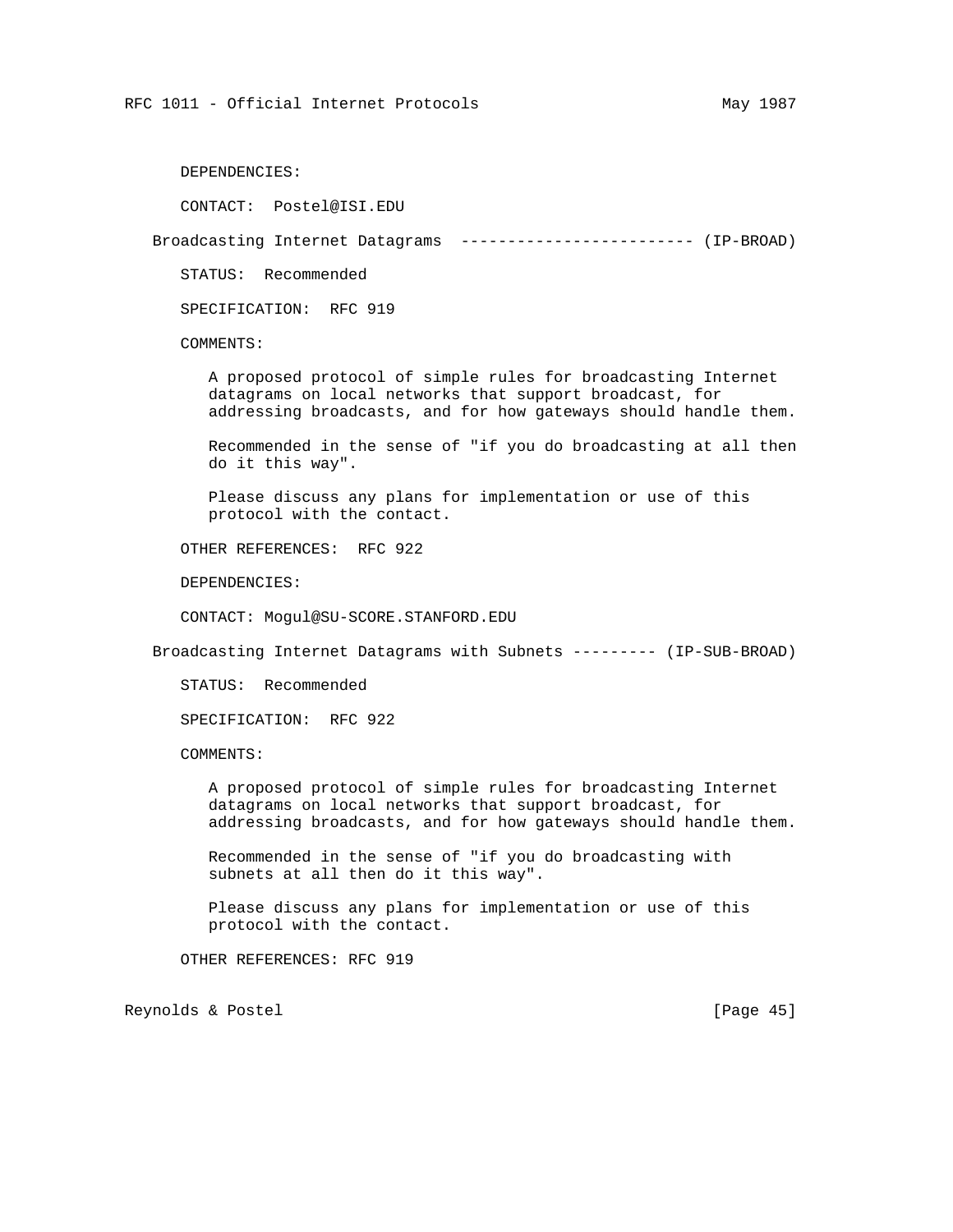DEPENDENCIES:

CONTACT: Mogul@SU-SCORE.STANFORD.EDU

Reliable Asynchronous Transfer Protocol --------------------- (RATP)

STATUS: Experimental

SPECIFICATION: RFC 916

COMMENTS:

 This paper specifies a protocol which allows two programs to reliably communicate over a communication link. It ensures that the data entering one end of the link if received arrives at the other end intact and unaltered. This proposed protocol is designed to operate over a full duplex point-to-point connection. It contains some features which tailor it to the RS-232 links now in current use.

 Please discuss any plans for implementation or use of this protocol with the contact.

OTHER REFERENCES:

DEPENDENCIES: Transmission Control Protocol

CONTACT: Finn@ISI.EDU

Thinwire Protocol --------------------------------------- (THINWIRE)

STATUS: Experimental

SPECIFICATION: RFC 914

COMMENTS:

 This paper discusses a Thinwire Protocol for connecting personal computers to the Internet. It primarily focuses on the particular problems in the Internet of low speed network interconnection with personal computers, and possible methods of solution.

 Please discuss any plans for implementation or use of this protocol with the contact.

OTHER REFERENCES:

Reynolds & Postel [Page 46]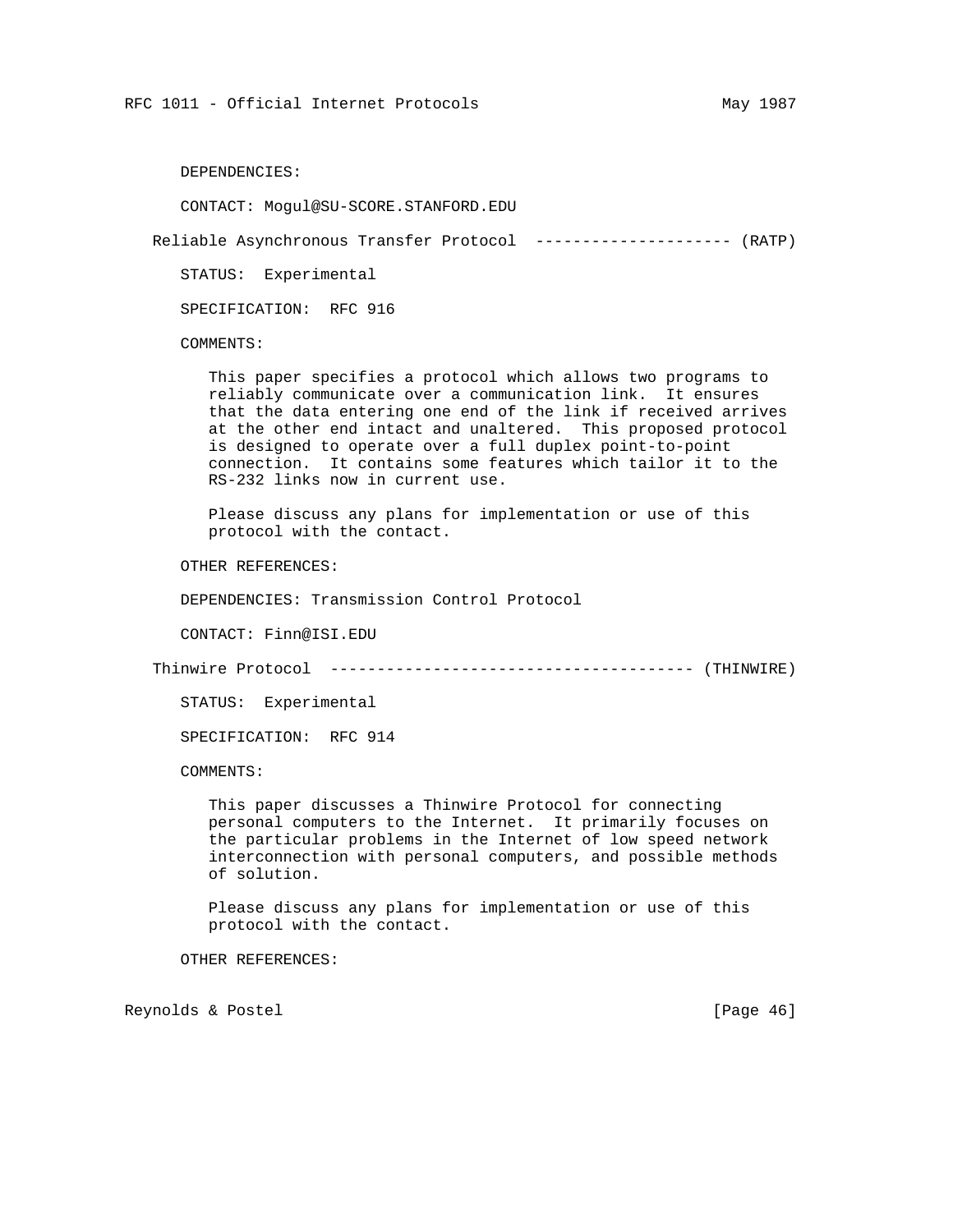DEPENDENCIES:

CONTACT: Farber@UDEL.EDU

Reynolds & Postel [Page 47]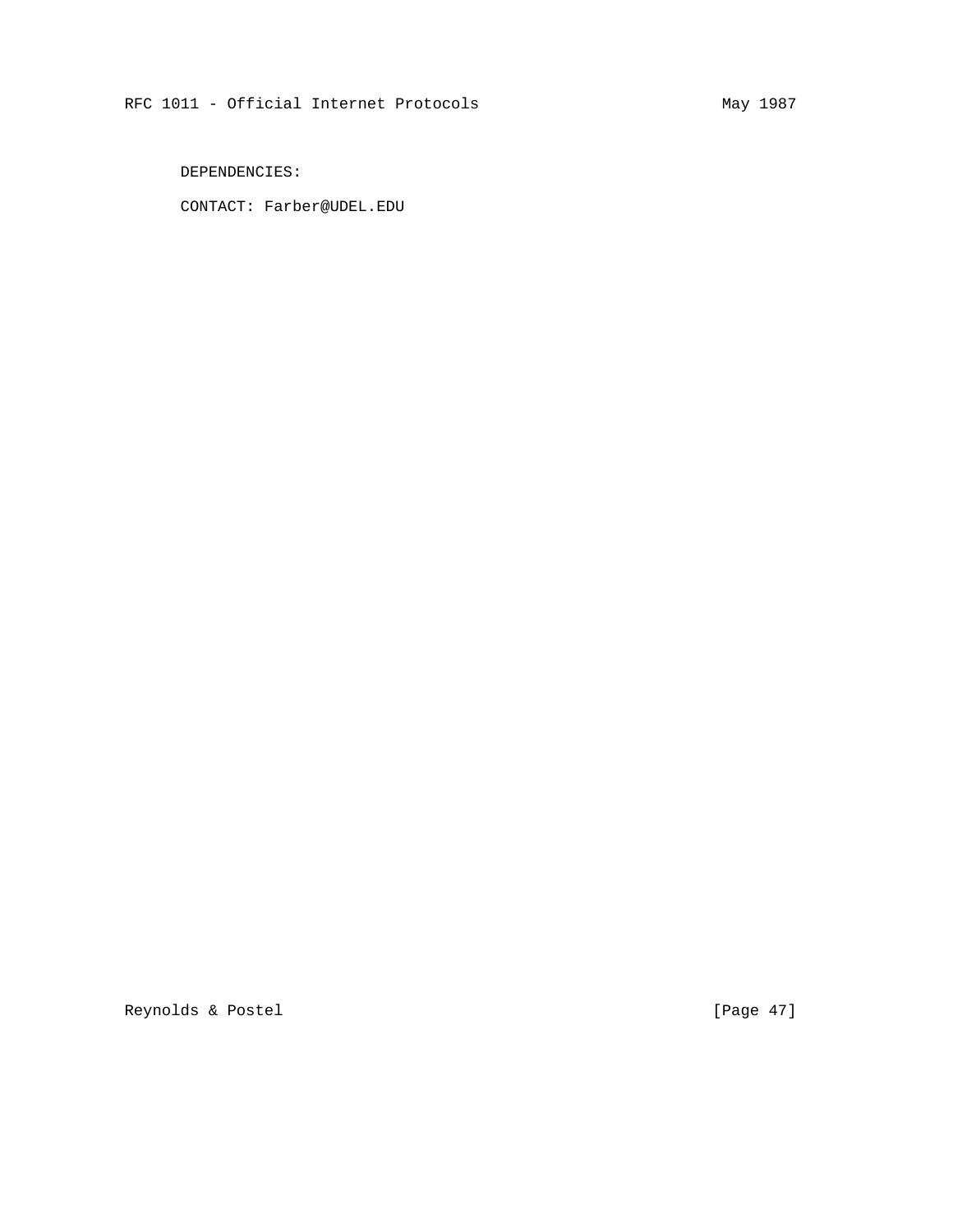ISO and CCITT PROTOCOLS

 The International Standards Organization (ISO) and the International Telegraph and Telephone Consultative Committee (CCITT) are defining a set of protocols that may be of interest to the Internet community. Some of these have been published as RFCs for information purposes. This section lists these protocols.

End System to Intermediate System Routing Exchange Protocol --------

STATUS:

SPECIFICATION: RFC 995

COMMENTS:

 This protocol is one of a set of International Standards produced to facilitate the interconnection of open systems. The set of standards covers the services and protocols required to achieve such interconnection. This protocol is positioned with respect to other related standards by the layers defined in the Reference Model for Open Systems Interconnection (ISO 7498) and by the structure defined in the Internal Organization of the Network Layer (DIS 8648). In particular, it is a protocol of the Network Layer. This protocol permits End Systems and Intermediate Systems to exchange configuration and routing information to facilitate the operation of the routing and relaying functions of the Network Layer.

OTHER REFERENCES: RFC 994

DEPENDENCIES:

CONTACT: ANSI

Connectionless Mode Network Service --------------------- (ISO-8473)

STATUS:

SPECIFICATION: RFC 994

COMMENTS:

 This Protocol Standard is one of a set of International Standards produced to facilitate the interconnection of open systems. The set of standards covers the services and protocols required to achieve such interconnection. This

Reynolds & Postel [Page 48]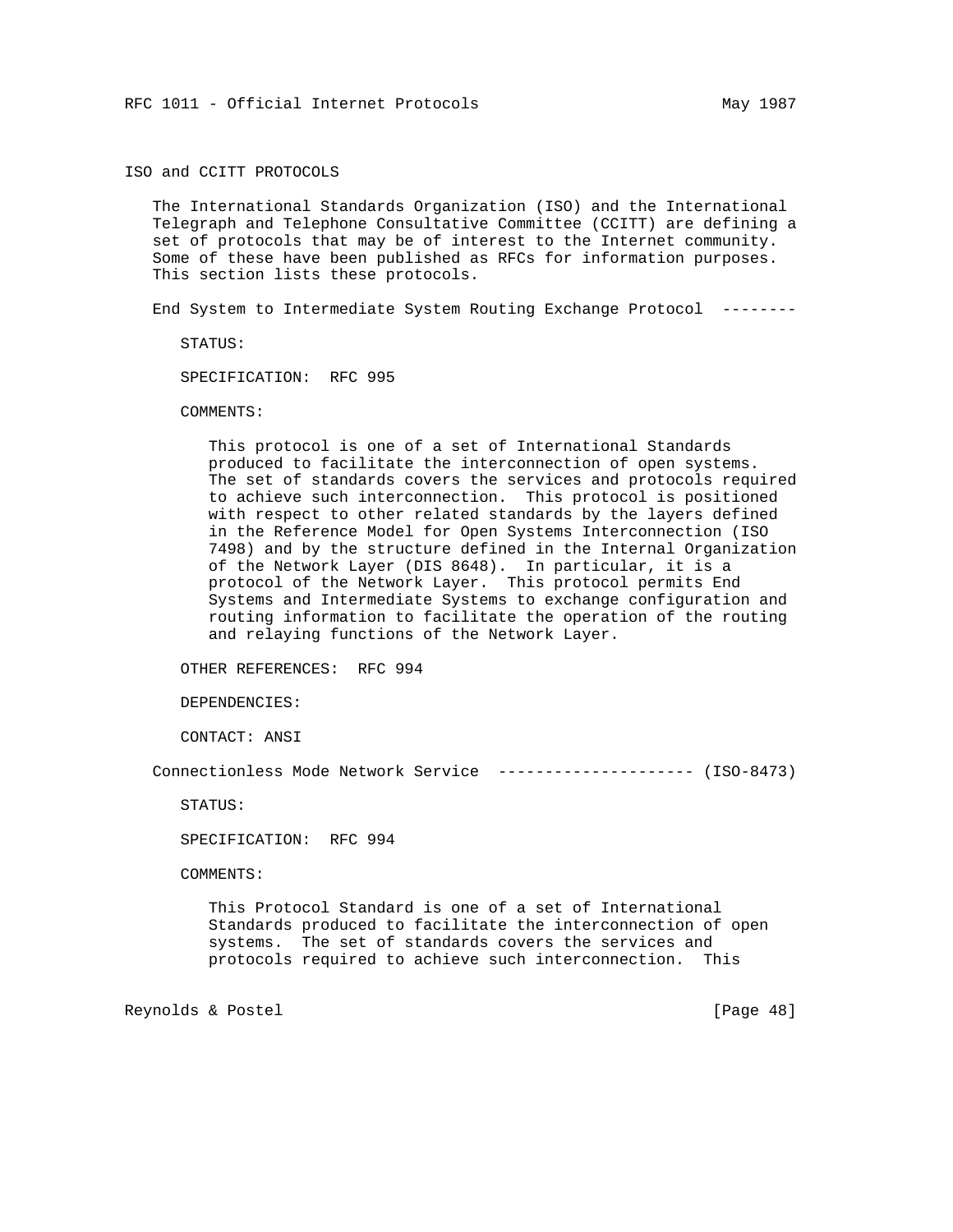Protocol Standard is positioned with respect to other related standards by the layers defined in the Reference Model for Open Systems Interconnection (ISO 7498). In particular, it is a protocol of the Network Layer. This Protocol may be used between network-entities in end systems or in Network Layer relay systems (or both). It provides the Connectionless-mode Network Service as defined in Addendum 1 to the Network Service Definition Covering Connectionless-mode Transmission (ISO 8348/AD1).

OTHER REFERENCES: RFC 926

DEPENDENCIES:

CONTACT: ANSI

Internet-IP Addressing in ISO-IP -----------------------------------

STATUS:

SPECIFICATION: RFC 986

COMMENTS:

 This RFC suggests a method to allow the existing IP addressing, including the IP protocol field, to be used for the ISO Connectionless Network Protocol (CLNP). This is a draft solution to one of the problems inherent in the use of "ISO-grams" in the DoD Internet. Related issues will be discussed in subsequent RFCs. This RFC suggests a proposed protocol for the Internet community, and requests discussion and suggestions for improvements.

 Please discuss any plans for implementation or use of this protocol with the contact.

OTHER REFERENCES:

DEPENDENCIES:

CONTACT: RCallon@BBN.COM

Reynolds & Postel [Page 49]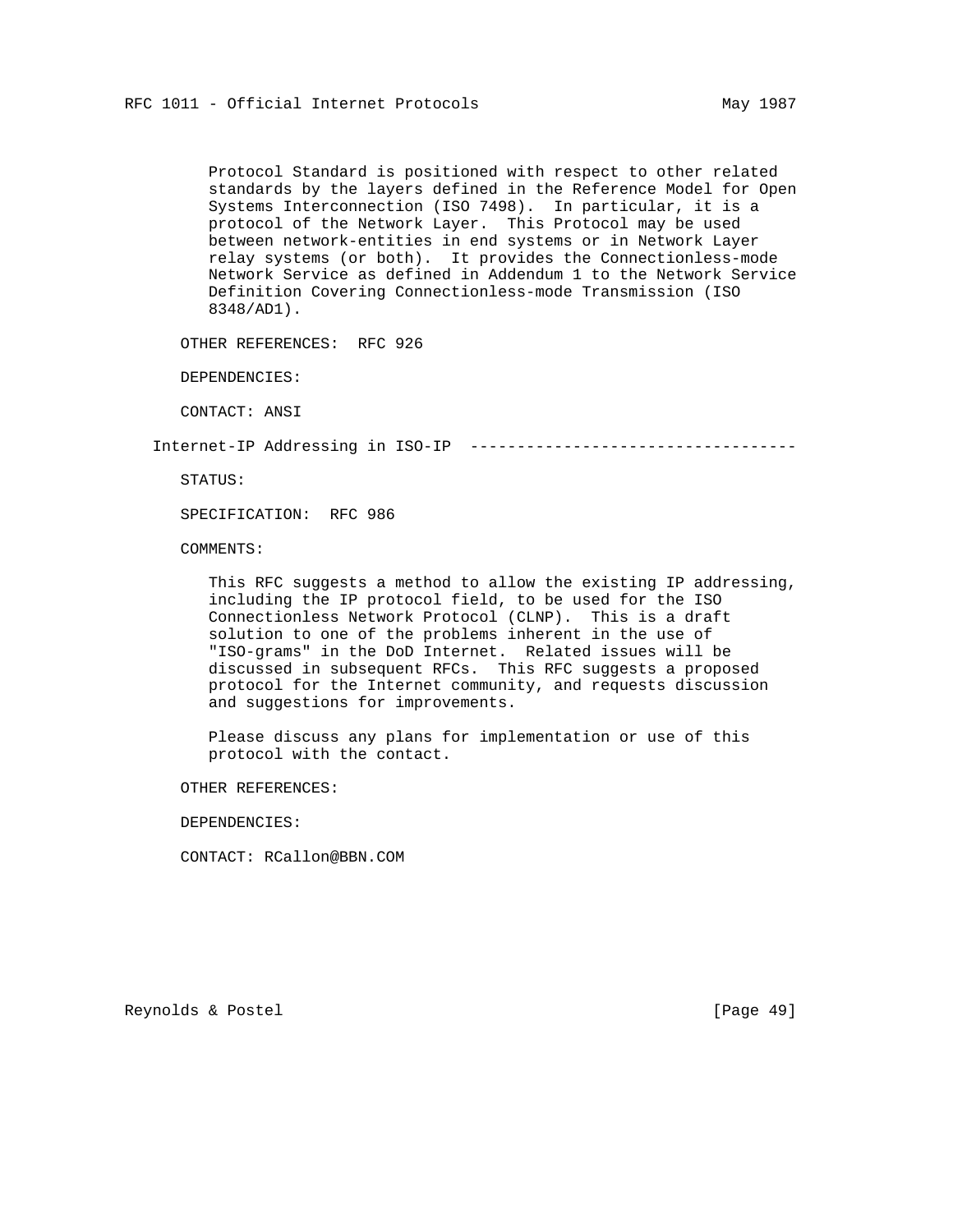Network Layer Addressing -------------------------------------------

STATUS:

SPECIFICATION: RFC 941

COMMENTS:

 This Addendum to the Network Service Definition Standard, ISO 8348, defines the abstract syntax and semantics of the Network Address (Network Service Access Point Address). The Network Address defined in this Addendum is the address that appears in the primitives of the connection-mode Network Service as the calling address, called address, and responding address parameters, and in the primitives of the connectionless-mode Network Service as the source address and destination address parameters.

 Please discuss any plans for implementation or use of this protocol with the contact.

OTHER REFERENCES:

DEPENDENCIES:

CONTACT: ISO

Transport Protocol Specification ------------------------ (ISO-8073)

STATUS:

SPECIFICATION: RFC 905

COMMENTS:

 This is the current specification of the ISO Transport Protocol. This document is the text of ISO/TC97/SC16/N1576 as corrected by ISO/TC97/SC16/N1695. This is the specification currently being voted on in ISO as a Draft International Standard (DIS).

OTHER REFERENCES: RFC 892

DEPENDENCIES:

CONTACT: ISO

Reynolds & Postel [Page 50]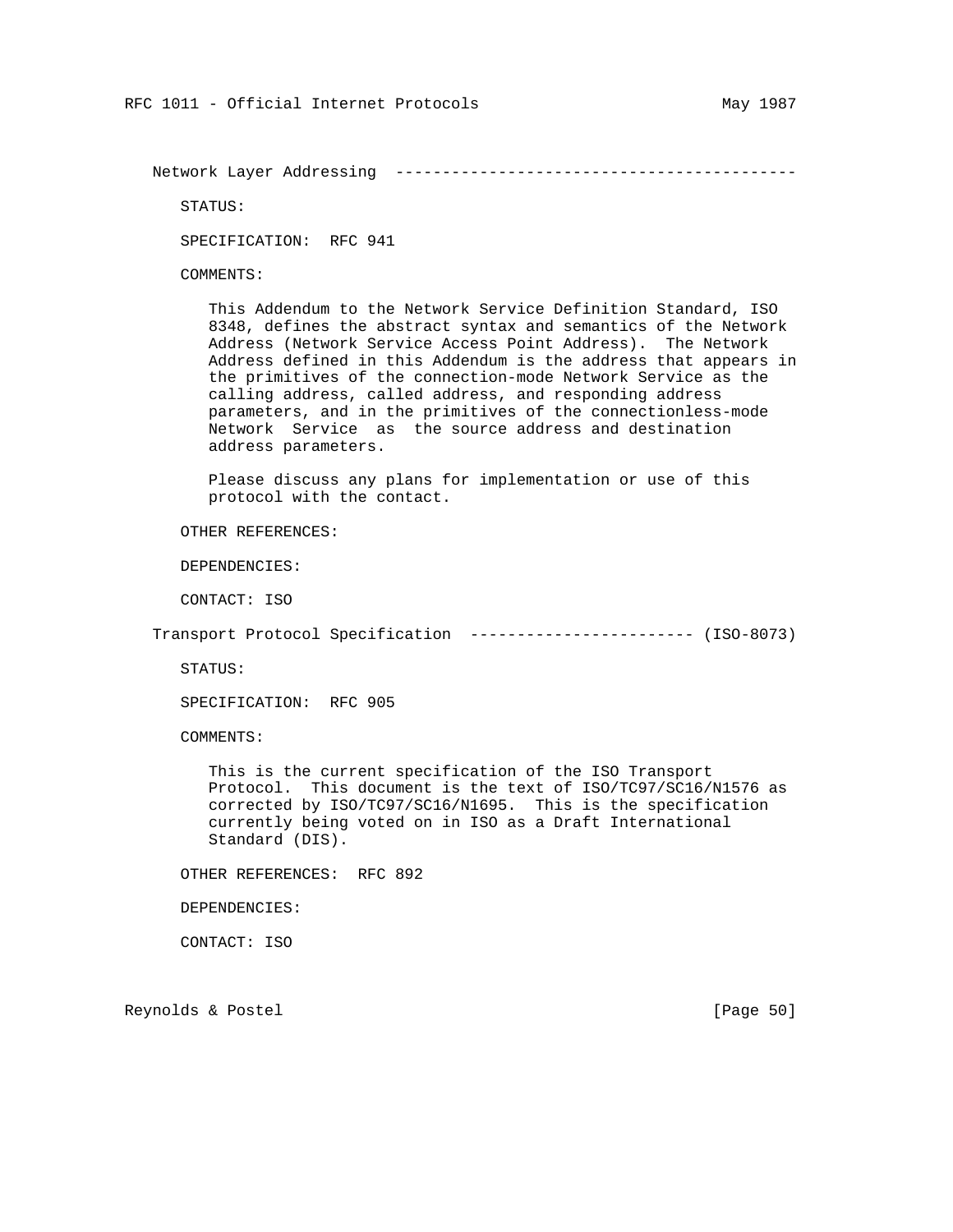ISO Transport Services on Top of the TCP ---------------------------

STATUS:

SPECIFICATION: RFC 1006

COMMENTS:

 This memo describes a proposed protocol standard for the Internet community. The CCITT and the ISO have defined various session, presentation, and application recommendations which have been adopted by the international community and numerous vendors. To the largest extent possible, it is desirable to offer these higher level services directly to the Internet, without disrupting existing facilities. This permits users to develop expertise with ISO and CCITT applications which previously were not available in the Internet. The intention is that hosts within the Internet that choose to implement ISO TSAP services on top of the TCP be expected to adopt and implement this standard. Suggestions for improvement are encouraged.

 Please discuss any plans for implementation or use of this protocol with the contact.

OTHER REFERENCES: RFC 983

DEPENDENCIES:

CONTACT: DCass@NRTC.NORTHROP.COM

Mapping Between X.400 and RFC 822 -------------------------- (X.400)

STATUS:

SPECIFICATION: RFC 987

COMMENTS:

 The X.400 series of protocols have been defined by CCITT to provide an Interpersonal Messaging Service (IPMS), making use of a store and forward Message Transfer Service. It is expected that this standard will be implemented very widely. This document describes a set of mappings which will enable interworking between systems operating the X.400 protocols and systems using RFC 822 mail protocol or protocols derived from RFC 822.

Reynolds & Postel [Page 51]